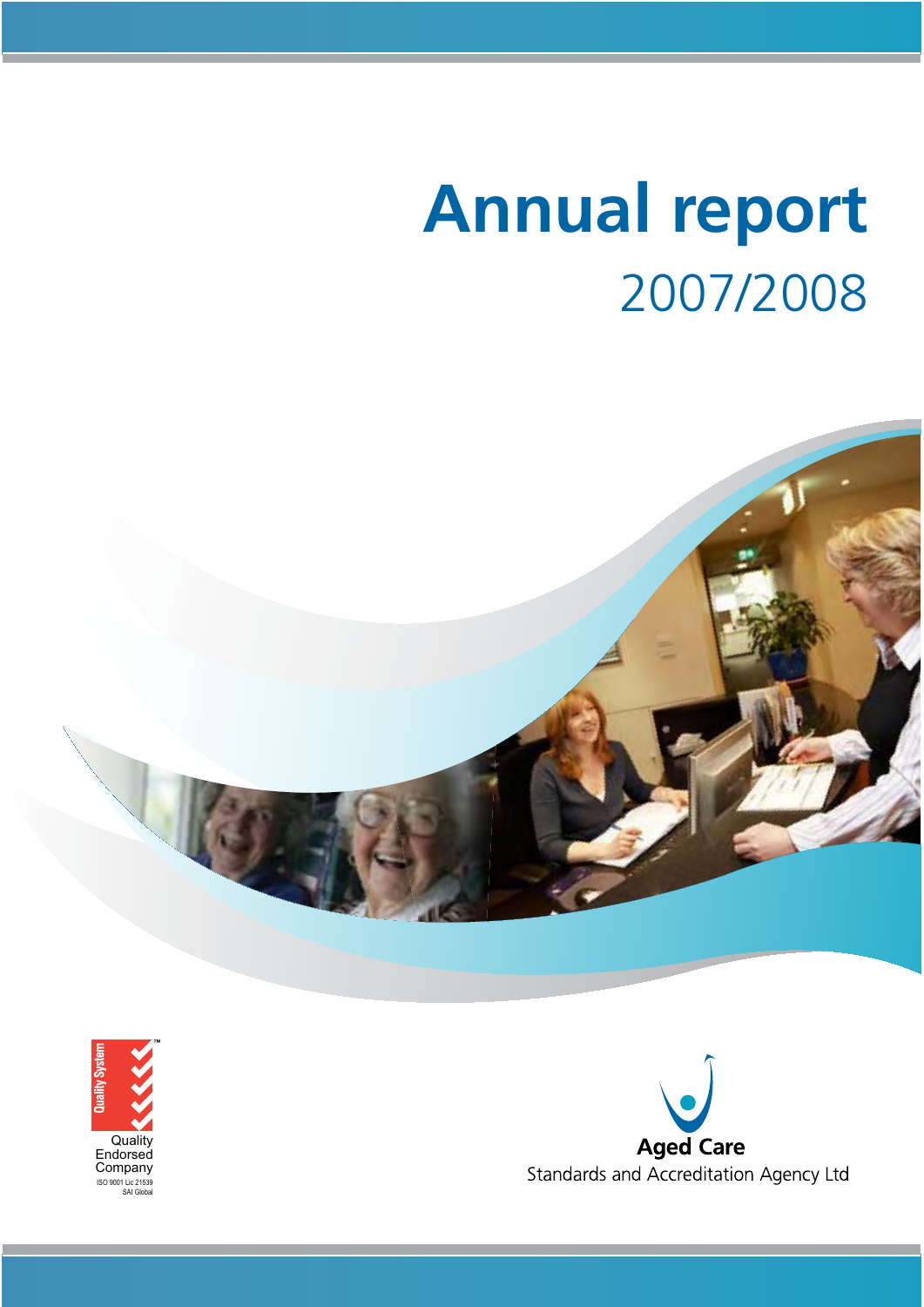Annual Report 2007-2008 Aged Care Standards and Accreditation Agency Ltd

ABN 64 079 618 652 ACN 079 618 652

ISSN 1447 – 4123

This work is copyright. It may be reproduced in whole or part subject to the inclusion of an acknowledgement of the source and no commercial usage or sale. Reproduction for purposes other than those indicated above, requires the permission of the Agency.

Aged Care Standards and Accreditation Agency Ltd's Annual Report 2007/2008 can be accessed via the internet at www.accreditation.org.au.

Enquiries about the content of this report should be directed to:

The Editor Annual Report 2007/2008 Aged Care Standards and Accreditation Agency Ltd PO Box 773 Parramatta NSW 2124

Tel: (02) 9633 1711 Fax: (02) 9633 2422

Email: national@accreditation.org.au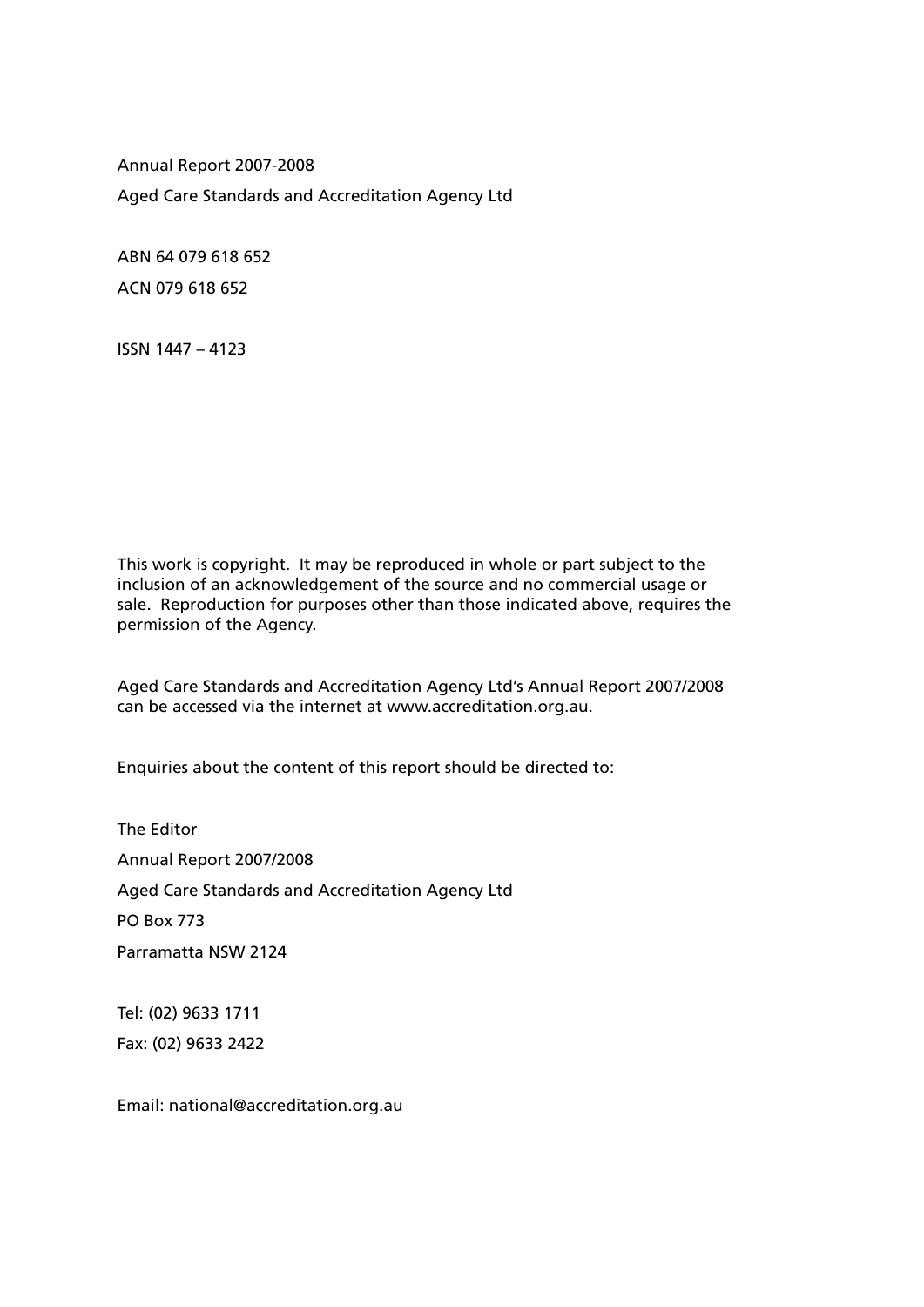# **Contents**

| Message from the Chairman                          | 2  |
|----------------------------------------------------|----|
| Message from the Chief Executive Officer           | 4  |
| <b>Part one The Agency</b>                         | 6  |
| <b>Part two Accreditation and Operations</b>       | 11 |
| <b>Part three Education</b>                        | 15 |
| <b>Part four Communication and consultation</b>    | 17 |
| <b>Part five Quality assurance and improvement</b> | 22 |
| Part six Our people                                | 24 |
| Part seven Agency performance                      | 26 |
| <b>Part eight Financial Statements</b>             | 32 |
| <b>Appendix</b> Agency contact details             | 63 |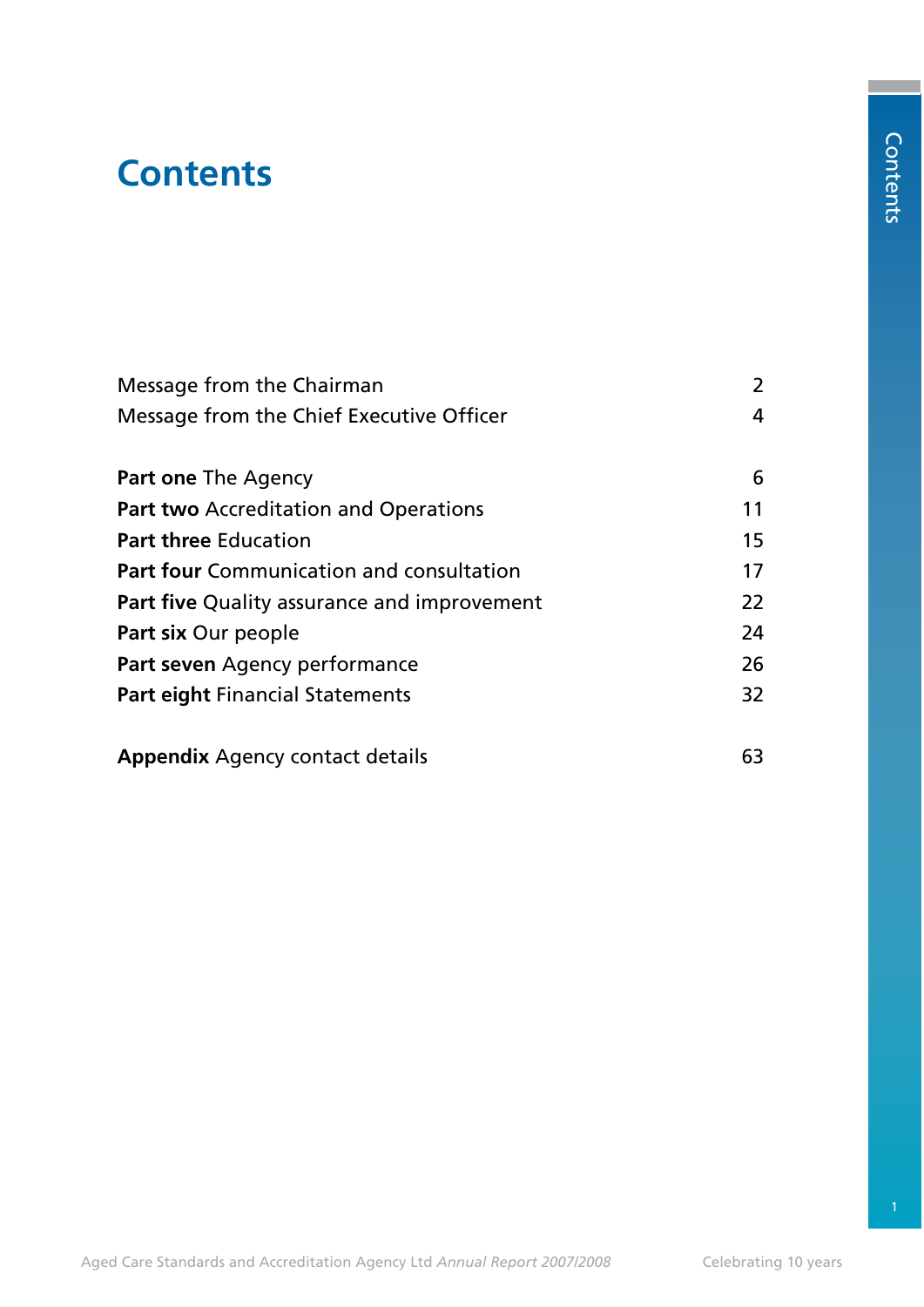# **Message from the Chairman**



**Jim Harrowell AM** Chairman

I am pleased to present the annual report and financial accounts of the activities of the Aged Care Standards and Accreditation Agency Ltd for 2007/08.

The Agency was established as an independent accrediting body, wholly-owned by the Australian Government, to fulfil the functions of the accreditation body as described in the *Aged Care Act 1997*. The Agency undertakes its activities as set out in the Aged Care Principles.

This year marked the 10th year of operations for the Company, which was registered on 30 October, 1997.

In that time, the Company has grown in both the scope of its operations, and in reputation.

In June, the Government released the report of the evaluation of the impact of accreditation on the delivery of quality of care and quality of life to residents in Australian Government-subsidised residential aged care homes.

The introduction of accreditation was found to have served a number of functions related to quality including to:

- remove under-performing homes from the sector;
- set a minimum standard for quality;
- raise the standards of quality across the sector;
- establish a degree of consistency across the sector; and
- develop a focus on continuous quality improvement and resident-focused care.

The research also found that accreditation has become more positively received by the sector over time with increased experience in successive rounds of accreditation.

It is regrettable that the relatively few incidents of poor care are portrayed in the media and by interest groups as a proxy for the industry more broadly.

The evidence is otherwise. As we head into the accreditation peak, it is worth reviewing industry's performance following the previous accreditation round.

A review of the most recent site audit or review audit decisions taken prior to 31 December 2006 showed that 92 per cent of homes were assessed as complying with all 44 expected outcomes to the Accreditation Standards.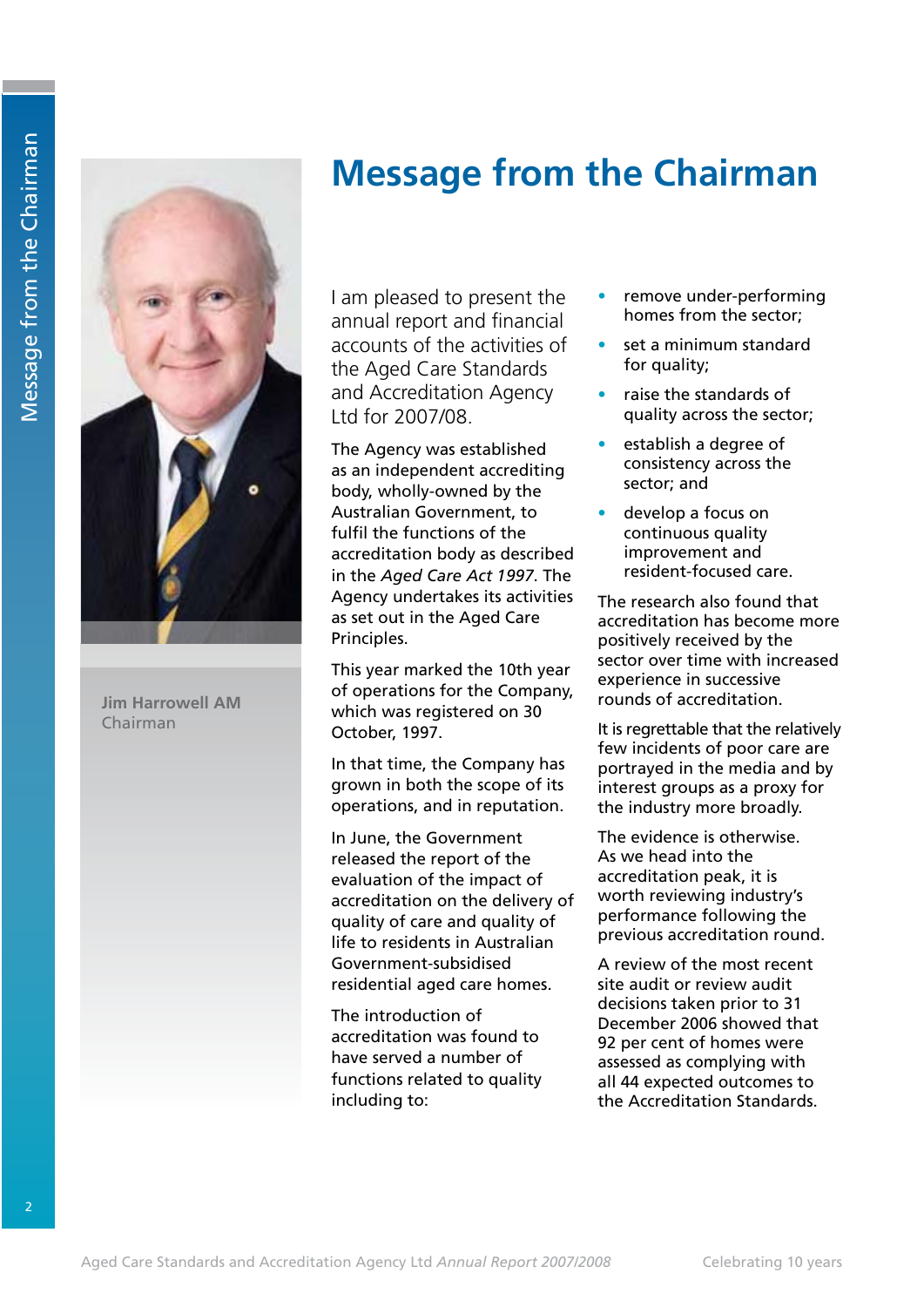A further five per cent of homes had only one or two non-compliant expected outcomes, and these were quickly rectified.

I am sure the industry will meet the challenge to continue to improve.

In addition to our accreditation activities, the Agency makes a significant investment in providing education services to assist industry improve their care for residents.

The Board of the Agency firmly believes that continuous improvement will not be achieved through accreditation alone.

Our vision is "to make a significant contribution to quality consumer focused care through accreditation and education."

The Education division has grown over time and now offers a diverse range of programs including the annual series of Better Practice events, one-day seminars, assessor courses and the very popular QUEST program which is delivered free to front-line aged care staff in their workplace.

During the year, we farewelled John Lang and Peter Toohey as directors. Both have been with us for many years and were inaugural directors. On behalf of the Board, I thank them for their outstanding long service.

We also welcomed a new Minister, the Hon Justine Elliot MP.

Mrs Elliot has had an immediate impact on her portfolio and has made it clear that the care and protection of residents is her absolute priority. The Board endorses Mrs Elliot's commitment.

I would also like to congratulate our Chief Executive Officer, Mark Brandon. Mr Brandon joined the Company in November 2002 and has worked tirelessly to improve the Company's performance.

The Board was unanimous in its desire to appoint Mr Brandon for a further three-year contract and we look forward to his continued efforts to develop the Company.

I would like to thank my fellow directors for their contribution during the year, and place on record the Board's appreciation of the staff of the Agency.

Together we share an unwavering commitment to improving the quality of residential aged care for the benefit of current and future older Australians.

**Jim Harrowell AM** Chairman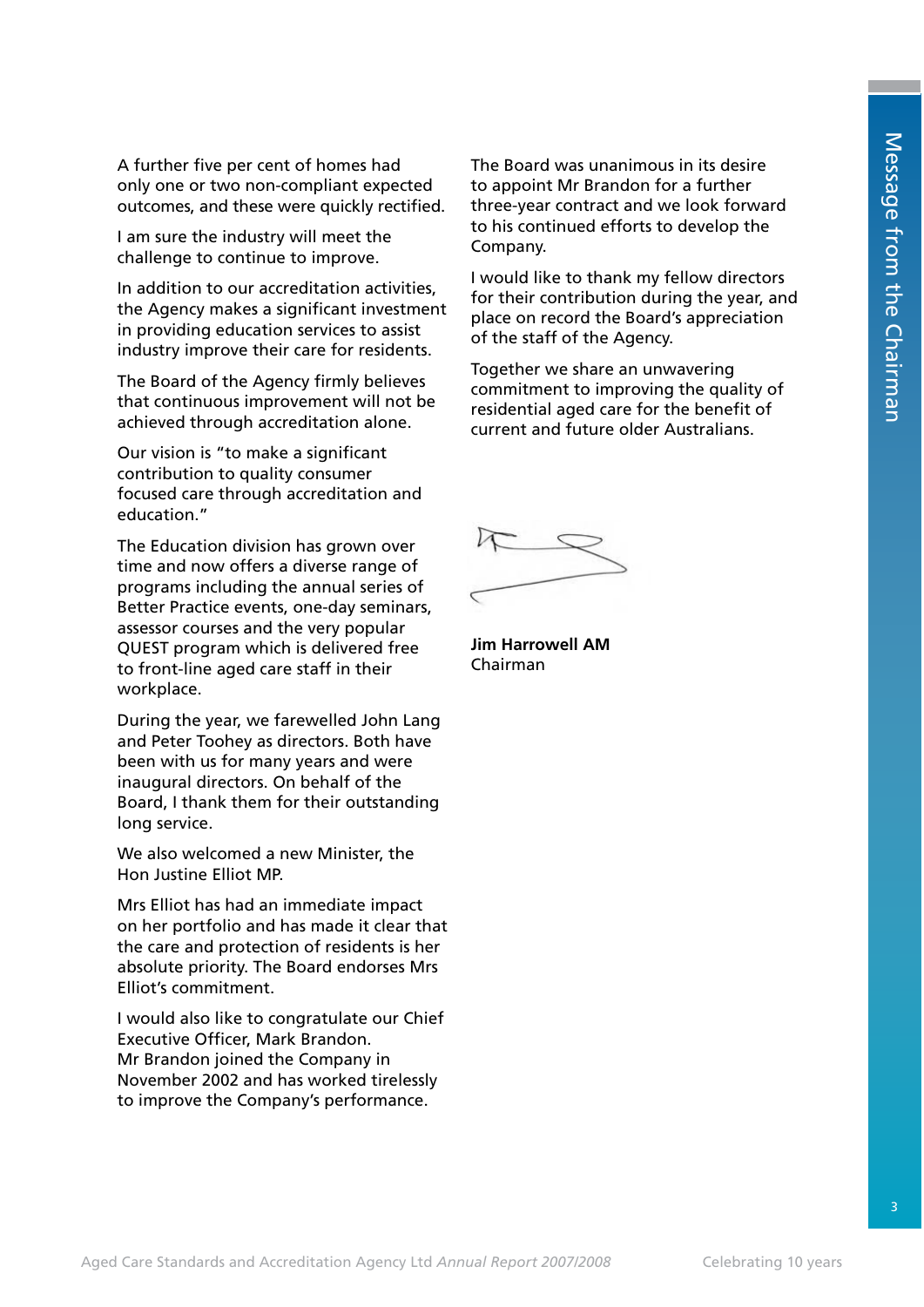

**Mark Brandon** Chief Executive Officer

# **Message from the Chief Executive Officer**

The year 2007/08 was a year of consolidation during which we built a platform for future growth by improving our systems, our processes and our people.

In April, we completed a significant IT project to replace our accreditation operating system. This removed a significant risk from the Company and should result in more secure, effective and efficient communications with providers in relation to our accreditation activities and decisions.

The challenge for us now is to build on this new "Better Business" IT architecture to upgrade and streamline our other business processes.

We invested heavily in our people during the year. Users of the Better Business system were trained in its use, recruiting managers were trained in behavioural interviewing to improve the effectiveness of our recruitment decisions, and we implemented a new performance management system – coaching for performance – *everyday*.

Residential aged care homes throughout Australia submit themselves to scrutiny of

performance by us as the independent accreditation body appointed under the *Aged Care Act 1997*.

We too submit ourselves to independent external scrutiny. During the year, we were subject to our triennial audit by SAI Global Limited which re-certified our management systems against the ISO 9001:2000 standard.

Separately, we gained certification of our assessor training and management program by the International Society for Quality in health care (ISQua).

This was a world first for an accrediting body, and confirmed that our initial and on-going assessor training is at world's best practice.

The challenge for 2008/09 is to gain Company certification by ISQua - the accreditation body of accreditation bodies.

Operationally, the Company achieved both its accreditation monitoring program, and an expanding education program, while recording a modest surplus.

As at 30 June 2008, there were 2,846 accredited residential aged care homes throughout Australia. During the year,

4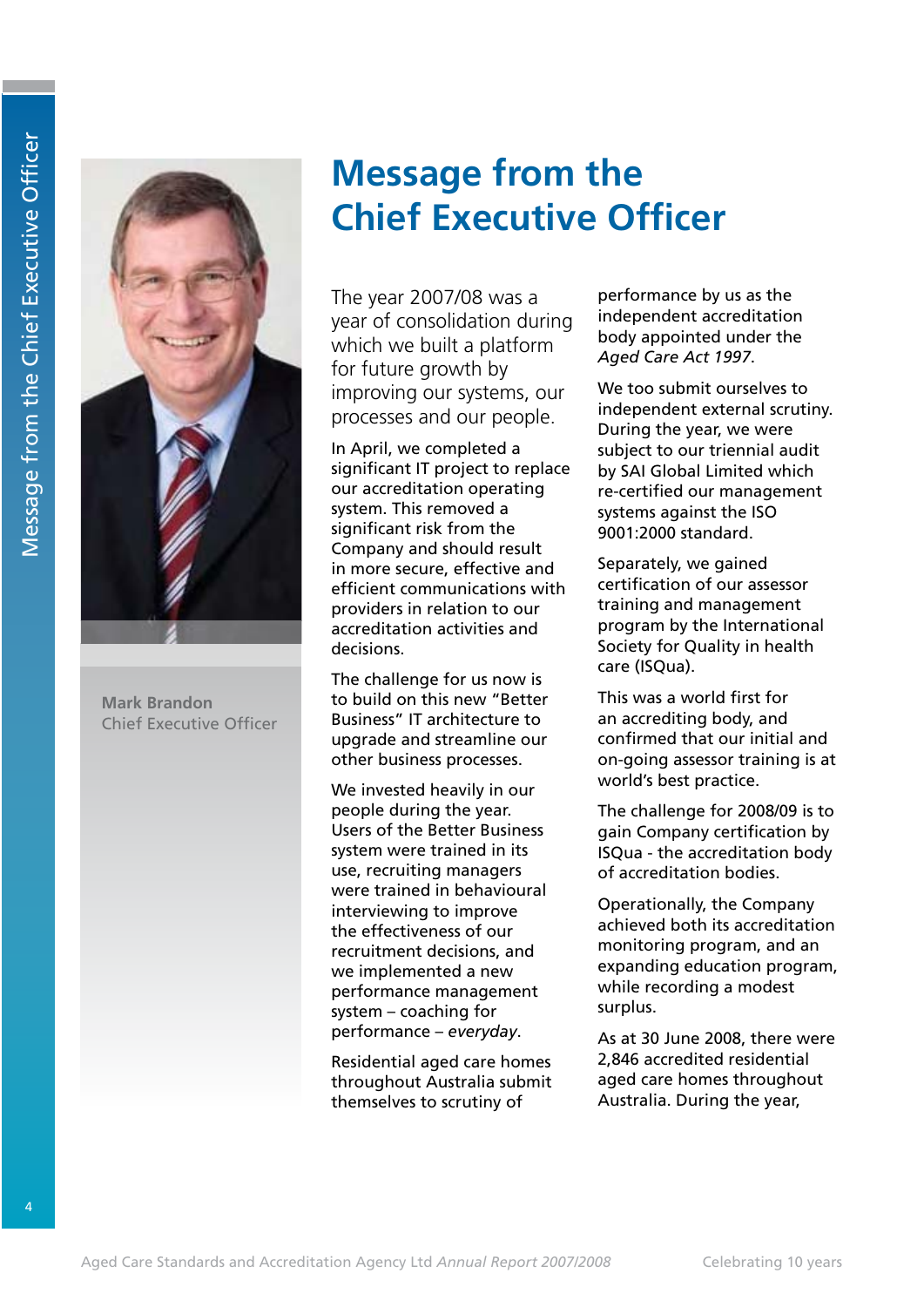we conducted 4,731 support contacts, of which 3,056 were unannounced. The Australian Government requires that each home receive at least one unannounced visit each year and this was achieved. We also conducted 426 site audits to determine accreditation and 87 review audits.

I am also pleased to report that industry feedback in relation to the performance of the Agency and our assessor workforce remains positive with 87 per cent of homes rating the assessment team's overall performance as either excellent or very good.

Our Education program continues to expand. A new seminar series, 'Managing risk to avoid non-compliance', was launched, and a Governance and accreditation toolbox was developed to help boards of residential aged care organisations keep pace with the more demanding governance environment.

Participant feedback from education activities is very positive.

### **Outlook**

In the year ahead we will undertake 7,000 visits to residential aged care homes around Australia. These will be a combination of announced and unannounced visits as decided through our established case management system.

The Australian Government also requires that each home receive at least one unannounced visit each year, and this is an important safeguard for the protection of residents, and community confidence in the residential aged care sector.

The Company's balance sheet remains strong, and this allows us to fund IT redevelopments and other special projects.

During the year, the Government released the report on the evaluation of the impact of accreditation. Following release of the report, the Minister for Ageing, the Hon Justine Elliot MP, announced a review of the Accreditation Standards and the accreditation arrangements.

We look forward to participating in that review and bring to the table a strong evidence base through our experience of more than 10 years as the accreditation body, having made more than 10,000 accreditation decisions and with established links to other accreditation bodies both in Australia and overseas.

**Mark Brandon** Chief Executive Officer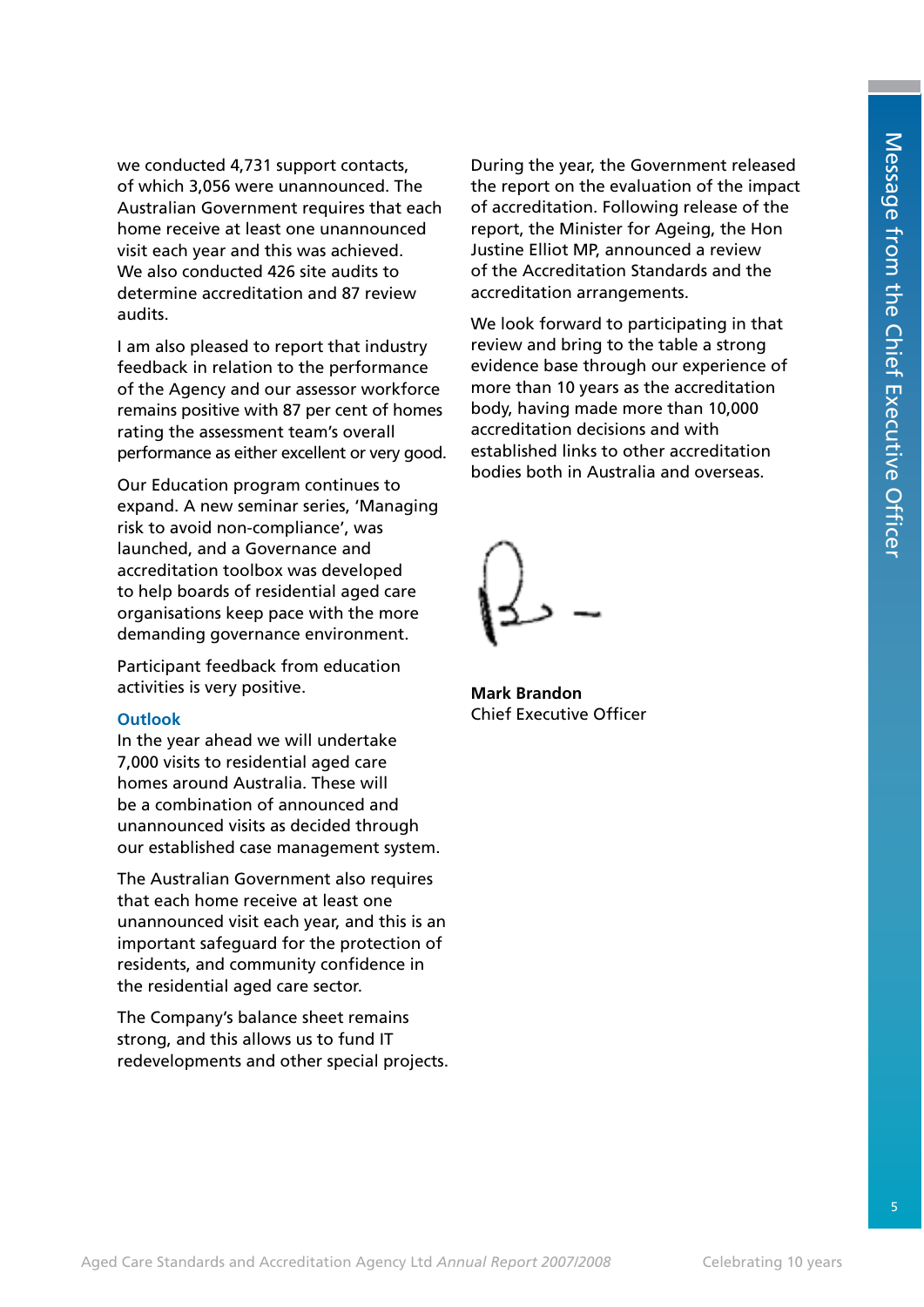

Part one The Agency **Part one** The Agency

# **Part one The Agency**

### **Vision**

To make a significant contribution to quality consumer focused aged care through accreditation and education.

### **Mission**

To ensure the delivery of high quality aged care by:

- promoting innovation and best practice
- accrediting services that meet the Accreditation **Standards**
- working with services to continually improve their performance
- s providing information about industry performance
- providing education directed at improving practice.

### **Our values**

The values of the Company are:

### *Integrity*

We treat all people with dignity and respect.

### *Quality*

We always aspire and strive to do our best and to improve the way we do things.

### *Collaborative relationships*

We work together to achieve better results through seeking and providing feedback.

### *Responsibility*

We accept responsibility for our actions and aim to achieve the best possible outcomes.

### *Service focus*

We work towards improving the quality of services delivered to the clients of our clients.

### *Ethical conduct*

We carry out our functions according to approved practice with integrity, fairness and with a balanced consideration of facts.

### **Overview of the Agency**

The Agency is a company established by the Australian Government and appointed by the Secretary of the Department of Health and Ageing as the accreditation body under the *Aged Care Act 1997*. The Agency is a company, limited by guarantee, wholly owned by the Australian Government, established under the *Corporations Act 2001* and the *Commonwealth Authorities and Companies Act 1997*.

### **Role and functions**

The core functions of the accreditation body (the Agency) are set out in the Accreditation Grant Principles 1999. These are:

manage the residential aged care accreditation process using the Accreditation **Standards** 

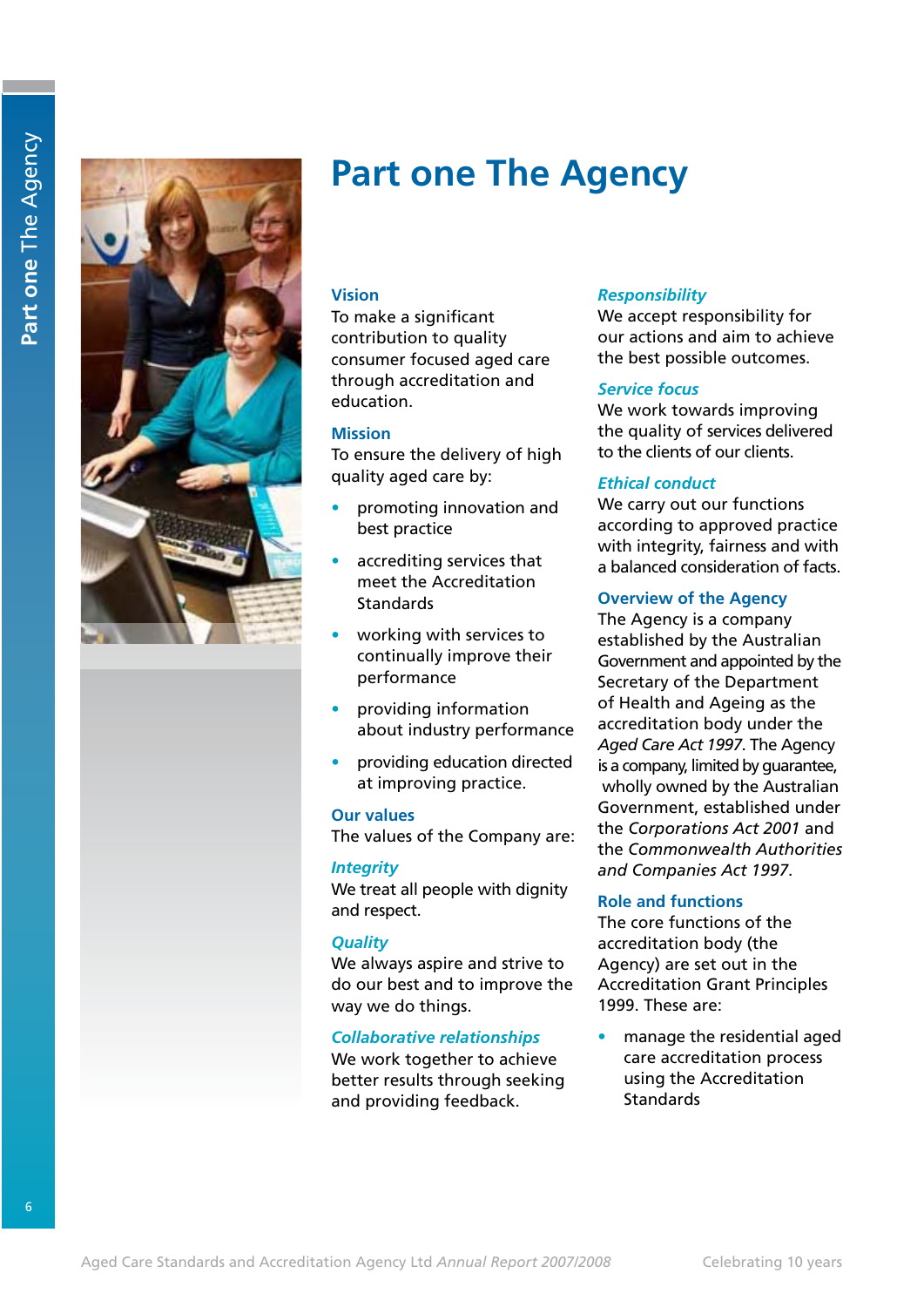- promote high quality care and assist industry to improve service quality by identifying best practice, and providing information, education and training
- assess and strategically manage services towards accreditation
- liaise with the Department of Health and Ageing about services that do not comply with the Accreditation Standards.

The Agency fulfils its functions using processes and principles set in legislation, notably the *Aged Care Act 1997*, the Accountability Principles 1998 and the Accreditation Grant Principles 1999. The delivery of these functions is subject to a written agreement with the Department of Health and Ageing made under s.80-1 of the *Aged Care Act 1997*.

### **Agency structure and governance**

The Company's organisation structure reflects its national role as the independent accreditation body, with divisional offices responsible for policy, procedures and corporate functions, and state offices responsible for program and product delivery.

Offices are located in Sydney (executive management and divisional staff, State operations New South Wales/Australian Capital Territory), Melbourne (State operations Victoria/Tasmania with a branch office in Hobart), Brisbane (Queensland and northern NSW), Perth (Western Australia) and Adelaide (South Australia and the Northern Territory). Each main office has a senior executive responsible for its activities. Contact details for each office are in the Appendix.

The Board of Directors has overall responsibility for the Company's strategic direction and performance. The Board's role is corporate governance: ensuring that the Company fulfils the functions specified in its agreement with the

Department of Health and Ageing and in accordance with the requirements of legislation, and ensuring proper prudential management of its funds. Details of the board for the period of 2007/08 are included in the Directors' Report.

The Chief Executive Officer (CEO) is responsible for the operational management of the Company and for ensuring the delivery of the core functions. The CEO reports to the Board and maintains regular communication with senior executives of the Department of Health and Ageing.

The CEO and the divisional General Managers form the executive management team (EMT). The EMT meets to monitor performance against the corporate plan.

The national leadership team (NLT) meets regularly and comprises the CEO, divisional General Managers, Director Information Services and Projects, and the State Managers. The NLT meeting is the major forum for interaction, exchange of information, quality improvement and forward planning as well as providing input into significant issues.

### **Relationship with the Department of Health and Ageing**

The Agency contributes to the achievement of outcome four, a portfolio outcome set by the Australian Government for the Department of Health and Ageing (the Department). Outcome four is described as: "Older Australians have access to quality and affordable aged care and carer support services, through subsidies and grants, sector collaboration, training and regulation of the aged care sector."

The Company reports twice a year to the Department of Health and Ageing on the key performance indicators listed in the Deed of Funding. These key performance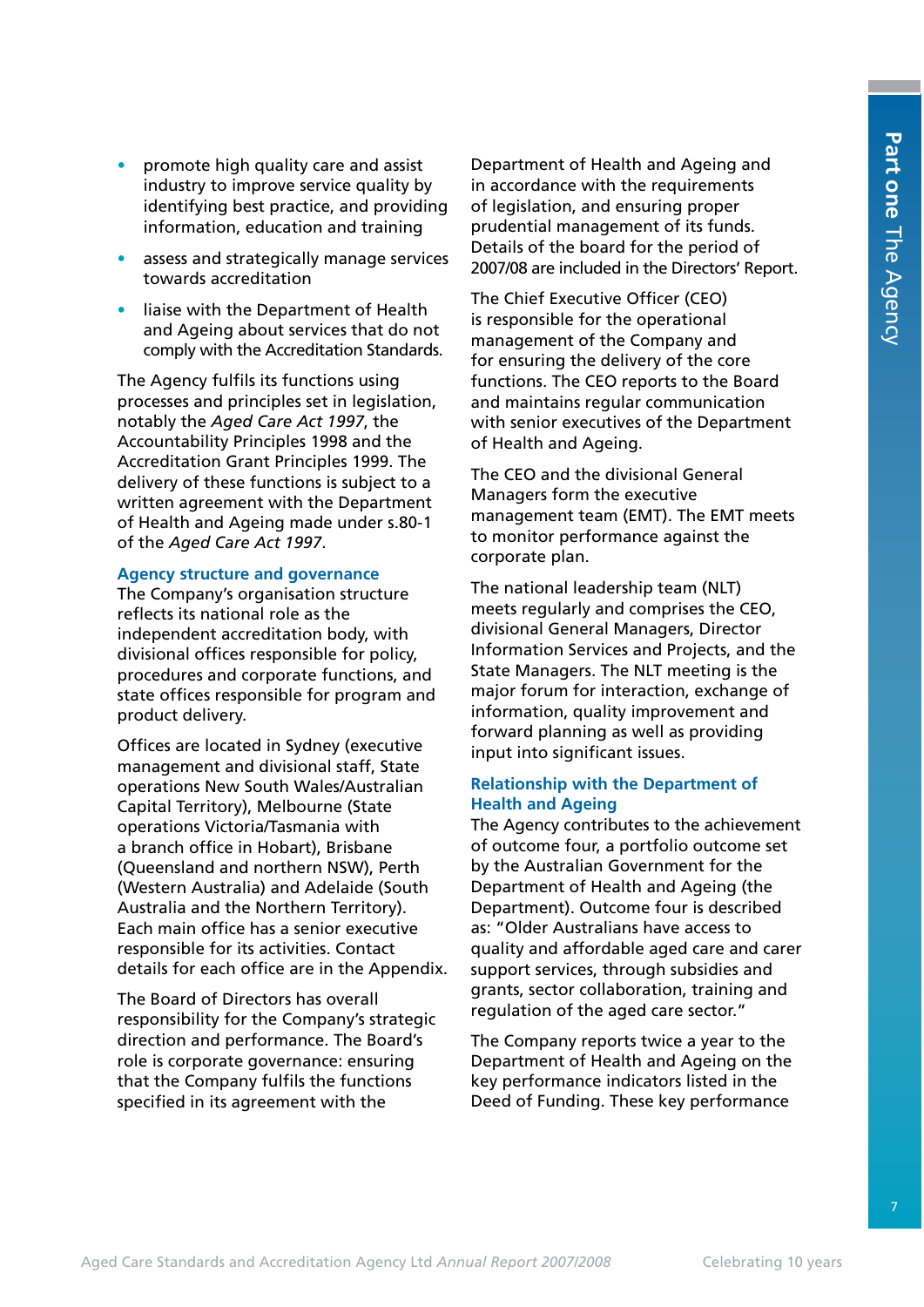indicators are reported in part seven of this annual report under Agency performance.

The Agency works with the Department to promote quality aged care by:

- liaising with the Department about homes not meeting their obligations under the Act, including providing reports about non-compliance as required under the Accreditation Grant Principles 1999
- providing recommendations about whether sanctions should be imposed on homes not complying with the Accreditation Standards or other obligations
- responding to requests from the Department to conduct review audits
- $\bullet$  reporting regularly about the status and performance of aged care homes.

The Agency and the Department of Health and Ageing have a protocol regarding actions each organisation takes where non-compliance is identified or suspected. The protocol supports coordination of actions to deal with non-compliance, with the Department and the Agency making independent decisions about appropriate action.

The Agency informs the Department of any non-compliance during audits. The Agency will impose a timetable for improvement and monitor the home's progress in rectifying any identified noncompliance. Where homes fail to rectify compliance within the timetable for improvement period, the Accreditation Grant Principles 1999 require the Agency to recommend to the Department that sanctions be imposed. The Department makes an independent decision on what sanctions, if any, are imposed.

The CEO represents the Agency at Senate Estimates Community Affairs Committee hearings.

There is also a protocol between the Agency and the Department about the regular exchange of data in relation to activity and outcomes.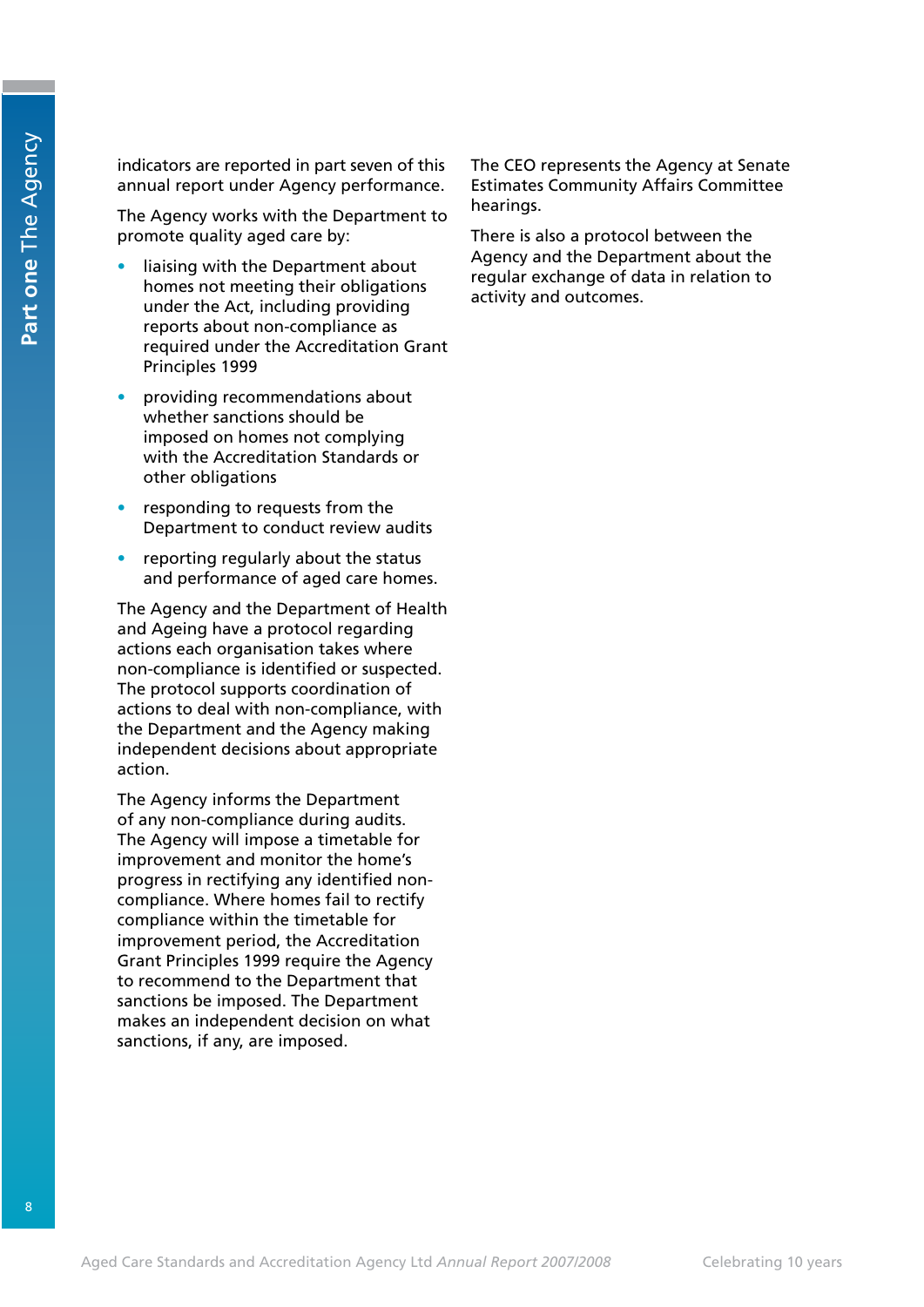



| Corporate Affairs Information   |                        | Finance                | Education           | Accreditation       |
|---------------------------------|------------------------|------------------------|---------------------|---------------------|
| and Human                       | Services and           | <b>Accounts</b>        | · QUEST             | · Policy developmen |
| Resources                       | Projects               | · Purchasing           | · Better Practice   | Research            |
| · Stakeholder                   | · Computer             | Property               | • Assessor          | · Quality Assurance |
| relations                       | hardware and           | management             | courses             | on accreditation    |
| · Human                         | management<br>software | <b>Quality</b>         | • Seminars          | program             |
| Resources                       |                        | Assurance              | · Flexible learning | <b>Reviews</b> and  |
| • Media/Marketing • Information | management             | Risk                   | packages            | reconsiderations    |
| · Government<br>Liaison         |                        | reporting<br>Statutory |                     |                     |
|                                 |                        |                        |                     |                     |

DHA liaison accreditation

• DHA liaison accreditation

Case management

· Case management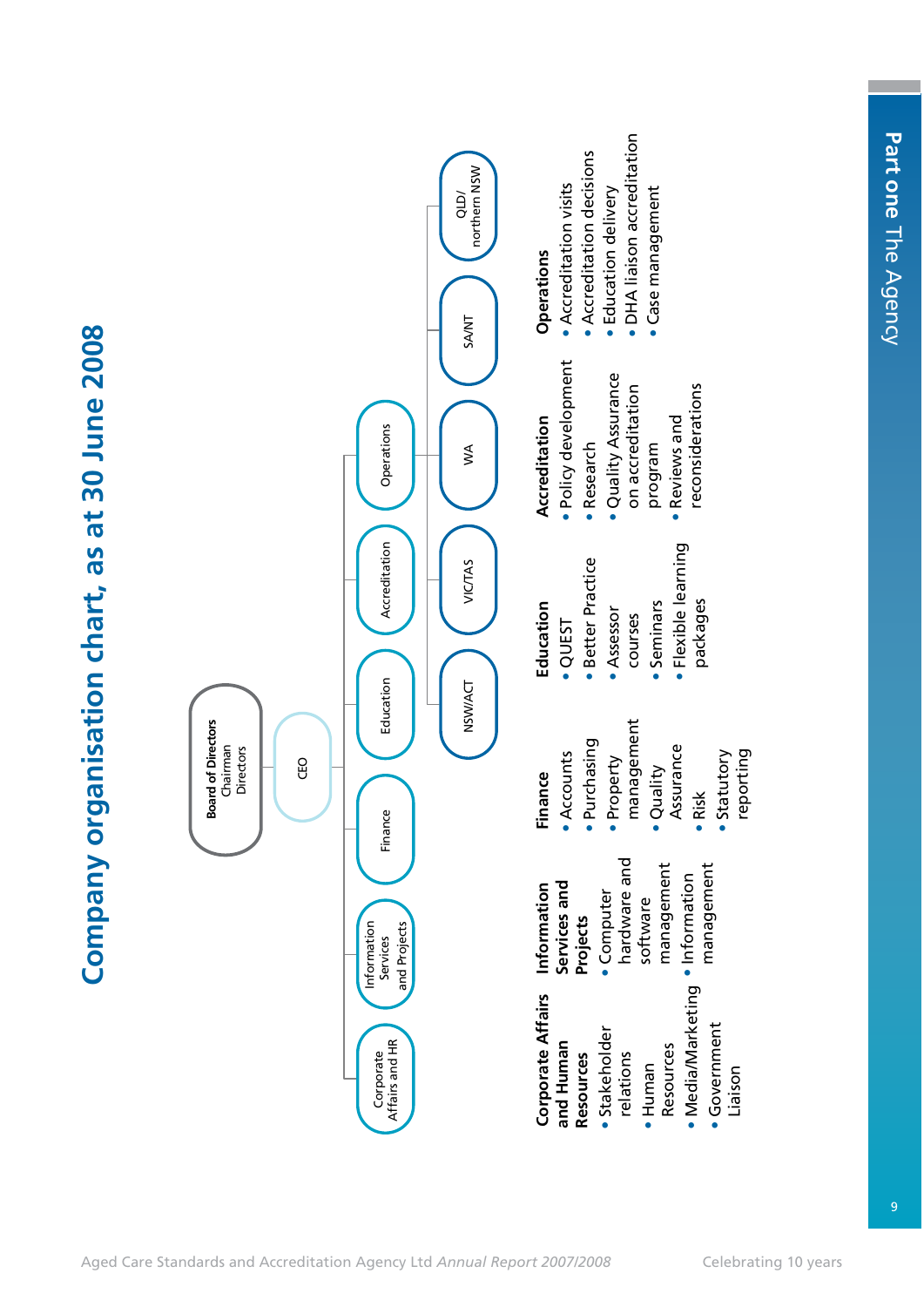# Company organisation chart state offices, as at 30 June 2008 **Company organisation chart state offices, as at 30 June 2008**



\* Syste ms ad ministration

 tea ms

Accreditation decisions

 $\bullet$ \*

Case

manage

ment

- \* Asset manage ment
- · Processing applications Processing applications for accreditation for accreditation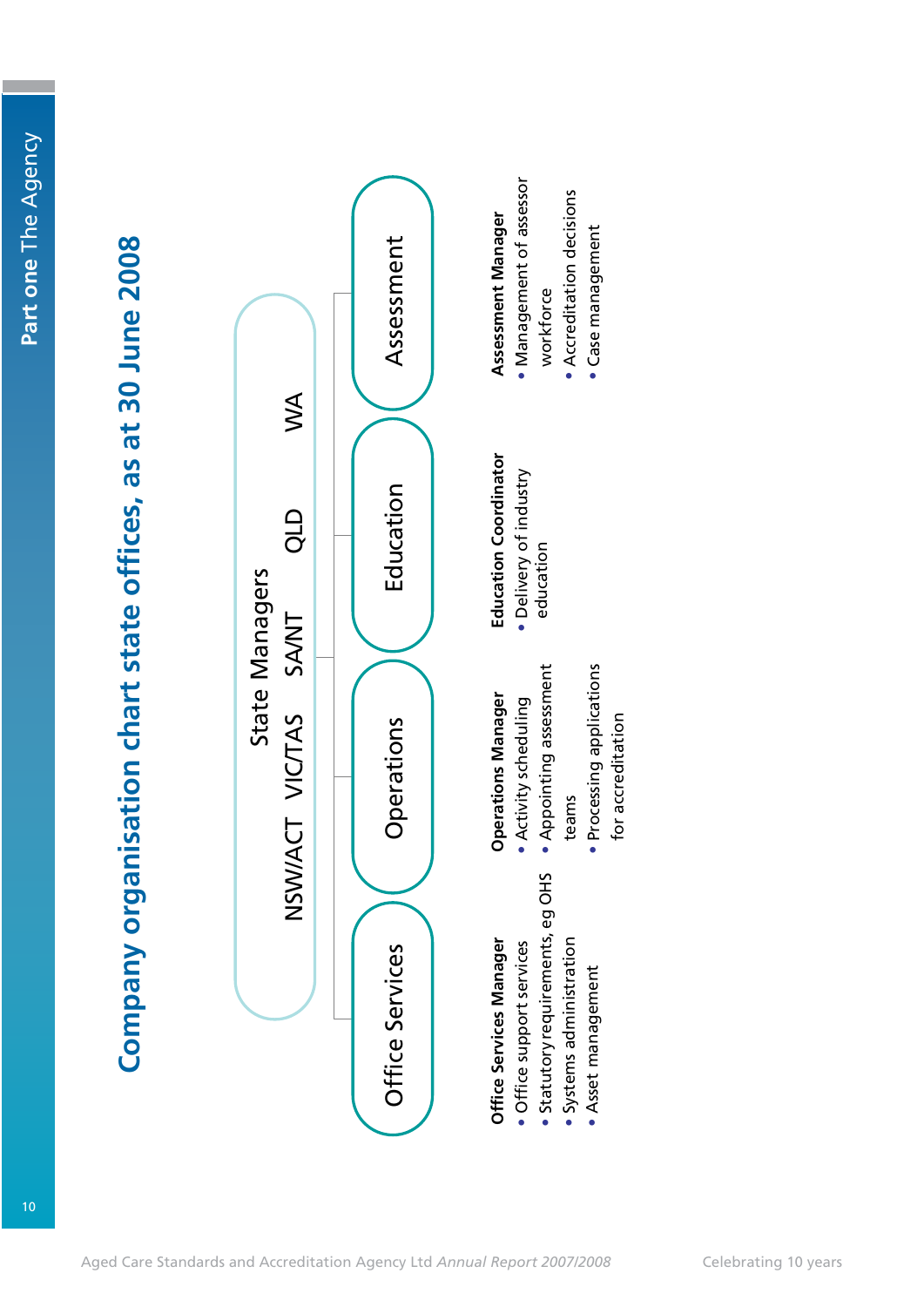# **Part two Accreditation and Operations**

### **Accreditation overview**

Australian Government subsidised residential aged care homes must be accredited in order to receive residential care subsidies. The main accreditation arrangements for residential aged care homes are specified in the Accreditation Grant Principles 1999 (the Principles) and are described below.

### **Ongoing supervision**

The Agency monitors the performance of all accredited residential aged care homes to ensure quality care is provided to residents in a way that meets the Accreditation Standards. A case management approach is used to determine the type and frequency of contacts with aged care providers. Monitoring performance includes visits to homes and consideration of information, such as complaints against homes and information about changes at homes that may affect the provision of care and services.

The case management approach ensures that the Agency considers the individual circumstances of each home to determine appropriate monitoring and assessment

actions. This case management approach is also applied to approved providers who are responsible for groups of homes.

Visits to homes to monitor and assess their performance may be 'support contacts' or 'review audits'. These visits may be announced or unannounced.

The Australian Government requires that each home receives at least one unannounced visit each year. The Agency has a national program of unannounced visits to ensure this requirement is met.

The Australian community has high expectations of residential aged care homes, and conducting unannounced visits is part of a wider program that helps to assure the community that homes provide high quality care at all times.

### **Support contacts**

A support contact is a contact between one or more aged care quality assessors and an aged care home for the purpose of:

ensuring compliance with the Accreditation Standards and other responsibilities under the *Aged Care Act 1997*

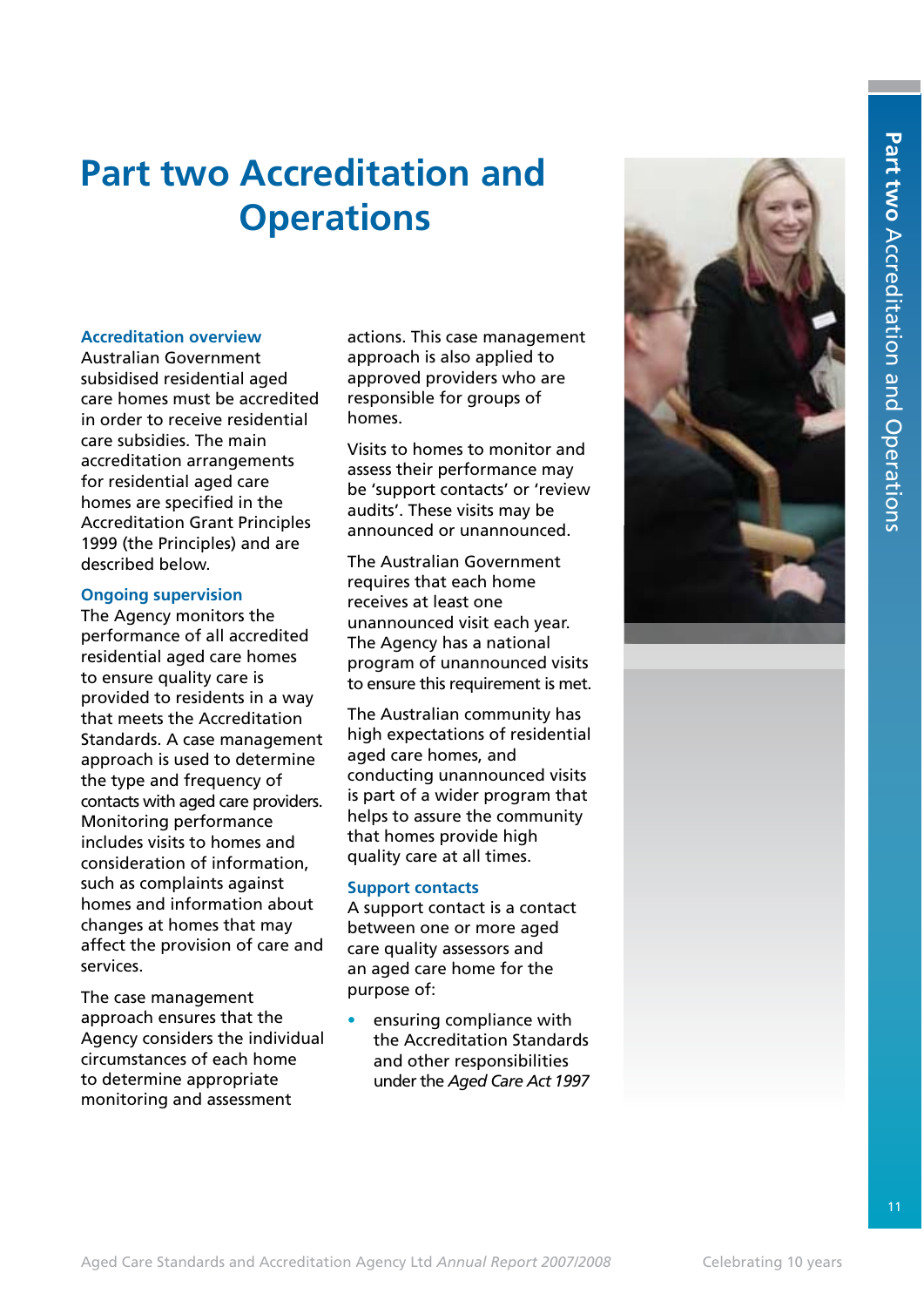- assisting the home to undertake continuous improvement
- identifying whether there is a need for a review audit, or
- providing additional information or education.

Support contacts are usually conducted over one half to a full day by one to three assessors. However, the duration of support contacts is determined case by case taking into account the known circumstances of the home. Support contacts may involve an overview of the home's performance against all the Accreditation Standards, may be focused on certain aspects of care or services, or cover one or more of the 'assessment modules'. In particular, any matters previously identified as requiring improvement will be assessed.

Following a support contact, a report is given to the home setting out the observations of the assessment team. This helps the approved provider to identify how the home is performing and to identify any areas where improvements can be made.

### **Assessment modules**

Assessment modules have been created to assist assessors and homes understand how well a home is performing. They have been developed as a series of themes and as a whole, cover all aspects of the Accreditation Standards.

Each module identifies what themes are being considered, the process the assessors should follow, which expected outcomes are most likely to be related to the module and broader considerations to be thought about. Importantly, each module is focused on residents.

If weaknesses in the home's systems are identified, assessors will follow-up to

determine if there is any non-compliance in relation to the Accreditation Standards.

### **Site audits**

A site audit is an assessment of the quality of care provided by a home against all 44 expected outcomes to the Accreditation Standards. The assessment team reviews documents, interviews staff, residents, relatives and other relevant people and observes the environment and practices of the home.

A site audit is scheduled after a provider applies for a further period of accreditation. The provider must submit a self-assessment as part of their application, and providers must also notify residents, and their representatives, of the date of the audit so that residents and their representatives can meet with the assessment team to provide their views as to the quality of care and services provided. The views of residents and their representatives is a very important aspect to the process of corroboration of information gathered during the audit.

### **Review audits**

A review audit is an assessment of the quality of care provided by a home against all 44 expected outcomes to the Accreditation Standards. Review audits occur when there are concerns about a home's compliance with the Accreditation Standards.

It is carried out on-site by an assessment team made up of at least two aged care quality assessors and generally takes two to four days. The assessment team reviews documents, interviews staff, residents, relatives and other relevant people and observes the environment and practices of the home.

The Agency may arrange for an assessment team to conduct a review audit of a home if: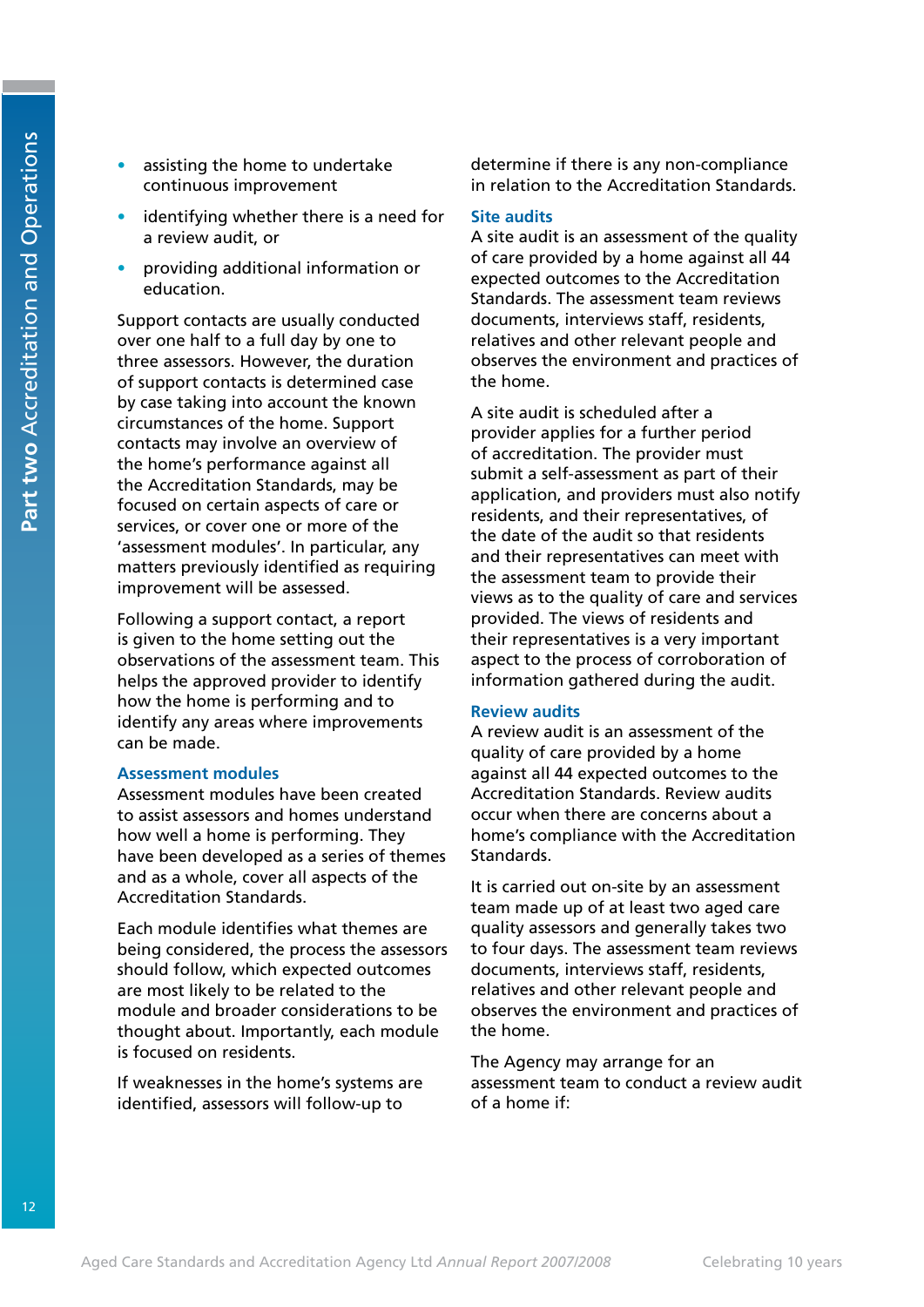- it has reason to believe the home is not complying with the Accreditation **Standards**
- there has been a change to the home such as a change of ownership or key personnel
- there has been a transfer of allocated places
- $\bullet$  there has been a change to the premises of the home, or
- the home has not complied with the arrangements made for support contacts.

The Agency must arrange a review audit if the Secretary of the Department of Health and Ageing requests it.

### **New homes**

Applications can be made for the accreditation of new homes (called 'commencing services' in the Principles) before they admit residents. Accreditation applications for new homes must identify how the Accreditation Standards will be satisfied once residents are admitted and also require a commitment to undertake continuous improvement. Under the law, new homes can be accredited for a maximum of 12 months. They are then required to make application and satisfy an audit of their performance against the Accreditation Standards, to qualify for a further period of accreditation.

### **Existing homes**

Accredited aged care homes must apply for a further period of accreditation before their current period expires. The aged care home must make an application for accreditation, which includes a selfassessment against the Accreditation Standards. The assessment team conducts a desk audit and a site audit of the home's performance against the Accreditation Standards as part of the Agency's assessment and to determine whether

to accredit the home, and the period of accreditation.

### **Decisions**

The role of the assessment team is to assess the level of care provided to residents, assessed against the Accreditation Standards. The assessment team is required to gather and corroborate information, including the views of residents. The assessment team makes recommendations about a home's compliance with the Accreditation Standards, about accreditation of the home, the period of accreditation and support contacts.

A decision as to a home's compliance, and the period of accreditation is made by an authorised decision-maker who is usually a senior manager within the Agency. In coming to a conclusion, the decision-maker will take into account the report of the assessment team and any other information known about the home. This is set out in Part two, Division three, Subdivision four of the Accreditation Grant Principles 1999.

### **Reconsideration and review**

The approved provider may seek reconsideration of decisions made about the period of accreditation awarded to a home. The General Manager Accreditation usually makes the reconsidered decisions. A reconsideration takes into account the circumstances of the home at the time the reconsideration decision is being made.

If the provider remains dissatisfied with the decision made upon reconsideration, they may apply to the Administrative Appeals Tribunal (AAT) for review of the decision.

Reconsiderations were sought for 7.4 per cent of decisions about accreditation.

Seven applications were made for review by the AAT during the reporting period. Four applications have been withdrawn during the period, two are ongoing and one resulted in the decision being set aside.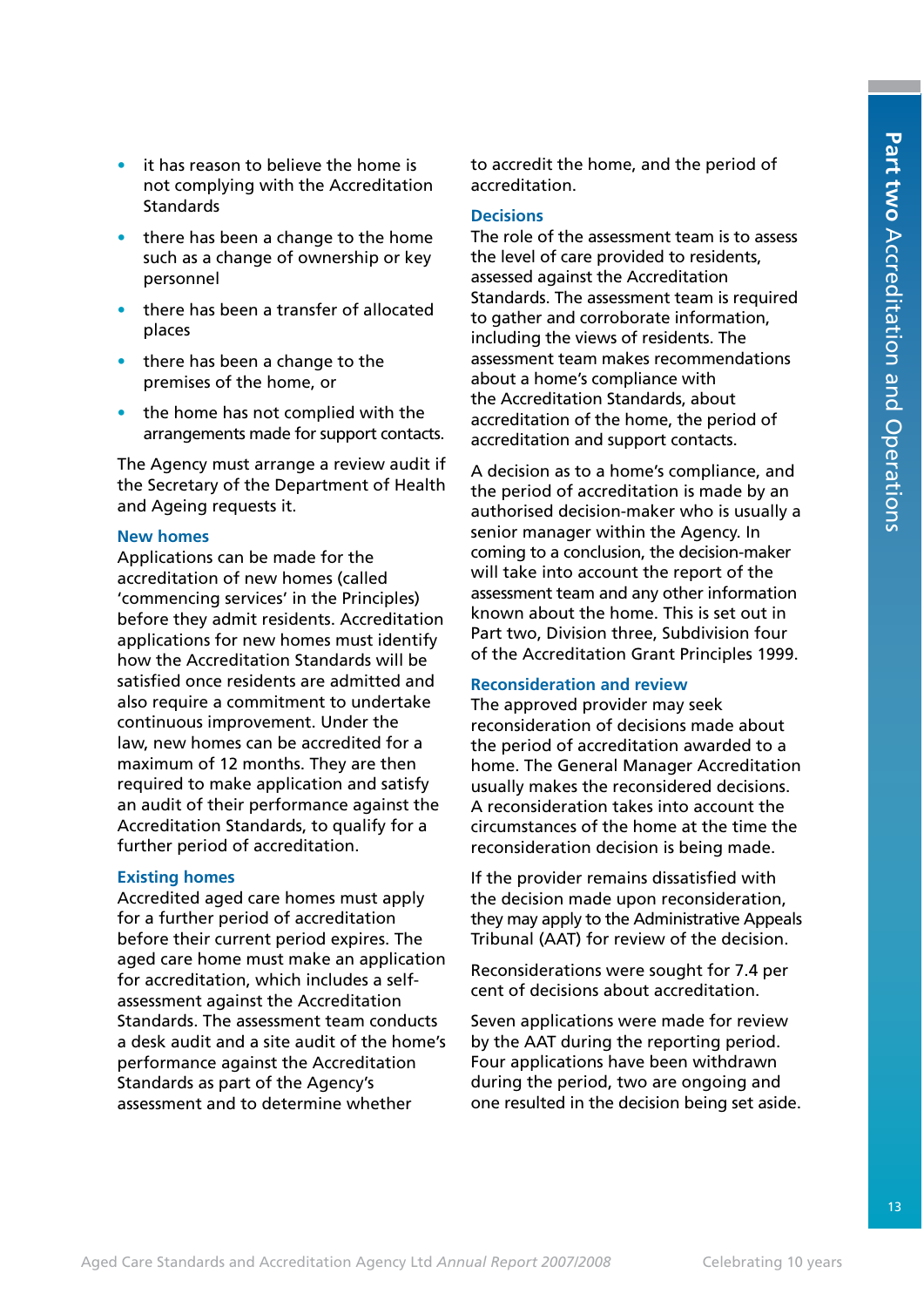## **Accreditation status of residential aged care homes as at 30 June 2008**

| <b>Accreditation Period</b><br>as at 30/06/2008 | š             | <b>NSW</b>     | <b>Vic</b>   | Qld            | <b>WA</b>      | <b>SA</b>      | <b>Tas</b>     | <b>ACT</b>     | <b>NT</b>      | <b>Australia</b> |
|-------------------------------------------------|---------------|----------------|--------------|----------------|----------------|----------------|----------------|----------------|----------------|------------------|
| $<$ 1 year                                      | No.           | $\mathbf{1}$   | $\mathbf 0$  | 1              | $\mathbf 0$    | $\overline{2}$ | $\mathbf{1}$   | $\mathbf 0$    | $\mathbf 0$    | 5                |
| 1 year - Commencing<br>homes                    | No.           | 11             | 14           | 4              | 3              | 3              | $\mathbf{1}$   | $\pmb{0}$      | $\bf{0}$       | 36               |
| 1 year - Existing<br>homes                      | No.           | $\overline{2}$ | 12           | 22             | 8              | 11             | $\pmb{0}$      | $\pmb{0}$      | $\overline{2}$ | 57               |
| $> 1$ year $< 2$ years                          | No.           | $\mathbf{1}$   | $\mathbf{1}$ | $\overline{2}$ | $\mathbf 0$    | $\mathbf 0$    | $\mathbf{1}$   | $\mathbf 0$    | $\mathbf 0$    | 5                |
| 2 years                                         | No.           | 11             | 17           | 38             | 6              | 6              | $\overline{2}$ | $\overline{2}$ | $\mathbf 0$    | 82               |
| $> 2$ years $<$ 3 years                         | No.           | 6              | 8            | 10             | $\overline{2}$ | 5              | $\overline{2}$ | 0              | $\mathbf 0$    | 33               |
| 3 years                                         | No.           | 871            | 744          | 403            | 233            | 256            | 82             | 22             | 13             | 2624             |
| > 3 years                                       | No.           | 2              | 1            | 1              | $\mathbf 0$    | $\mathbf 0$    | $\mathbf 0$    | $\mathbf 0$    | $\mathbf 0$    | 4                |
| <b>Total accredited</b><br>services             | No.           | 905            | 797          | 481            | 252            | 283            | 89             | 24             | 15             | 2846             |
| <b>Accreditation period</b>                     |               |                |              |                |                |                |                |                |                |                  |
| $<$ 2 years                                     | $\%$          | 1.7%           | 3.4%         | 6.0%           | 4.4%           | 5.7%           | 3.4%           | 0.0%           | 13.3%          | 3.6%             |
| 2 years or more<br>but < 3 years                | $\%$          | 1.9%           | 3.1%         | 10.0%          | 3.2%           | 3.9%           | 4.5%           | 8.3%           | 0.0%           | 4.0%             |
| 3 years or more                                 | $\frac{0}{0}$ | 96.5%          | 93.5%        | 84.0%          | 92.5%          | 90.5%          | 92.1%          | 91.7%          | 86.7%          | 92.3%            |
| <b>Total</b>                                    | $\frac{0}{0}$ | 100.0%         | 100.0%       | 100.0%         | 100.0%         | 100.0%         | 100.0%         | 100.0%         | 100.0%         | 100.0%           |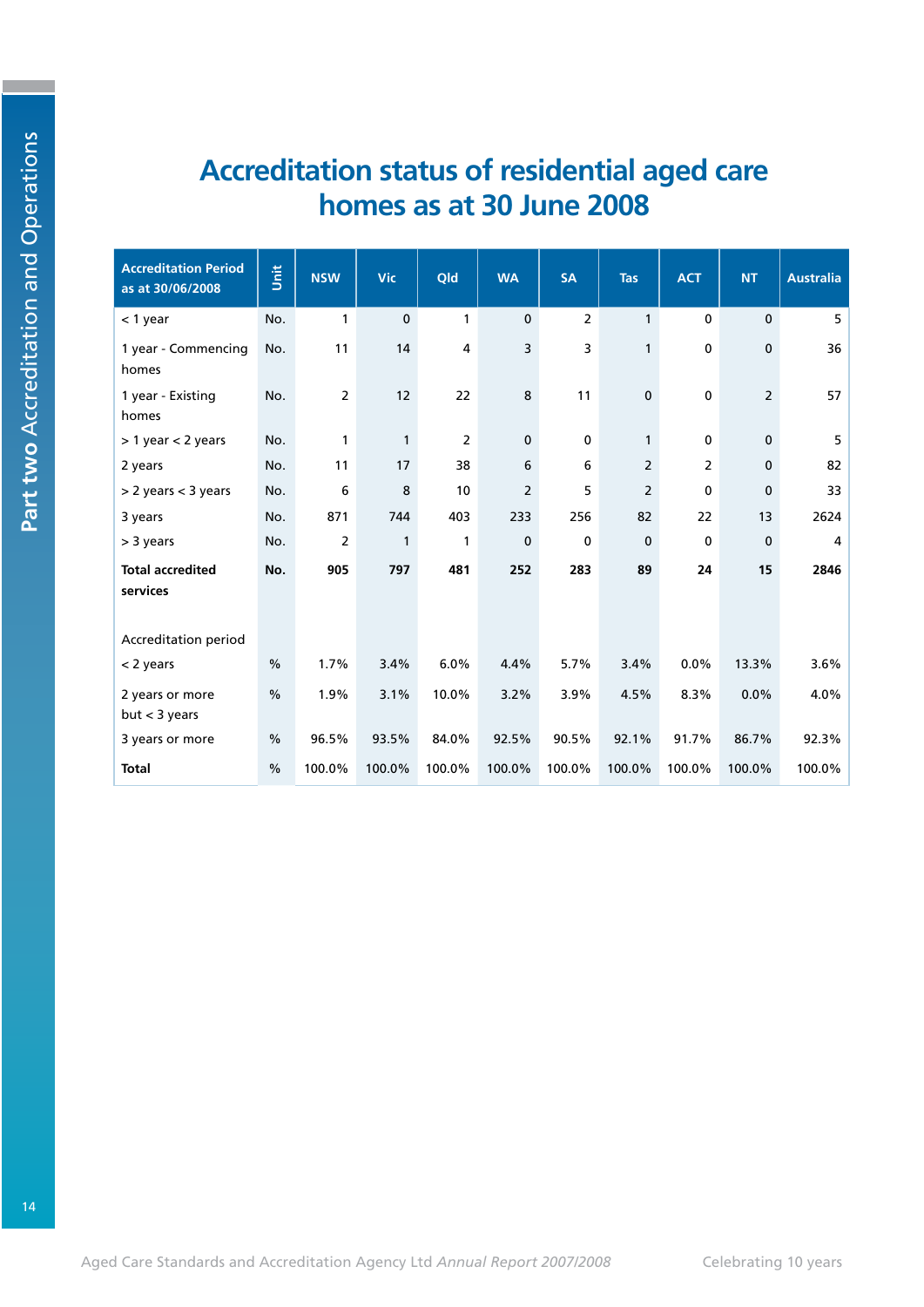# **Part three Education**

The Agency recognises the importance of education in the improvement of quality care. The Education Division provides education to industry through a range of programs including Better Practice events, Quality Education on the Standards (QUEST), assessor courses, seminars and selfdirected learning packages available on the Agency's website.

### **Better Practice events**

Better Practice events were held in Sydney, Melbourne, Brisbane, Adelaide and Hobart. With a focus on evidence-based practice, the events provided a dynamic forum to share innovations and practical ideas about achieving better practice and improving the quality of life for older Australians.

Around 1,500 delegates attended the Better Practice events over the reporting period, and feedback continues to be positive.

### **Aged care quality assessment course**

This course aims to equip individuals with the skills and knowledge to conduct assessments for the Agency as a registered aged care quality assessor. A total of 138 people attended the course during

the period, bringing to 271 the total number of people who have attended the course since it was first offered in September 2006. During the year, the Agency achieved certification of its assessor training and management program by the International Society for Quality in health care, becoming the first accreditation body in the world to achieve this distinction.

### **Seminars**

The Agency has developed a series of one-day seminars to equip key personnel with the skills and knowledge that will help improve quality of care for residents.

Seminar topics include 'Turn data into action', 'Continuous improvement', and 'Evidencebased practice'. During the year, a new seminar topic, 'Managing risk to avoid noncompliance' was introduced.

During the reporting period, 91 seminars were staged in the major capitals as well as regional centres. Around 1,300 people attended the various seminars.

### **QUEST**

This highly popular program is a free education session of

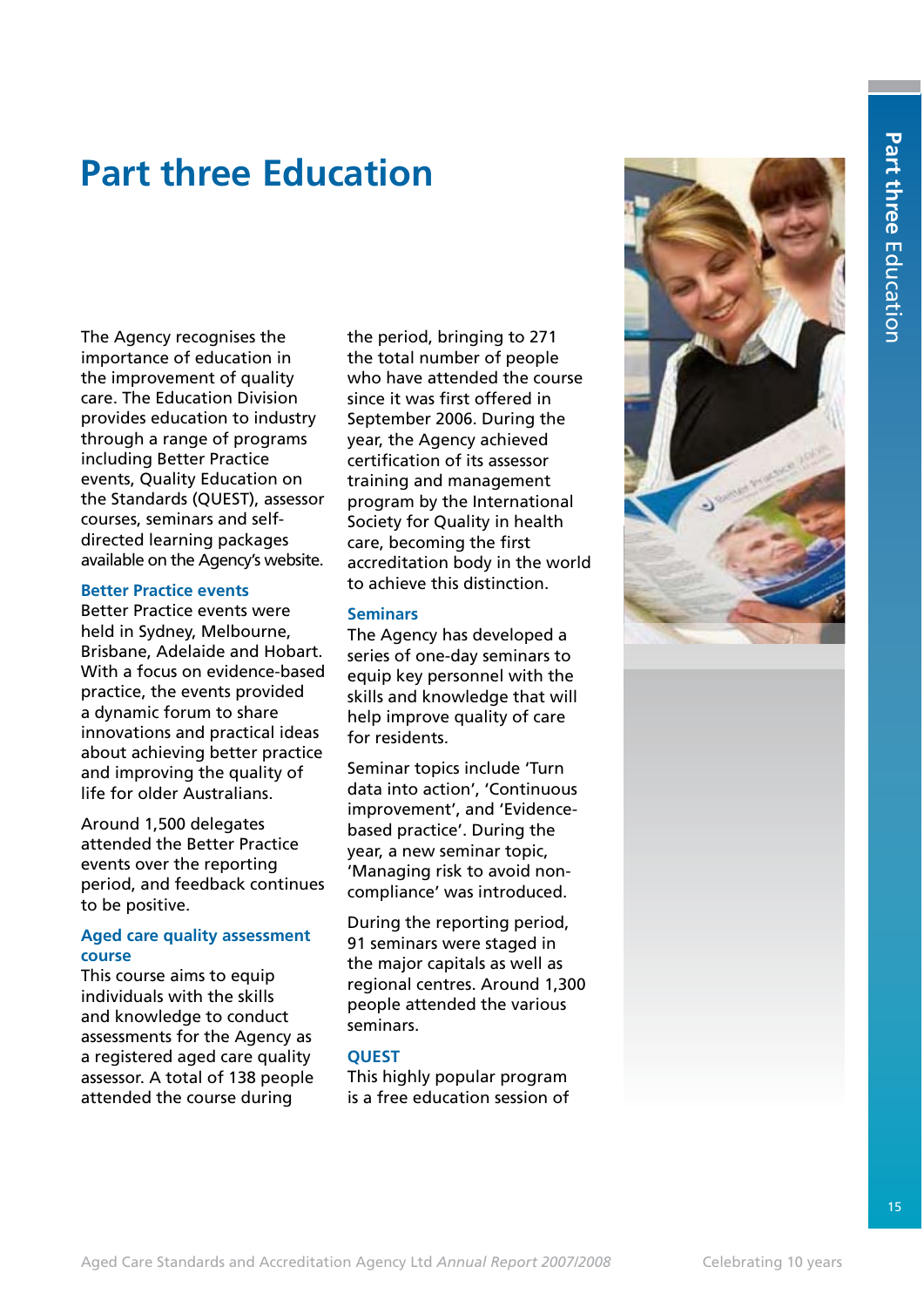up to one and a half hours delivered by an experienced assessor to front-line care staff in residential aged care homes.

The interactive sessions are delivered to groups of around 15 participants and includes group activities, discussion and questions. Some homes choose to have joint sessions with neighbouring homes.

Program topics include Accreditation overview, Assessing the Standards, Accreditation for consumers – your role in aged care; Continuous improvement for residential aged care; Turn data into action; and Using resident feedback.

During 2007/08, 642 QUEST sessions were provided to around 7,900 people from 764 aged care homes. Since the introduction of QUEST, the Agency has conducted 2,300 QUEST sessions to around 2,000 homes and more than 32,350 front-line staff.

### **Governance and accreditation toolbox**

During the year, the Agency launched a Governance and accreditation toolbox to help boards of residential aged care organisations keep pace with the more demanding governance environment. The Governance and accreditation toolbox was designed with feedback from an industry reference group and is an easyto-use package that provides directors

with clear guidance on their roles and responsibilities, and a set of useful tools and reporting templates that can be used off the shelf or customised to suit the particular organisation.

A total of 220 packages were sold during the year.

### **Self-directed learning packages**

There are four self-directed learning packages on our website:

- Continuous improvement
- Data and measurement
- Self-assessment
- Demystifying dementia

These free self-directed packages are some of the most consistently popular downloads from our website, and have also attracted international interest.

*"You do a fantastic job of describing scenarios and examples for the staff to understand easily. I like your approach to teaching others to give excellent person centered care. Thanks for what you do".*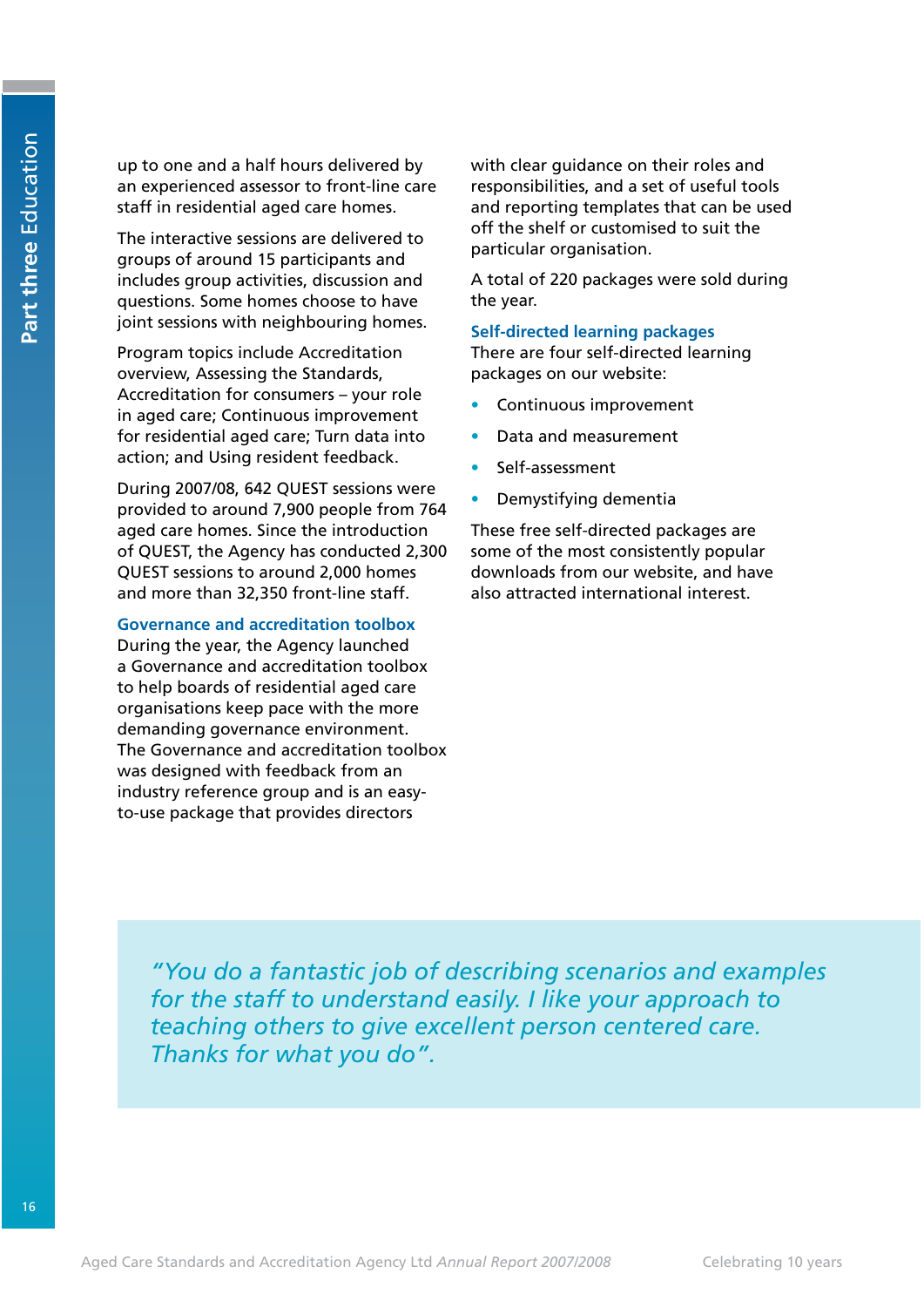# **Part four Communication and consultation**

### **Industry relations**

The Agency is committed to consultation with the aged care sector. Consultation and interaction occurs at a range of levels, both formal and informal.

Agency management and staff participate in a number of industry committees and working groups. The Agency is also seen to be contributing to solving some of the bigger problems that confront the aged care sector.

In addition, the Agency provided information booths at the national conferences of Aged and Community Services Australia, the Aged Care Association Australia, and the Australian Association of Gerontology.

The Chief Executive Officer, General Managers and State Managers also attend and make presentations to industry conferences to update industry on our work as the accreditation body and to provide information on issues such as risk management, reasons for non-compliance, and industry performance.

Relationship managers have been appointed for larger providers, and for those providers whose operations cross state borders. The relationship manager is responsible for coordinating the overall relationship between the Agency and the provider, and for providing internal advice on case management of the group, and homes within the group. The relationship manager will meet with the approved provider at least twice a year and acts as a central point for enquiries, service planning and contact for the provider in relation to all homes within the group.

The Agency's Board has a comprehensive stakeholder relationship program whereby a function is held prior to each meeting of the Board. This allows Directors to obtain direct feedback from stakeholders in relation to the Agency's performance and a broader understanding of the issues facing industry.

The Agency's Chief Executive Officer chairs the National Agency Liaison Group and State Managers chair each



Dealing with pain management when coupled with dementia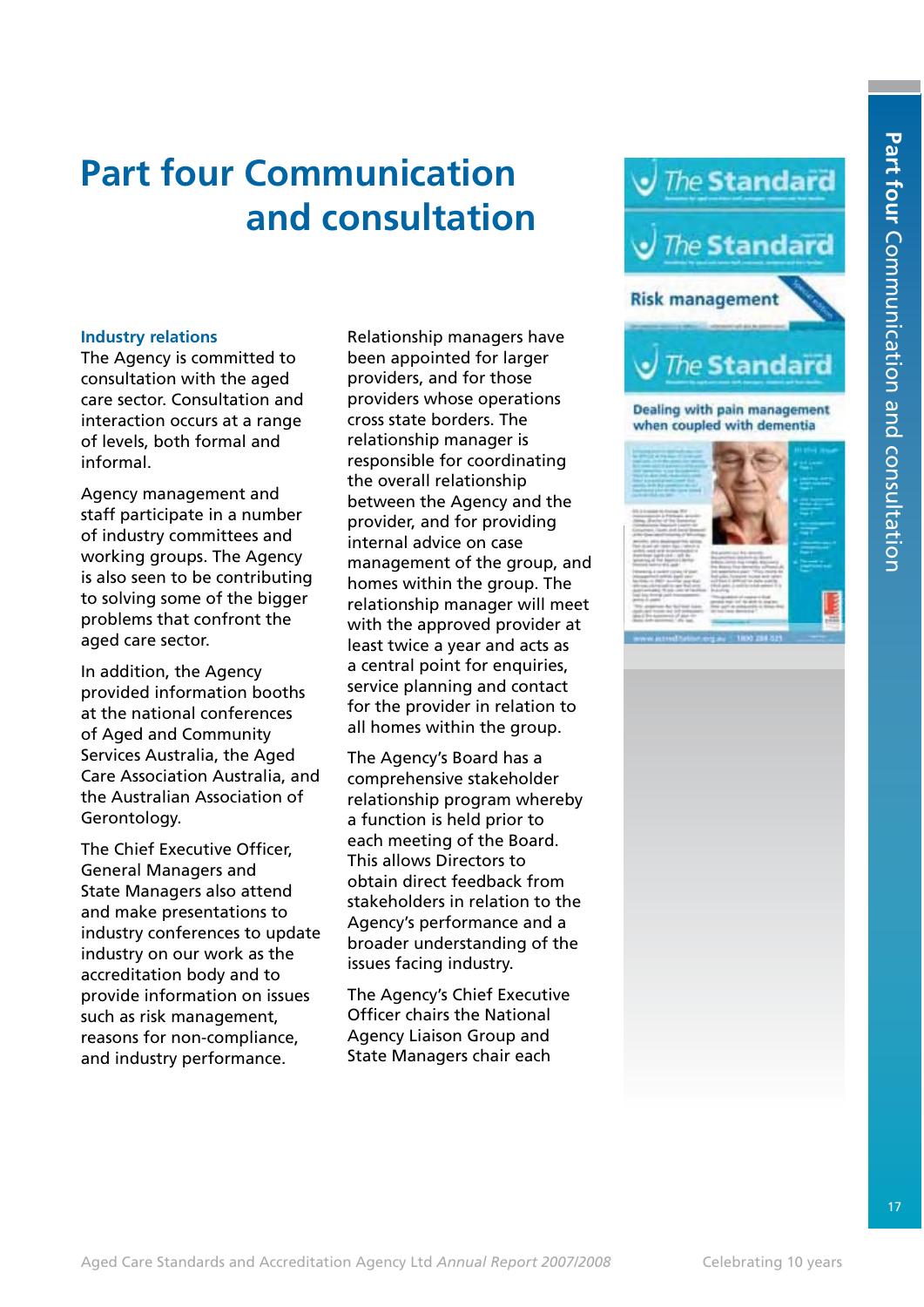of the state Agency Liaison Groups. The groups meet to discuss industry trends, provide feedback on Agency activities, ideas for improvement, and be informed about Agency initiatives.

### *The Standard*

The Agency's newsletter *The Standard* is distributed monthly and is designed to provide practical advice to homes which can be readily adapted or implemented, and used in staff training sessions.

A different topic or expected outcome is featured each month. Issues covered during the year included medication management, cultural and spiritual life, infection control and pain management.

A special edition of *The Standard* was published in September 2007 providing a comprehensive analysis of the industry's performance over time, changes in industry structure, and information on identified risk factors.

Circulation of *The Standard* is stable at around 6,850 per month. However the number of web downloads of *The Standard* has increased from 1,700 per month to 2,400 per month. The September special edition reporting industry performance has had 3,000 downloads.

### **Complaints and feedback**

All complaints are reviewed by the Chief Executive Officer and followed through by the relevant general manager. Complaints are collated and analysed to identify improvement opportunities.

The number of complaints received has fallen significantly, to 60 in 2007/08 from 111 the previous year. This follows a sustained effort over the past 18 months directed at improving our on-site relationship management.

There were five complaints lodged with the Aged Care Commissioner. Two were minor, one was withdrawn and two were unresolved as at 30 June 2008. The Agency has co-operated with the Commissioner's examination of complaints.

Following a review of feedback, we implemented a new feedback management system to assure homes of confidentiality. A new questionnaire was also developed by an accredited market research company, and the questions road tested with providers to ensure we were asking the pertinent questions of our own performance.

Following each visit to a home, assessors leave a feedback form which can be filled out confidentially and returned by reply-paid post to an independent company which provides a monthly report on collated and aggregated data. The Agency does not have access to the responses of individual residential aged care homes.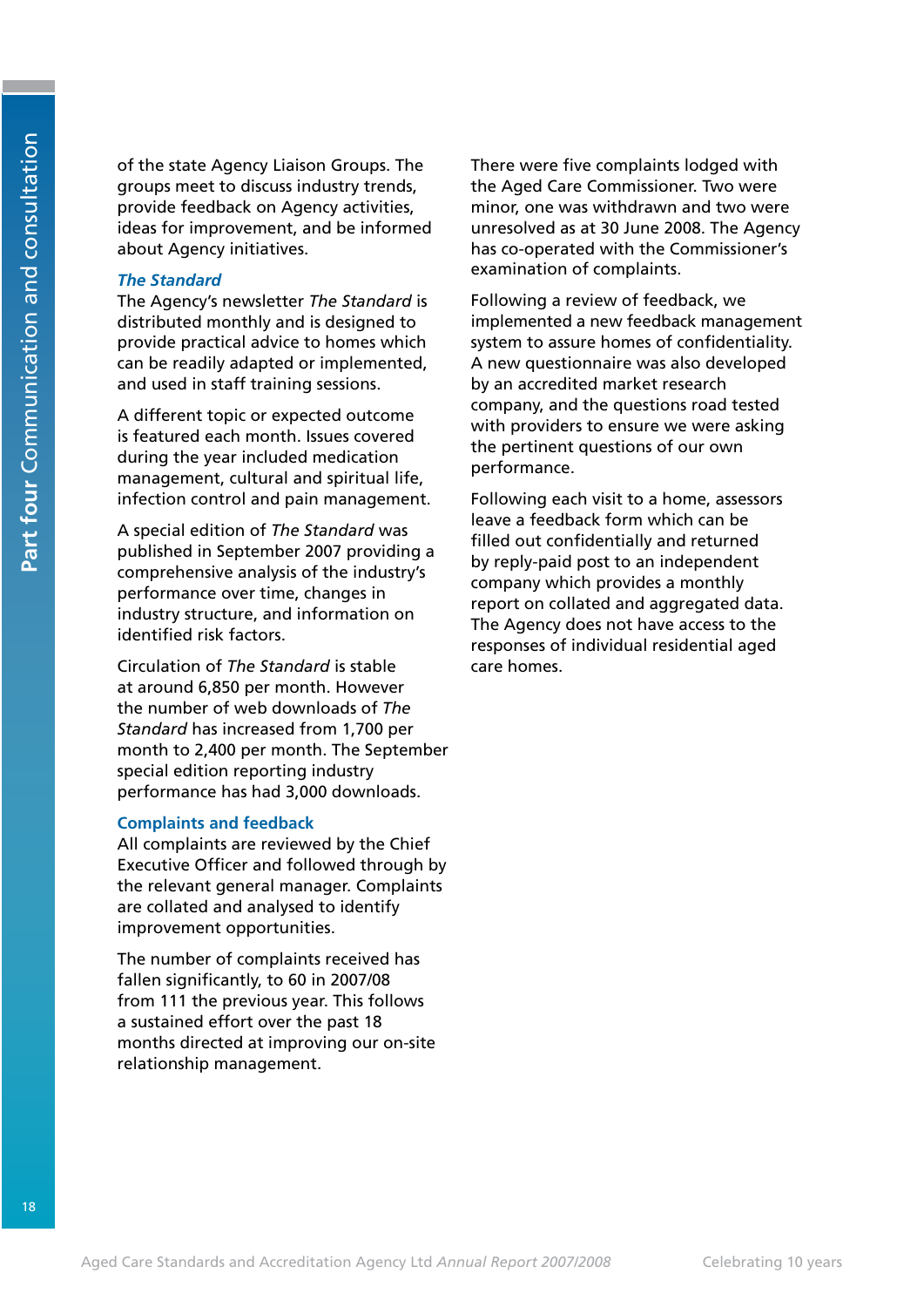

### **The team's knowledge and understanding of aged care.**

### **Overall, how would you rate the assessment team's performance?**

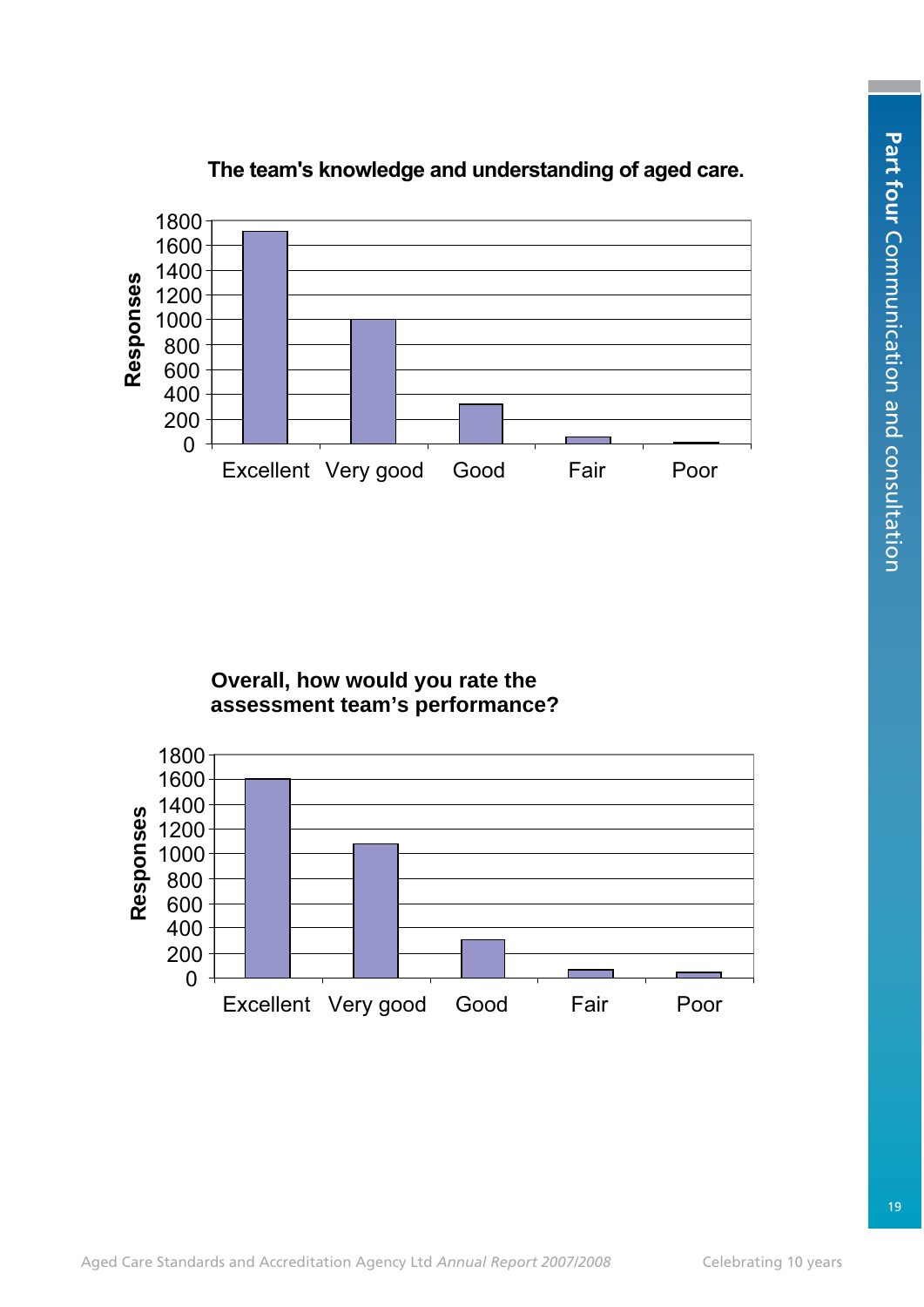

**The advice that the Agency provided about the home's responsibilities for the audit**

**Education feedback**

Assessor Course 2007 - 2008 The content was relevant to my work and career needs.



20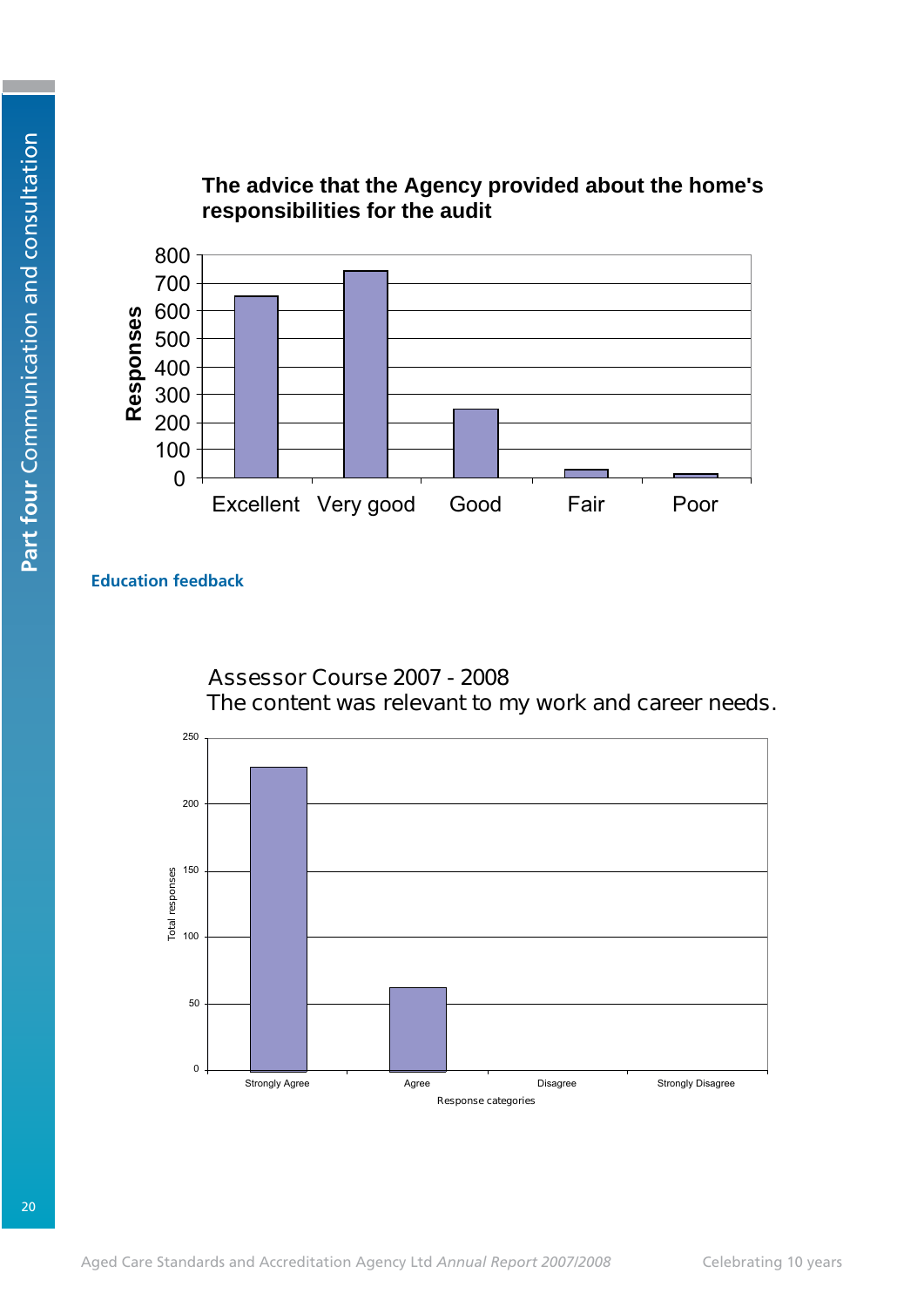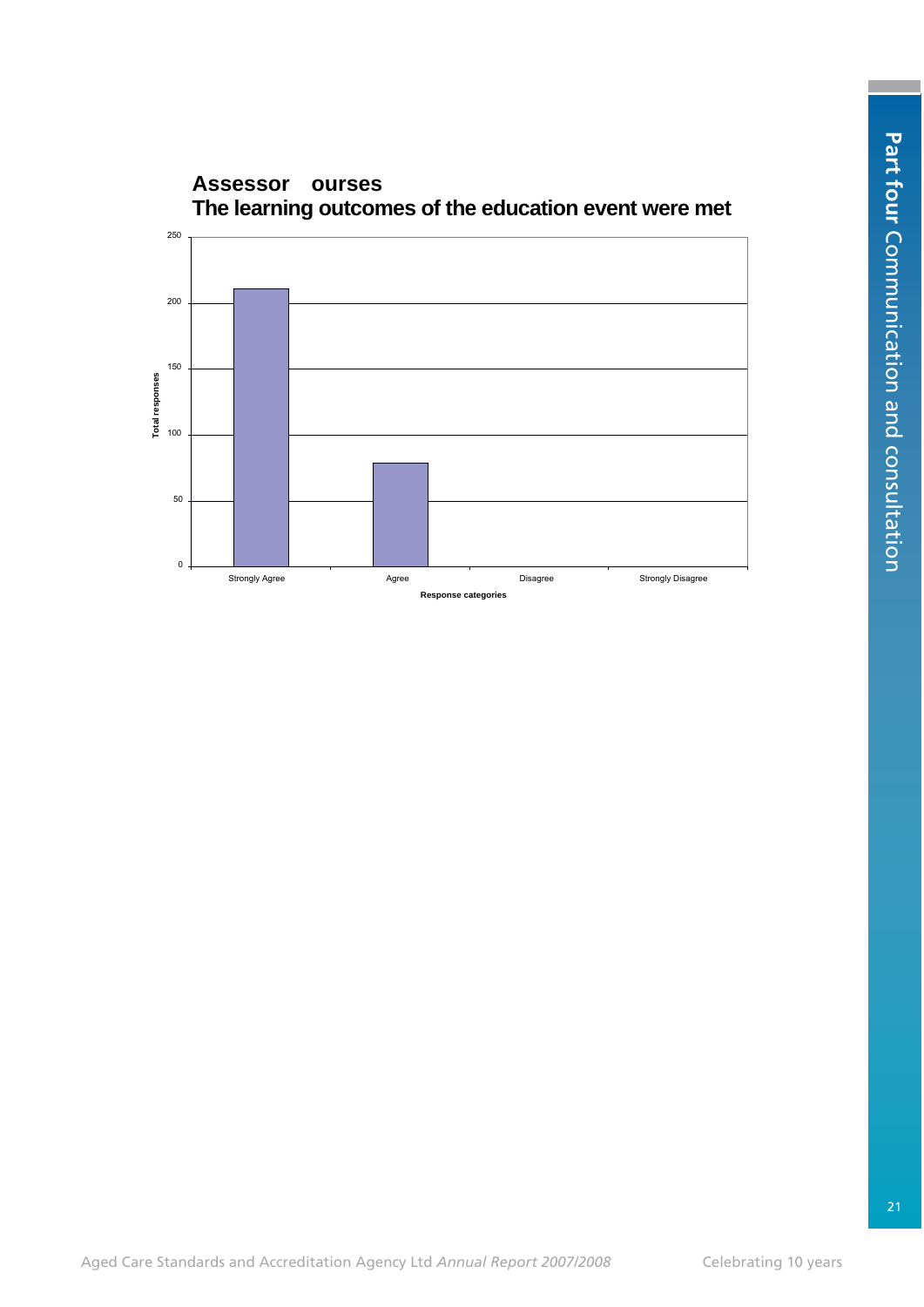# **Part five Quality assurance and improvement**

The Agency is committed to the continuous improvement of its own processes and uses the feedback provided by its stakeholders, as well as complaints information, to guide improvements.

Staff are encouraged to submit 'improvement requests' which are logged and responded to through the Company's quality management system.

During the year, 92 improvement requests were raised by staff nationally, and 118 were finalised during the same period. This represented 84 for the 2007/08 financial year and 34 from the previous financial period. This level of staff involvement proactively assists in ensuring that the Company's Quality Management System is relevant to business operations.

The Agency's Quality Management System is certified to ISO Standard 9001:2000. During the year, we had our triennial recertification audit by the independent company, SAI Global Limited. Each state office was audited and certified separately.

SAI Global Limited commented positively on the maturity of our Quality Management System, its control and evidence of continual improvement, and most particularly the commitment of all staff and management interviewed throughout the audit process.

During the year, the Agency gained certification by the International Society for Quality in health care (ISQua) of its assessor training and management program. This was a world first for an accrediting body, and confirmed that initial and ongoing assessor training is at world's best practice.

*"The Aged Care Strandards and Accreditation Agency is congratulated on being the first external evaluation body to have its assessor training program assessed for ISQua accreditation." – ISQua Board*

The Agency places a strong emphasis on quality assurance as it recognises that its effectiveness is underpinned by the accuracy of its assessment processes and the quality of its decisions. This means we

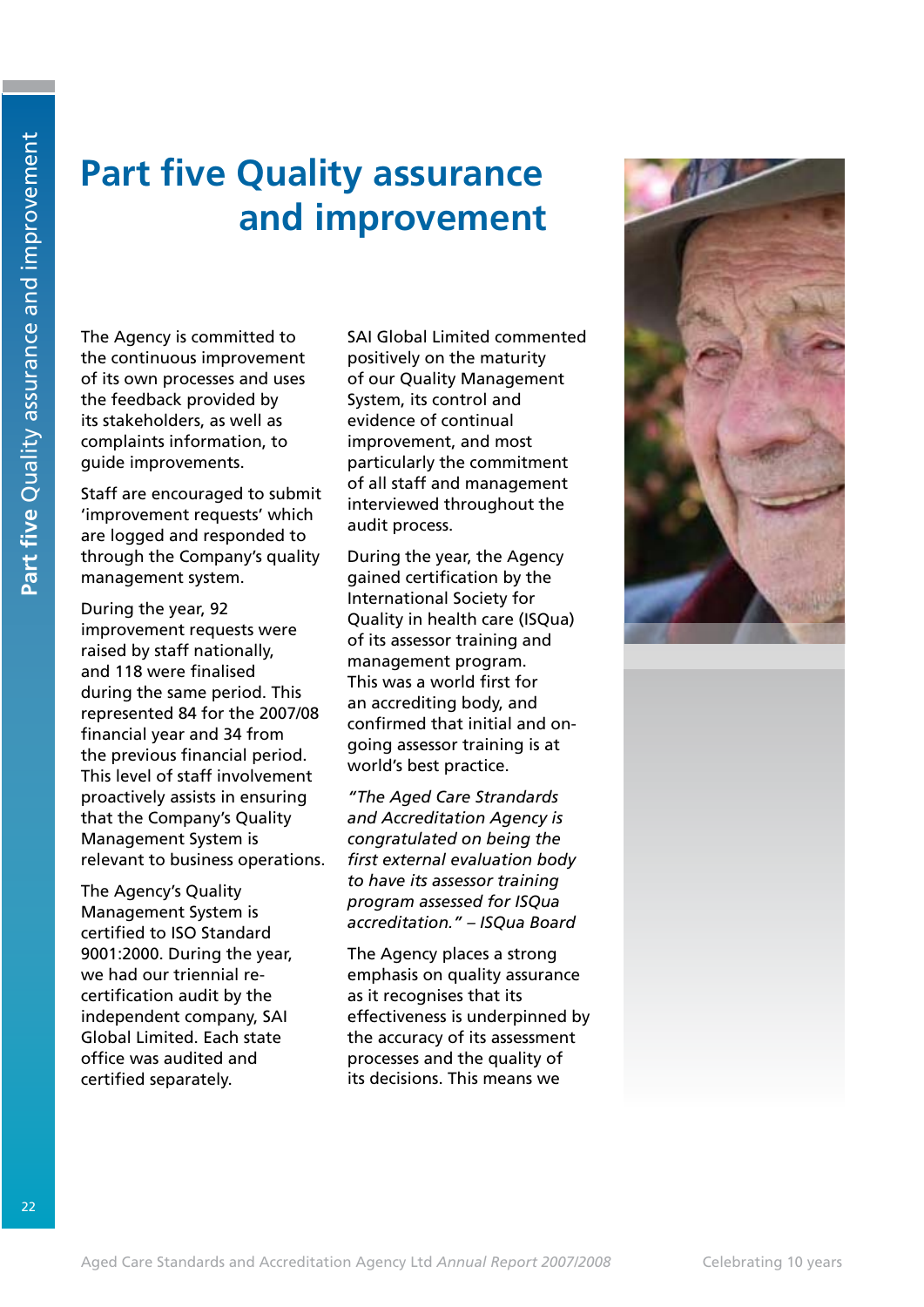maximise the prospects of 'getting it right'.

During the year a range of quality assurance and review activities were conducted. The major actions were:

- inclusion of observers on visits on a sampling basis to evaluate the performance of assessors and the effectiveness of audit practice
- reviewing samples of accreditation decisions and audit reports to evaluate their conformance with Agency standards
- reviewing audit reports and reasons for changes in compliance whenever a significant change in a home's compliance with the Accreditation Standards occurs
- reviewing Agency processes and enhancement of documentation.

The majority of internal, staff assessors received at least one observation during 2007/08. External (casual and contractor) assessors who complete regular work for the Agency were also observed. Outcomes of the observers on visits program have included improvements to Agency documents such as the Audit handbook and Results and processes guide. Such activities also provide increased opportunity for assessors to make suggestions to improve Agency processes. The observers on visits program has shown assessors have a consistent approach to assessment, and have provided another avenue to monitor performance and assist with coaching less experienced assessors.

The Agency reviews all review audit decisions, all less than three year decisions (excluding commencing homes) and 5 per cent of all three year decisions. During 2007/08 a review of all support contact decisions resulting in non-compliance

was also commenced. As part of this program, assessment teams' reports are also reviewed. Results of reviews of decisions have shown a national, consistent approach to decision-making is applied. Reviews of reports has also shown assessors' reports are informative for decision-makers, and consistent with Agency processes. Outcomes of this quality assurance activity have directly fed into training for decision-makers and assessors.

Quality assurance reviews of audit reports and reasons for changes in compliance has shown the Agency consistently applies a case management approach to decisionmaking.

The Agency conducts regular reviews of best practice and professional guidelines, legislation, and national and international human service accreditation schemes. This information has been used to enhance current Agency processes and documents such as policies and procedures, and to inform projects aimed at improving Agency processes. In 2007/08 a major review of all accreditation documentation was commenced, and is expected to be complete in the next financial year.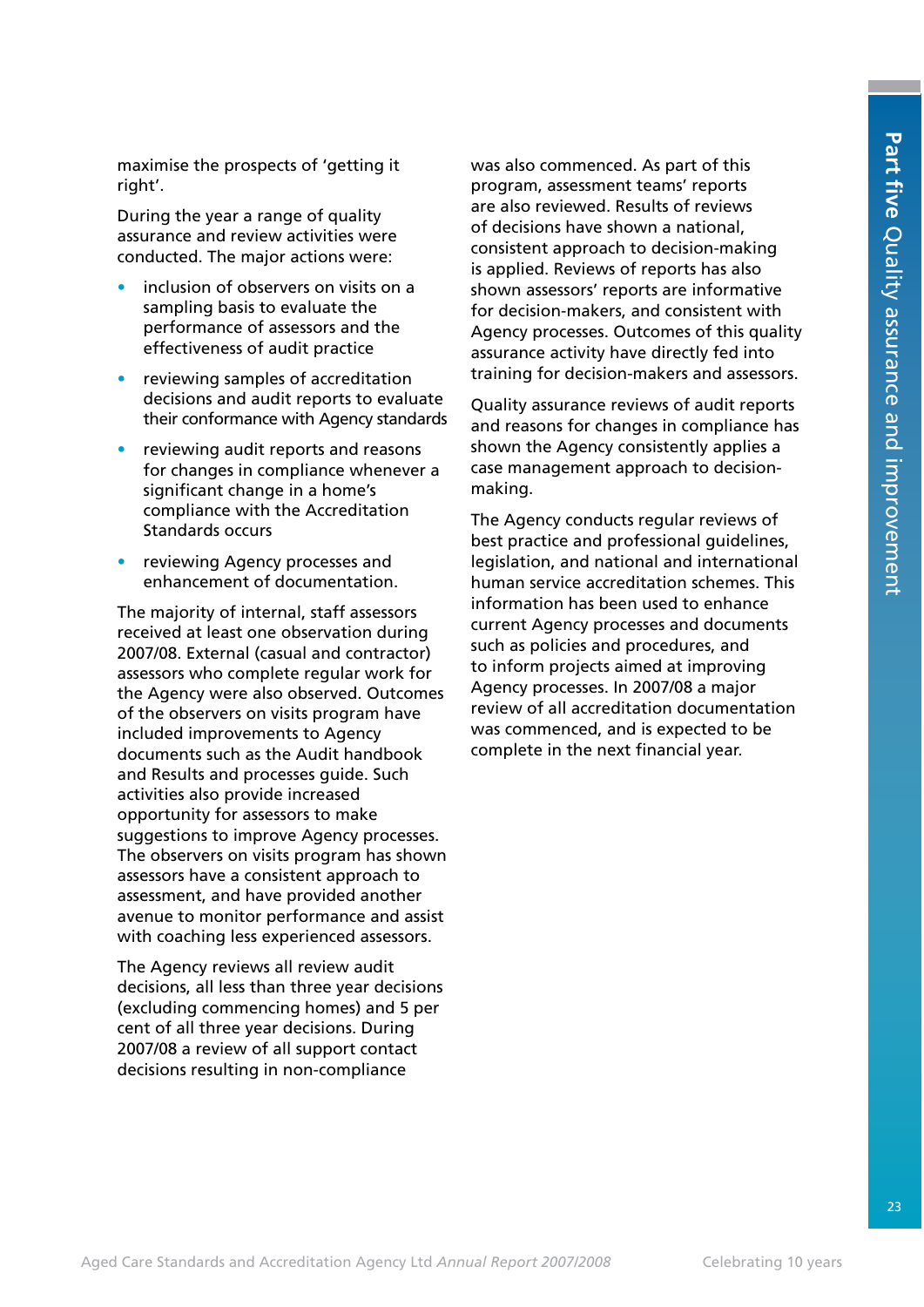# **Part six Our people**

Staffing as at 30 June 2008 is 183.4 full time equivalent. This includes term-defined employees. The number of employed staff vary according to the accreditation workload.

Around 81 per cent of staff are women. 15 staff are employed on a part-time basis.

Of the 393 assessors on the RABQSA International register, 95 are employed by the Agency. The balance is used on a contract or casual basis to meet workload demands.

63 per cent of all staff have at least one tertiary qualification.

There are three scopes of registration for registered aged care assessors which assist the company to team assessors for visits. They are:

- registered nurse
- cultural specific experience ie have worked with indigenous cultures or with various cultures overseas
- language skills.

The Agency's program of training and management of its assessors has been certified by the International Society for Quality in health care (ISQua). The Agency was the first

accreditation body in the world to achieve this distinction which confirms that our assessor training is at world's best practice and represents an important quality assurance of our assessing activity.

In addition to their initial training, staff and contract assessors participate in regular update training through the Quality Assessor Information and Training (QAIT) program. QAIT sessions are conducted every two months in each of the major capitals. Update training topics for 2007/08 included effective on-site relationship management; assessing expected outcome 4.6 Fire, security and other emergencies; expected outcome 2.16 Sensory loss. The Department of Health and Ageing also presented a QAIT session on the new Aged Care Funding Instrument.

The Agency has developed a company-wide learning and development framework to help build organisational leadership capacity and to provide staff with clearer career paths. The framework allocates staff to defined work streams, and includes structured learning blocks

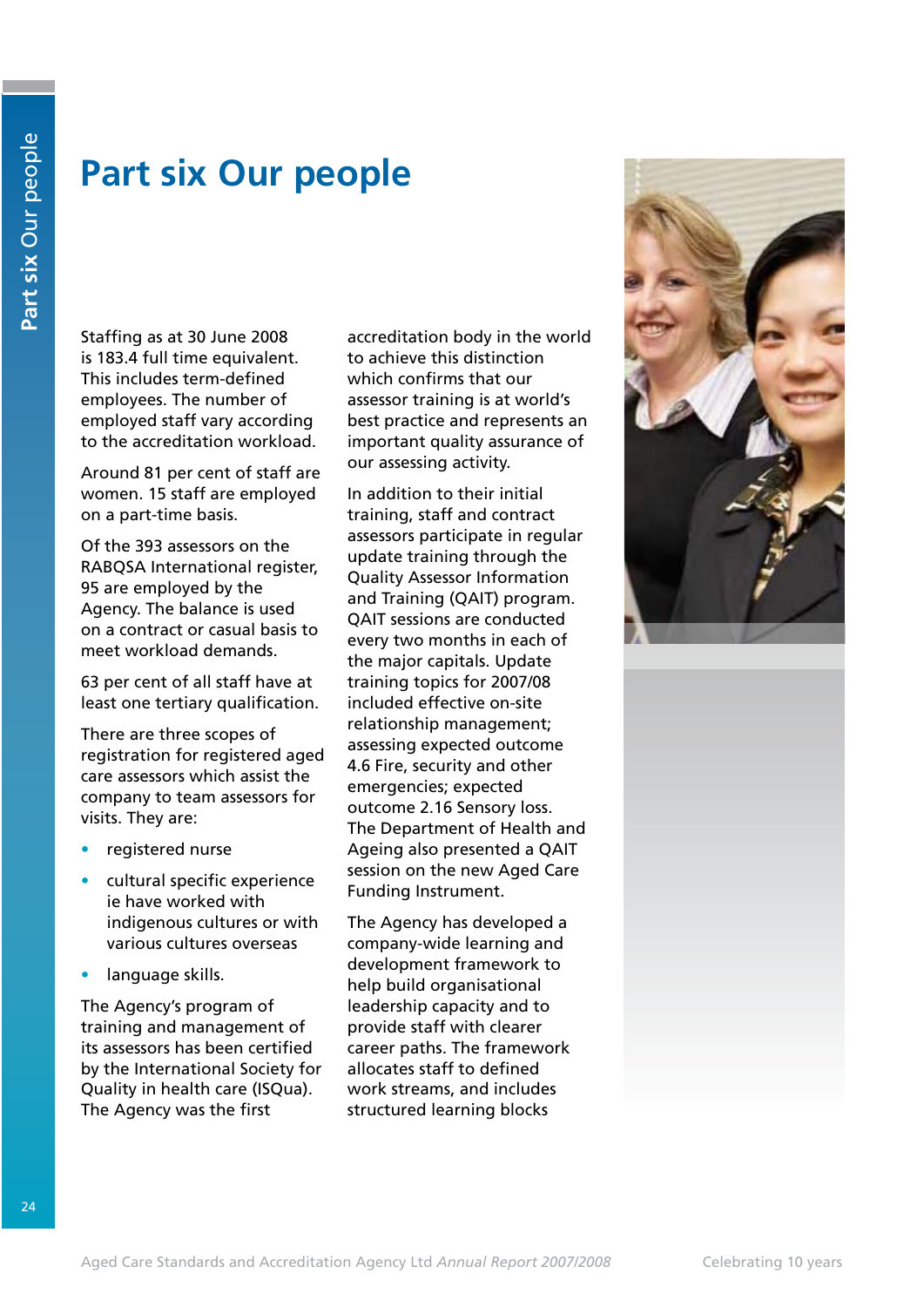as well as individual learning and development opportunities.

Managers and other staff involved in recruiting are trained in behavioural interviewing, middle management are provided with training in effective people management, and staff who may be involved in either presenting or industry training participate in facilitate groupbased learning.

During the year, the Agency reviewed its approach to performance management and introduced a new program, Coaching for performance - *everyday*. New staff learn about the program as part of their induction.

Managers conduct regular staff meetings, and the CEO undertakes an annual roadshow to brief staff on the year in review and the corporate plan and outlook.

A number of staff have achieved 10 years service with the company and their service has been celebrated as part of a staff recognition and reward program.

### **OH&S**

In recognition of its responsibility to safeguard the health of employees while they work, the Agency provides and maintains a safe and healthy working environment.

OH&S committees and first aid officers are trained for each office, in accordance with state legislation.

During the year there were 169 days lost due to injury.

The Agency's operations have a low impact on the environment. Initiatives include recycling of paper, toner cartridges, and use of electronic communication instead of paper-based wherever possible. The Agency is a

tenant in a number of buildings where the building owner/manager undertakes recycling of glass and other waste, and provides energy-efficient lighting and waste water systems.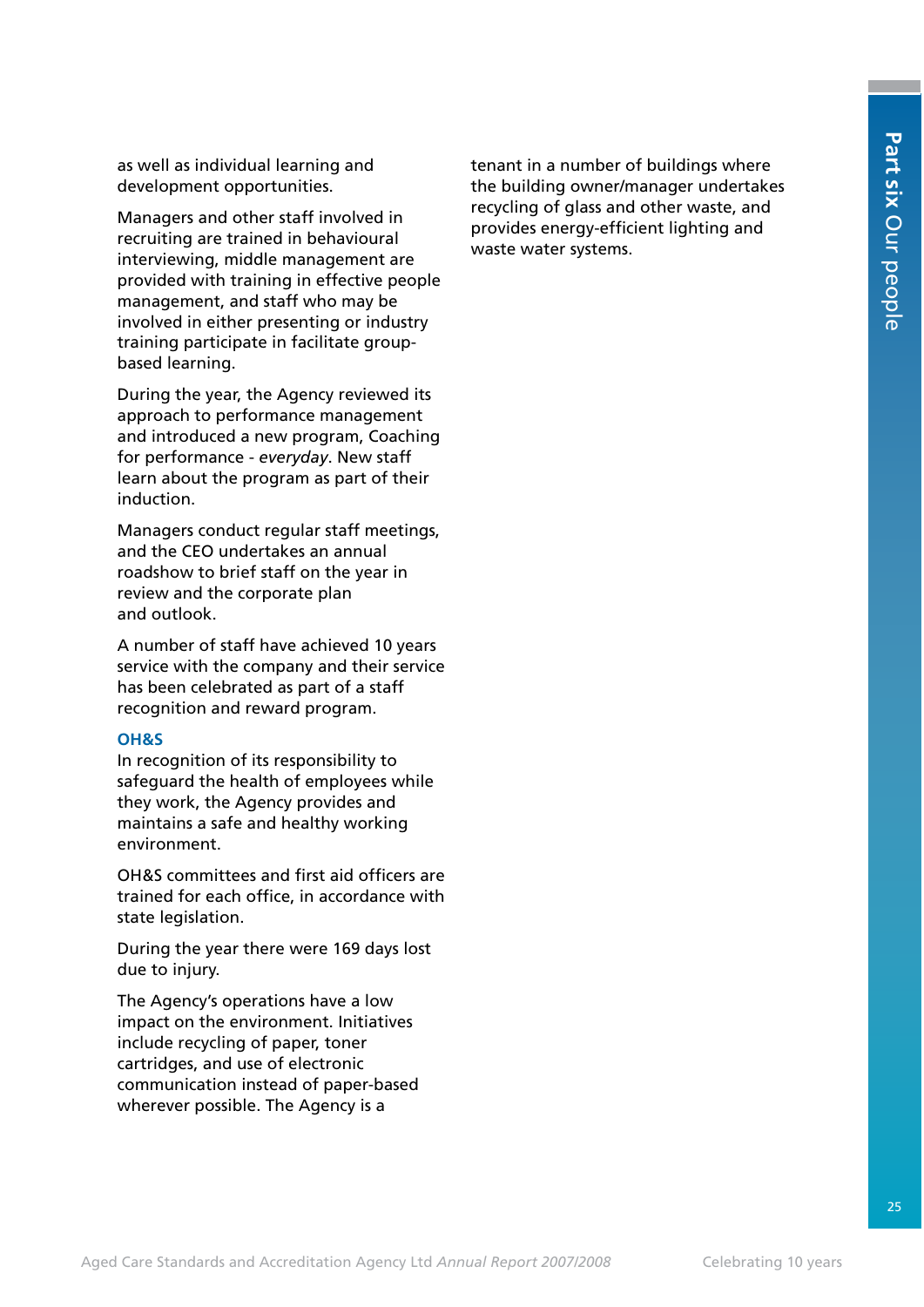# **Part seven Agency performance**

### **Progress against performance targets – as at 30 June 2008**

| <b>Performance</b><br>indicator                                         | <b>Performance</b><br>target                                                                     | <b>Relevant activities</b><br>and initiatives<br>undertaken and<br>outcomes achieved                                                                                                                                                                                                                                                           |
|-------------------------------------------------------------------------|--------------------------------------------------------------------------------------------------|------------------------------------------------------------------------------------------------------------------------------------------------------------------------------------------------------------------------------------------------------------------------------------------------------------------------------------------------|
| Percentage of<br>services with<br>44 compliant<br>expected<br>outcomes. | To achieve 97% of<br>services compliant,<br>an indicative level<br>of monitoring<br>would be to: | Of the homes<br>accredited as at<br>30 June 2008, 1.6<br>per cent were<br>identified as<br>having some non-<br>compliance.                                                                                                                                                                                                                     |
|                                                                         | Conduct 100%<br>of site audits in<br>response to valid<br>accreditation<br>applications.         | Achieved.<br>540 applications<br>for further periods<br>of accreditation<br>were received.<br>426 accreditation<br>site audits were<br>completed. 429<br>accreditation<br>decisions were<br>$made - 317 homes$<br>were granted<br>three years<br>accreditation and<br>112 less than three<br>years. No homes<br>were refused<br>accreditation. |
|                                                                         | Maintain an<br>average visiting<br>schedule of 1.75<br>visits per home per<br>year.              | Achieved.<br>The Agency<br>conducted an<br>average of 1.84<br>visits per home<br>during the<br>financial year.                                                                                                                                                                                                                                 |

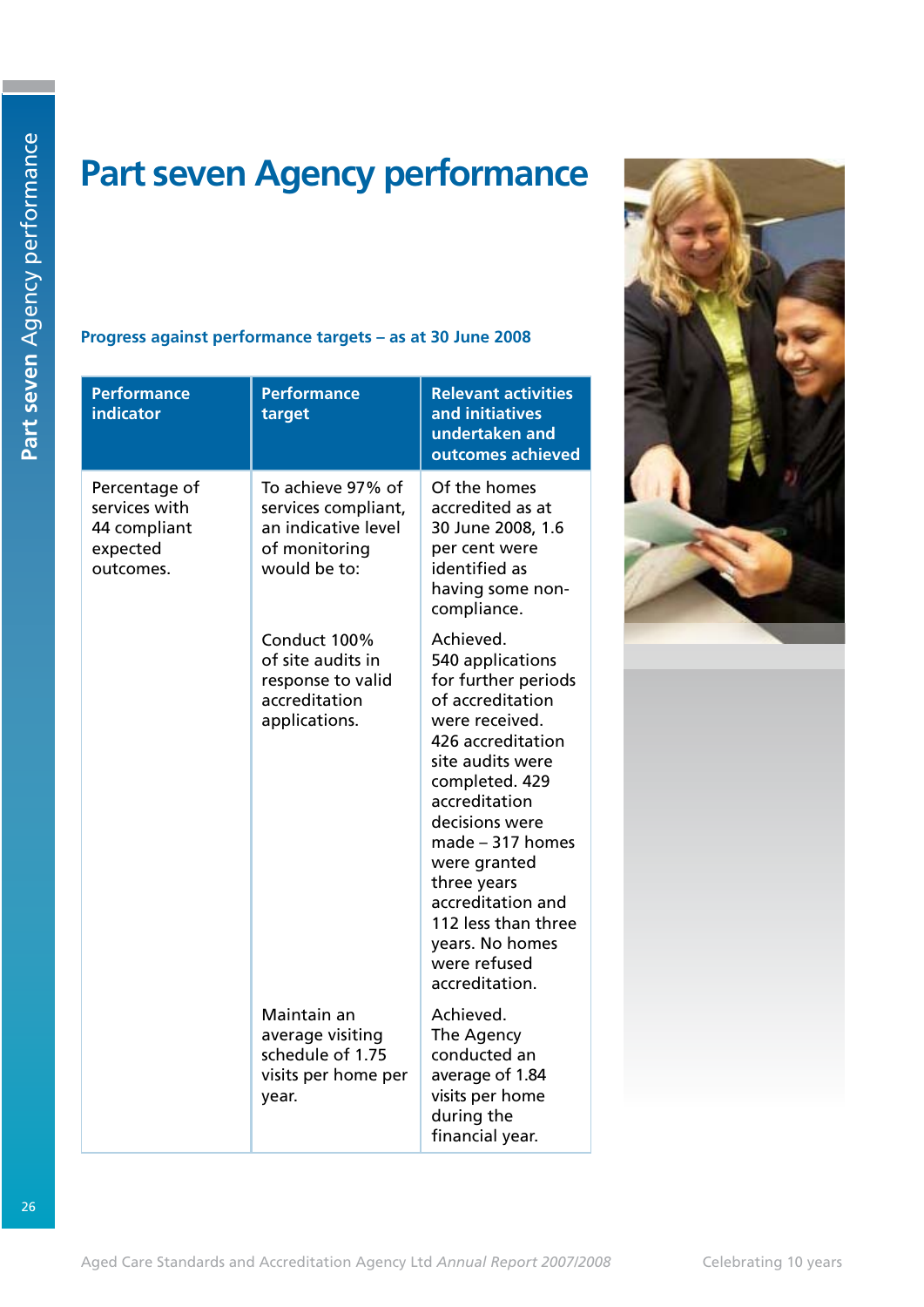| <b>Performance indicator</b> | <b>Performance target</b>                                                                                                                                                               | <b>Relevant activities and</b><br>initiatives undertaken and<br>outcomes achieved                                                                                                                                                                                                                                                                                                                                                                |
|------------------------------|-----------------------------------------------------------------------------------------------------------------------------------------------------------------------------------------|--------------------------------------------------------------------------------------------------------------------------------------------------------------------------------------------------------------------------------------------------------------------------------------------------------------------------------------------------------------------------------------------------------------------------------------------------|
|                              | Conduct at least one<br>unannounced visit to each<br>home per year.                                                                                                                     | Achieved.<br>4,731 support contacts<br>were conducted. Of these,<br>3,056 were unannounced.<br>Every aged care home<br>received at least one<br>unannounced support<br>contact during the year.<br>In addition, there were<br>49 unannounced review<br>audits. Further, quality<br>assessors undertook<br>258 interviews of key<br>personnel or approved<br>providers of homes by<br>phone as part of the<br>program of monitoring<br>the homes. |
|                              | Carry out approximately<br>132 review audits<br>(pa), including 100%<br>as directed by the<br>Department.                                                                               | 87 review audits<br>conducted. 65 review<br>audits were initiated by<br>the Agency and 22 review<br>audits were at the request<br>of the Department of<br>Health and Ageing.                                                                                                                                                                                                                                                                     |
|                              | Daily visits by quality<br>assessors where serious<br>risk is identified, until<br>the serious risk has been<br>mitigated.                                                              | Achieved.                                                                                                                                                                                                                                                                                                                                                                                                                                        |
|                              | <b>Timeliness and</b><br>appropriateness of<br>response to referrals<br>from the Department in<br>accordance with protocols<br>established between<br>the Department and the<br>Agency. | Achieved.                                                                                                                                                                                                                                                                                                                                                                                                                                        |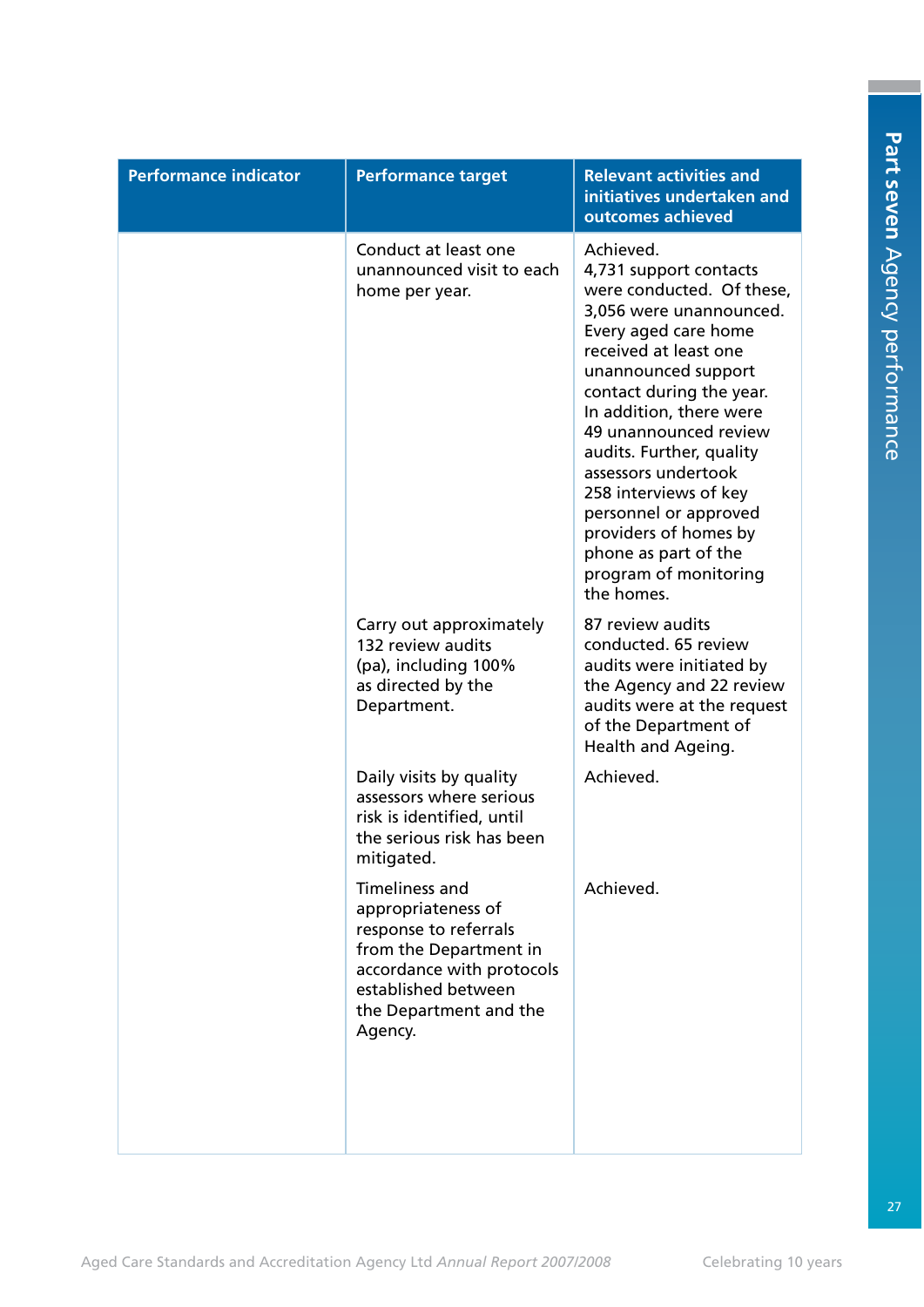| <b>Performance indicator</b>       | <b>Performance target</b>                                                                                                                                                                                                                              | <b>Relevant activities and</b><br>initiatives undertaken and<br>outcomes achieved                                                                                                                                                                                                                                                |
|------------------------------------|--------------------------------------------------------------------------------------------------------------------------------------------------------------------------------------------------------------------------------------------------------|----------------------------------------------------------------------------------------------------------------------------------------------------------------------------------------------------------------------------------------------------------------------------------------------------------------------------------|
|                                    | Maintain an adequate<br>number of suitably qualified<br>and experienced staff to<br>conduct audits and support<br>contacts in a timely manner<br>and ensure the skills of each<br>audit team are relevant to<br>the identified outcomes of<br>concern. | A pool of 393 staff and<br>contract assessors ensure<br>that visits are conducted<br>in a timely manner.                                                                                                                                                                                                                         |
| Promotion of high<br>quality care. | Provision of sector and<br>consumer education through:                                                                                                                                                                                                 |                                                                                                                                                                                                                                                                                                                                  |
|                                    | Conferences.                                                                                                                                                                                                                                           | <b>Better Practice events held</b><br>during 2007/08 were highly<br>successful. They all featured<br>speakers on practical<br>applications related to<br>accreditation outcomes.<br>1,511 delegates attended<br>over the year. In the evaluation<br>98% of respondents indicated<br>they would recommend<br>the event to others. |
|                                    | Publications.                                                                                                                                                                                                                                          | The Standard monthly<br>newsletter increased<br>distribution and is<br>available electronically.                                                                                                                                                                                                                                 |
|                                    |                                                                                                                                                                                                                                                        | 1,820 copies of the Pocket<br>quide to the Accreditation<br><i>Standards</i> were distributed<br>during the reporting period.                                                                                                                                                                                                    |
|                                    |                                                                                                                                                                                                                                                        | Agency advertisements<br>appear in all five state<br>versions of the DPS Aged<br>Care Guide.                                                                                                                                                                                                                                     |
|                                    |                                                                                                                                                                                                                                                        | More than 11,500 self-directed<br>learning packages were<br>downloaded from the<br>website during the year.<br>ie: Self assessment 6,540;<br>Continuous improvement<br>1,947; Demystifying<br>dementia 1,688; and Data<br>measurement 1,413.                                                                                     |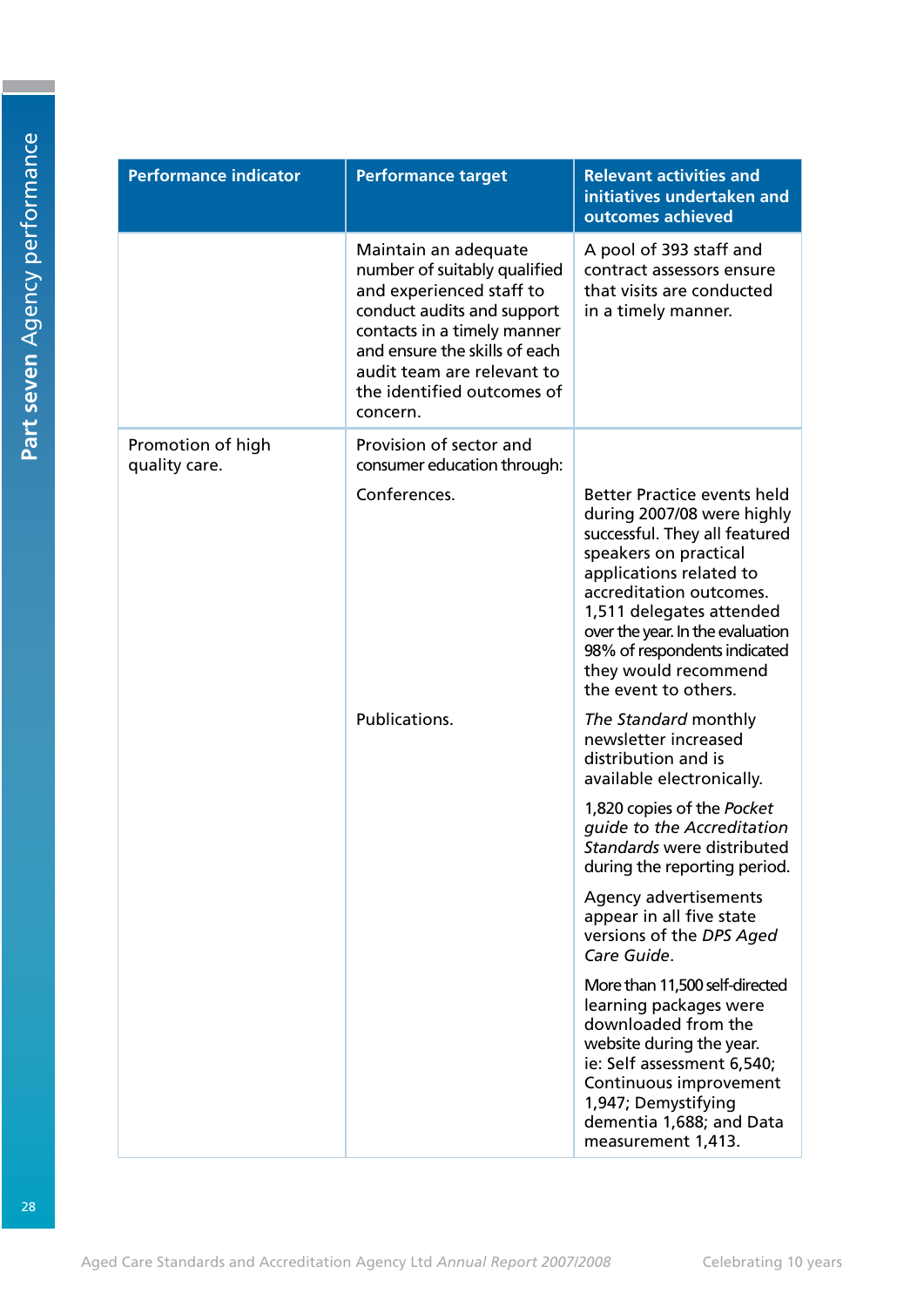| <b>Performance indicator</b> | <b>Performance target</b>                                                                                                                                                                                                                            | <b>Relevant activities and</b><br>initiatives undertaken and<br>outcomes achieved                                                                                                                                                                                                                     |
|------------------------------|------------------------------------------------------------------------------------------------------------------------------------------------------------------------------------------------------------------------------------------------------|-------------------------------------------------------------------------------------------------------------------------------------------------------------------------------------------------------------------------------------------------------------------------------------------------------|
|                              | Development of accredited<br>training courses that meet<br>the needs of the sector.                                                                                                                                                                  | 138 participants<br>completed the Aged Care<br>Assessment Course. 115<br>participants successfully<br>completed the exam.                                                                                                                                                                             |
|                              | Inclusion of an education<br>component in 50% of<br>support visits.                                                                                                                                                                                  | <b>QUEST (Quality education</b><br>on standards) continues<br>to be a popular form of<br>education for homes.<br>During the reporting<br>period, sessions were<br>conducted at 764 homes<br>to 7,893 participants.<br>Assessors also provide<br>information during<br>support contacts and<br>audits. |
|                              | Utilising well trained and<br>skilled Agency staff and<br>establishing a process to<br>ensure ongoing training<br>and skills development.                                                                                                            | Assessors regularly<br>attend assessor forums.<br>Also, competency and<br>skills matrixes are used<br>to match position<br>descriptions and ensure<br>appropriate training and<br>development.                                                                                                        |
|                              | Provision of relevant<br>education and training,<br>identified by the Agency<br>or the Department through<br>analysis of trends in<br>compliance against specific<br>accreditation outcomes<br>(eq. medication<br>management, clinical<br>care etc). | The focus for the 2007/08<br>seminars was continuous<br>improvement, evidence-<br>based practice and<br>managing risk to avoid<br>non-compliance. Positive<br>feedback was received for<br>all the seminars.                                                                                          |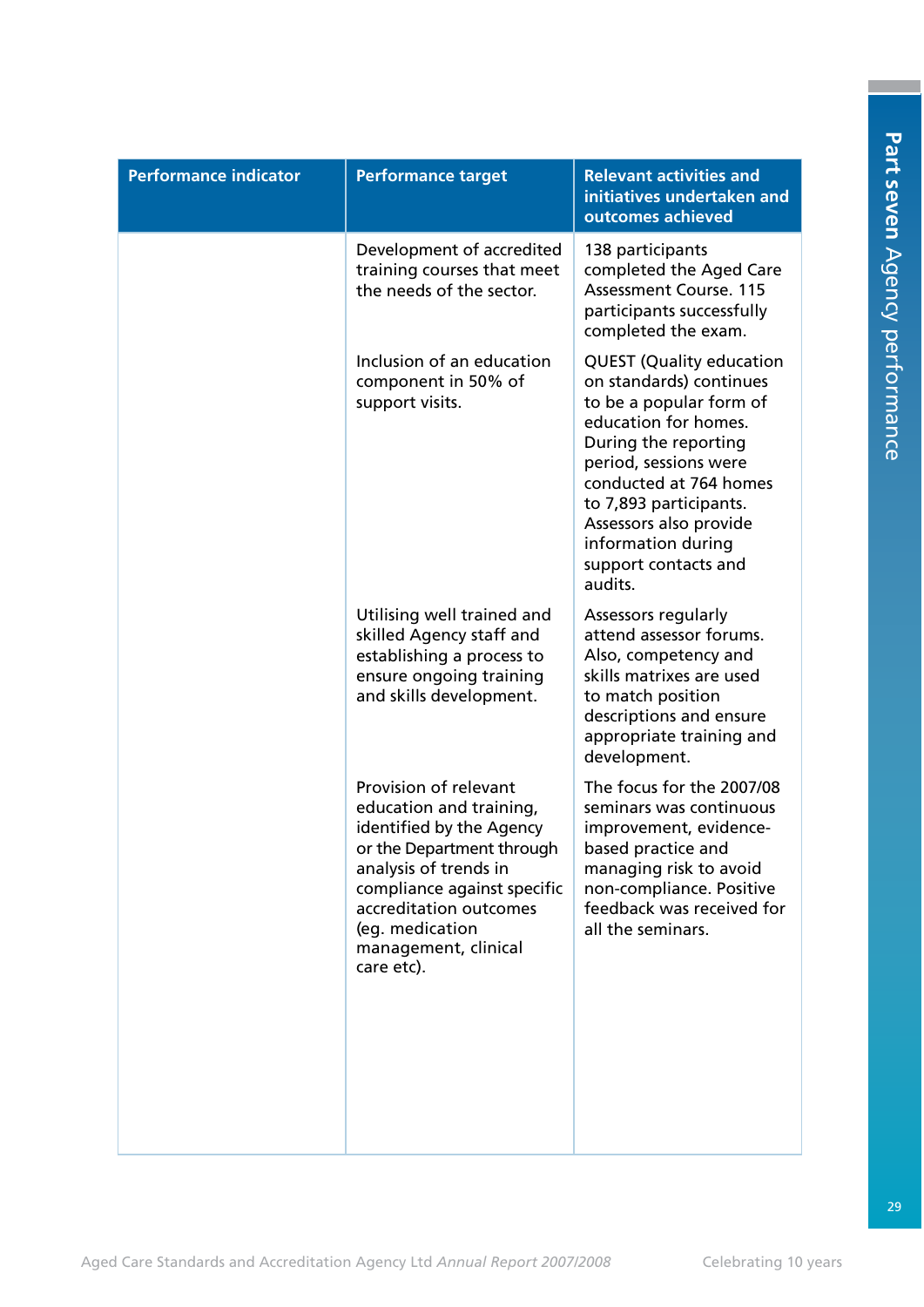| <b>Performance indicator</b>                                        | <b>Performance target</b>                                                       | <b>Relevant activities and</b><br>initiatives undertaken and<br>outcomes achieved                                                                                                                                    |
|---------------------------------------------------------------------|---------------------------------------------------------------------------------|----------------------------------------------------------------------------------------------------------------------------------------------------------------------------------------------------------------------|
| <b>Effective decision making</b><br>and reporting.                  | <b>Timeliness and</b><br>appropriateness of<br>decisions.                       | 100% of decisions<br>were made before the<br>accreditation expiry date.                                                                                                                                              |
|                                                                     | Consistency of decisions<br>across assessors and across<br>jurisdictions.       | No statistically significant<br>inconsistencies.                                                                                                                                                                     |
|                                                                     | Quality and timeliness of<br>reports.                                           | Review of reports<br>undertaken through a<br>sampling process.                                                                                                                                                       |
|                                                                     | Appropriate approved<br>provider and public access<br>to reports.               | All accreditation decisions<br>are published on the<br>Agency's website.                                                                                                                                             |
| Assessing and strategically<br>managing services<br>working towards | Timeliness and quality of<br>support, information and<br>education provided to: |                                                                                                                                                                                                                      |
| accreditation.                                                      | Potential providers.                                                            | The Agency provides<br>potential approved<br>providers with the<br>application and refers<br>them to accreditation<br>materials on the website.<br>If they are unable to<br>access the web, hard<br>copies are sent. |
|                                                                     | Homes granted<br>exceptional circumstances.                                     | Homes that are<br>granted exceptional<br>circumstances continue<br>to receive support visits<br>from the Agency and<br>education as appropriate,<br>while awaiting a<br>new application for<br>accreditation.        |
|                                                                     |                                                                                 |                                                                                                                                                                                                                      |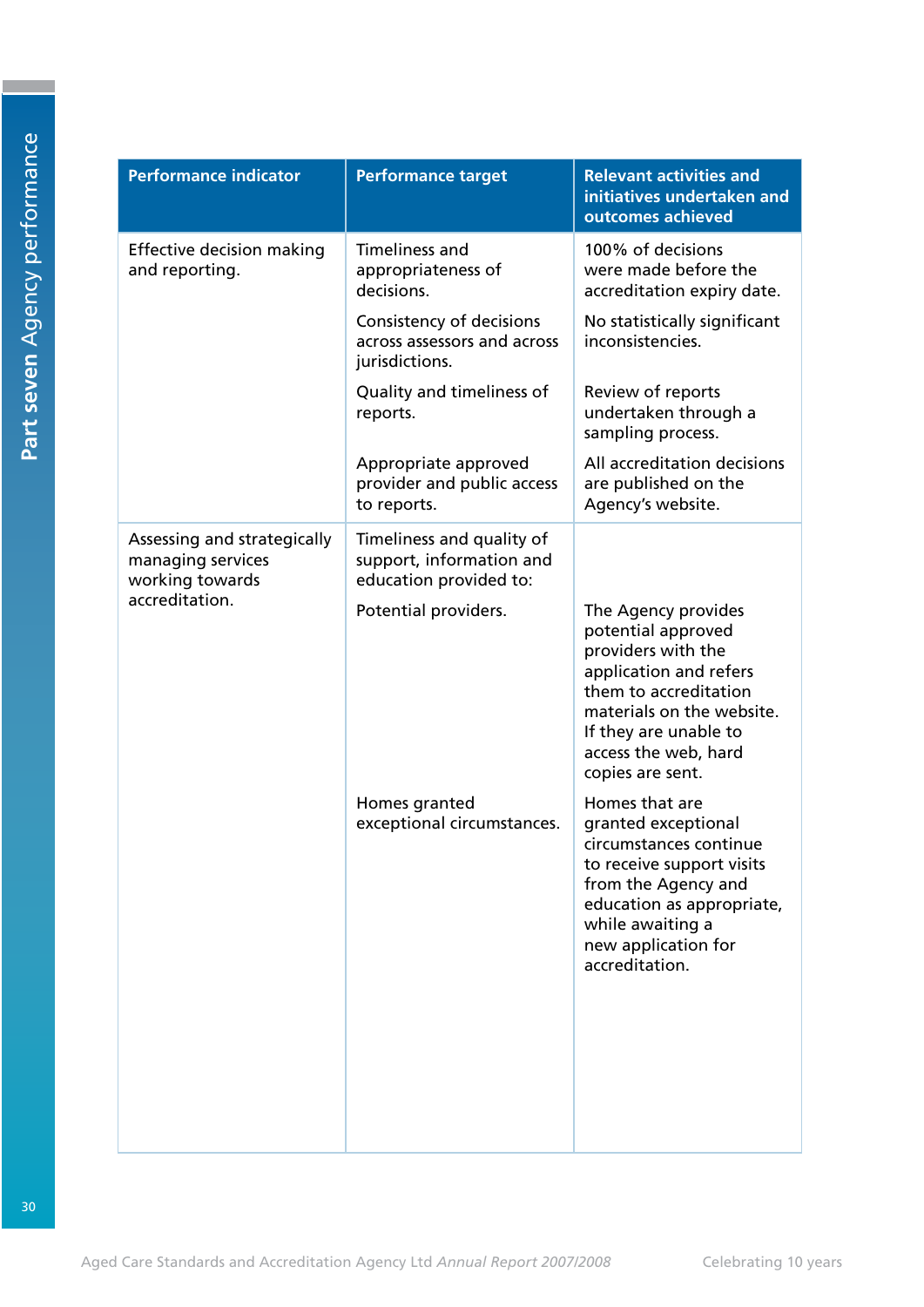| <b>Performance indicator</b> | <b>Performance target</b>                       | <b>Relevant activities and</b><br>initiatives undertaken and<br>outcomes achieved                                                                      |
|------------------------------|-------------------------------------------------|--------------------------------------------------------------------------------------------------------------------------------------------------------|
|                              | Commencing services.                            | All valid commencing<br>services receive one year's<br>accreditation with support<br>visits and education as<br>appropriate to their<br>circumstances. |
|                              | Homes with accreditation<br>revoked or reduced. | <b>Additional support</b><br>contacts have been<br>planned and conducted.                                                                              |
|                              |                                                 |                                                                                                                                                        |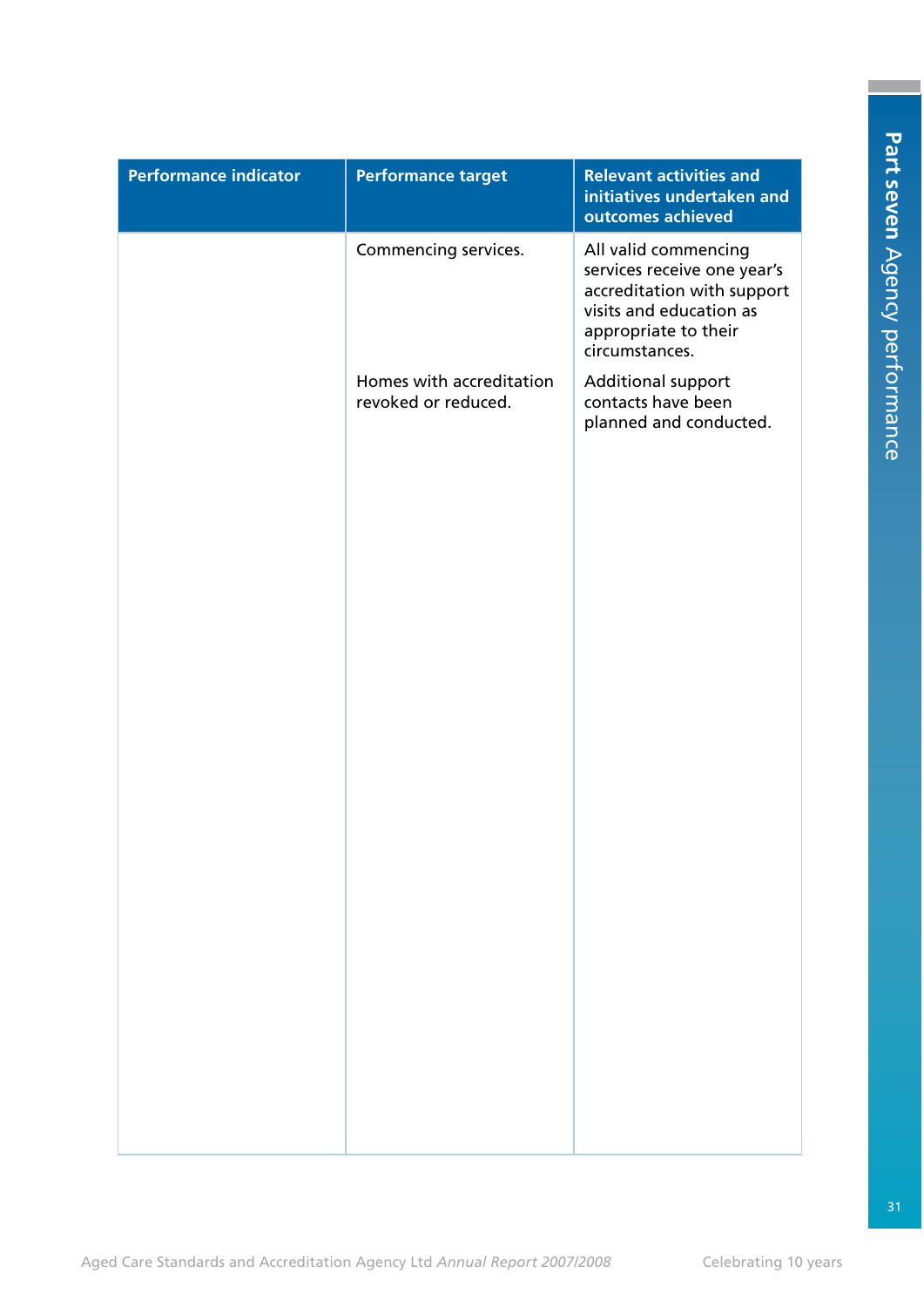# **Part eight Financial statements**

### **Directors' report**

Directors submit the financial accounts of the entity for the financial year ended 30 June 2008.

### **Directors**

The names of directors in office as at 30 June 2008 are:

- Mr James Harrowell AM (Chairman)
- Dr Michael Bollen AM
- **Mr David Deans**
- **Mr Richard Gray**
- Mr Jon Gregerson
- Prof Joseph Ibrahim
- **Ms Sue Macri AM**
- Prof Rhonda Nay
- **Mr Doug Strain**

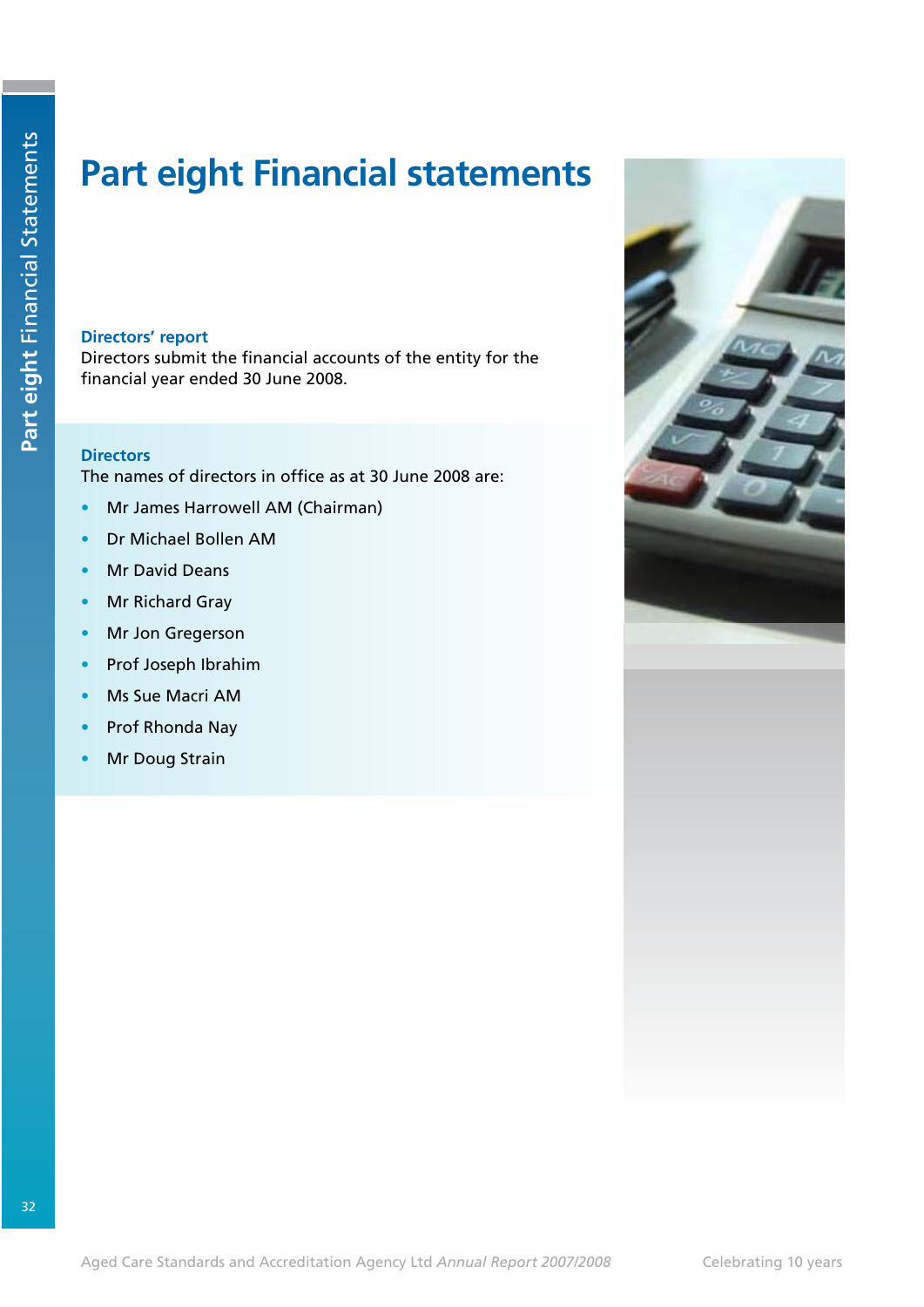# **Information on Directors**



### **Mr James Harrowell AM, Chairman**

*Appointed 21 June 1999. Current appointment until 30 June 2011*

Partner and a former managing partner of Hunt & Hunt Legal Group

Qualified lawyer and accountant

Director and former Chairman of Interlaw Limited

President, Australia China Business Council (NSW)

Fellow of the Australian Institute of Company **Directors** 

Fellow of the Taxation Institute of Australia

20 years' experience in litigation in all jurisdictional levels in NSW and interstate

LLB BComm AASA AHKSA FTIA FAICD



### **Dr Michael Bollen AM**

### *Appointed 17 June 2004. Current appointment until 17 June 2010*

Principal of BMP Healthcare Consulting

Extensive experience in health care and medical education including 25 years as a general practitioner

Chairman of the Victorian WorkCover Authority's Independent Medical Examiners Selection and Quality Assurance Committee

Chairman of the Commonwealth Government's Complementary Medicine Implementation Reference Group

Chairman Civil Aviation Safety Authority's Expert Panel on Aircraft Air Quality

Previous appointments:

- Foundation Executive Chair, Ingle Farm Community Health Centre
- Foundation Executive Chair, Department of Primary and Emergency Care, John Hunter Hospital
- Secretary General of the Royal Australian College of General Practitioners
- Commissioner, SA Health Commission
- Board member, Medibank Private
- Member, National Health and Medical Research Council

### AM MBBS FRACGP FAICD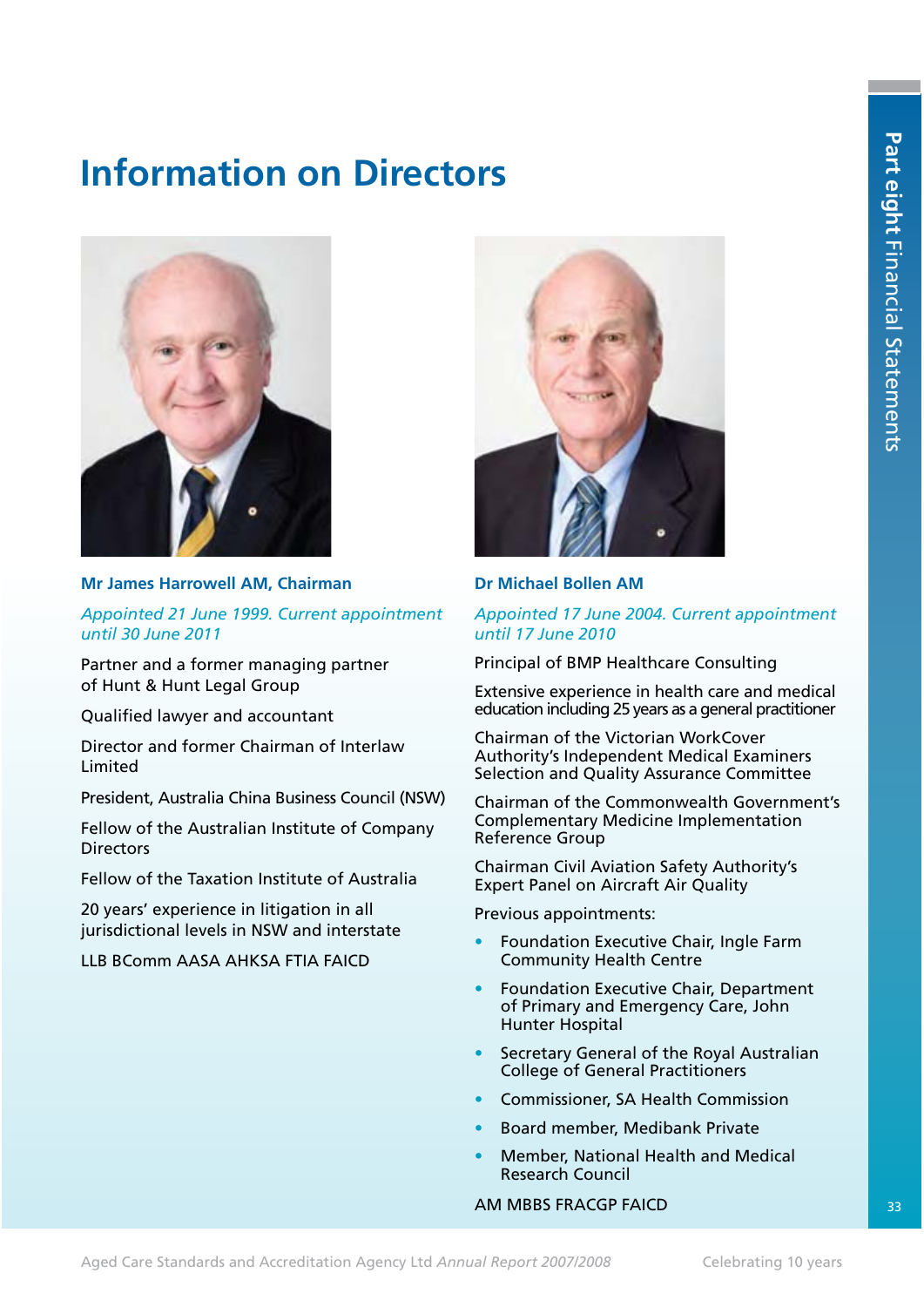

**Mr David Deans**

*Appointed 4 December 2006. Current appointment until 3 December 2009*

Director, International Federation on Ageing

Consultant to Australian Seniors Finance Ltd Board

Previous appointments:

- Member, Public Service Medal Committee
- s Chief Executive of National Seniors Association (1991-2006)
- Director and Chairman of Audit Committee of Centrelink

Recipient of Centenary of Federation Medal for services to Australians 50 and over



**Mr Richard Gray**

### *Appointed 4 December 2006. Current appointment until 3 December 2009*

Director Aged Care Services, Catholic Health Australia

Currently serves on a number of Federal Government consultative committees

Previous appointments:

- Manager regional commercial TV station and General Manager commercial radio station Melbourne
- CEO/Company Secretary, Spastic Society of Victoria
- National Executive Director, Aged Care Australia
- s Board member ACROD Ltd
- s Board member Villaggio Sant'Antonio Ltd
- s Board member Cerebral Palsy Overseas UK
- s Chair Victorian Consultative Council on Rehabilitation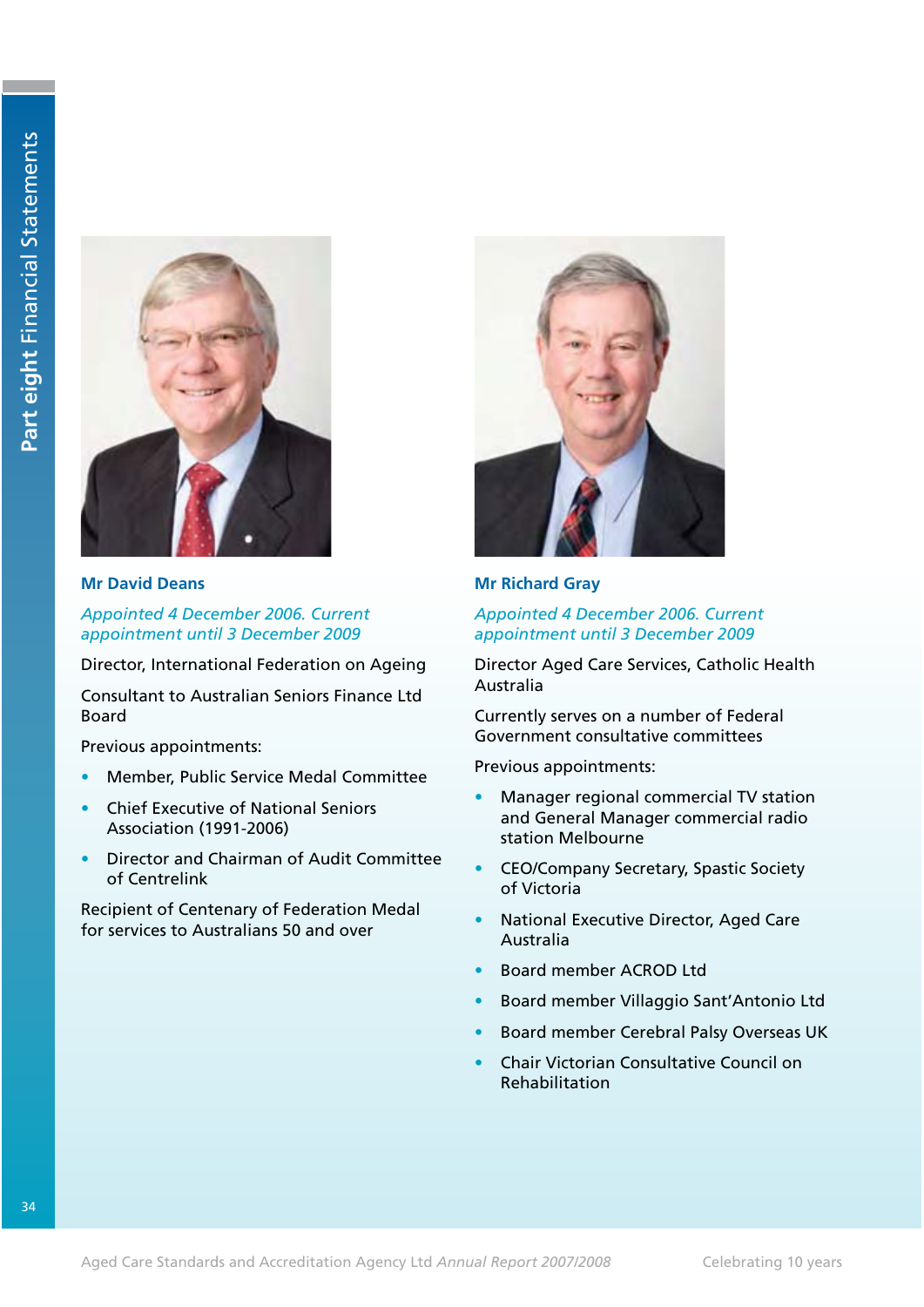

### **Mr Jon Gregerson**

*Appointed 18 June 2007. Current appointment until 17 June 2010*

Consultant to Finlaysons Law Firm SA

Governor of the Wyatt Benevolent Institution Inc

Member Law Council of Australia, Business Law Section

Council member of Neurosurgical Research Foundation Inc

Previous appointments:

- SA Chair of Trade Practices Committee and Resources and Energy Committee of Law Council
- s Board member Adelaide Festival Centre Foundation Inc
- SA Chair of Australian Mining and Petroleum Law Association
- Member of Professional Conduct Committee of Law Society of SA

LLB



### **Professor Joseph E Ibrahim**

### *Appointed 14 November 2002. Current appointment until 14 November 2008*

Associate Director NHMRC Centre of Research Excellence in Patient Safety Department of Epidemiology and Preventive Medicine, Monash University

Adjunct Professor, Australian Centre for Evidence Based Aged Care, Faculty of Health Sciences, La Trobe University

Inaugural member of the Clinical Liaison Service, Specialist Investigations Unit at the Victorian Institute of Forensic Medicine

Doctorate of Philosophy investigating the relationship between quality of care and performance indicators

Researcher on projects researching the quality of clinical care, patient safety and performance indicators

Consultant physician, Ballarat Health Service

Previous appointments:

Regional editor for the International Journal for Quality in Health Care (2000-2004)

MBBS GradCertHE PhD MRACMA FAFPHM FRACP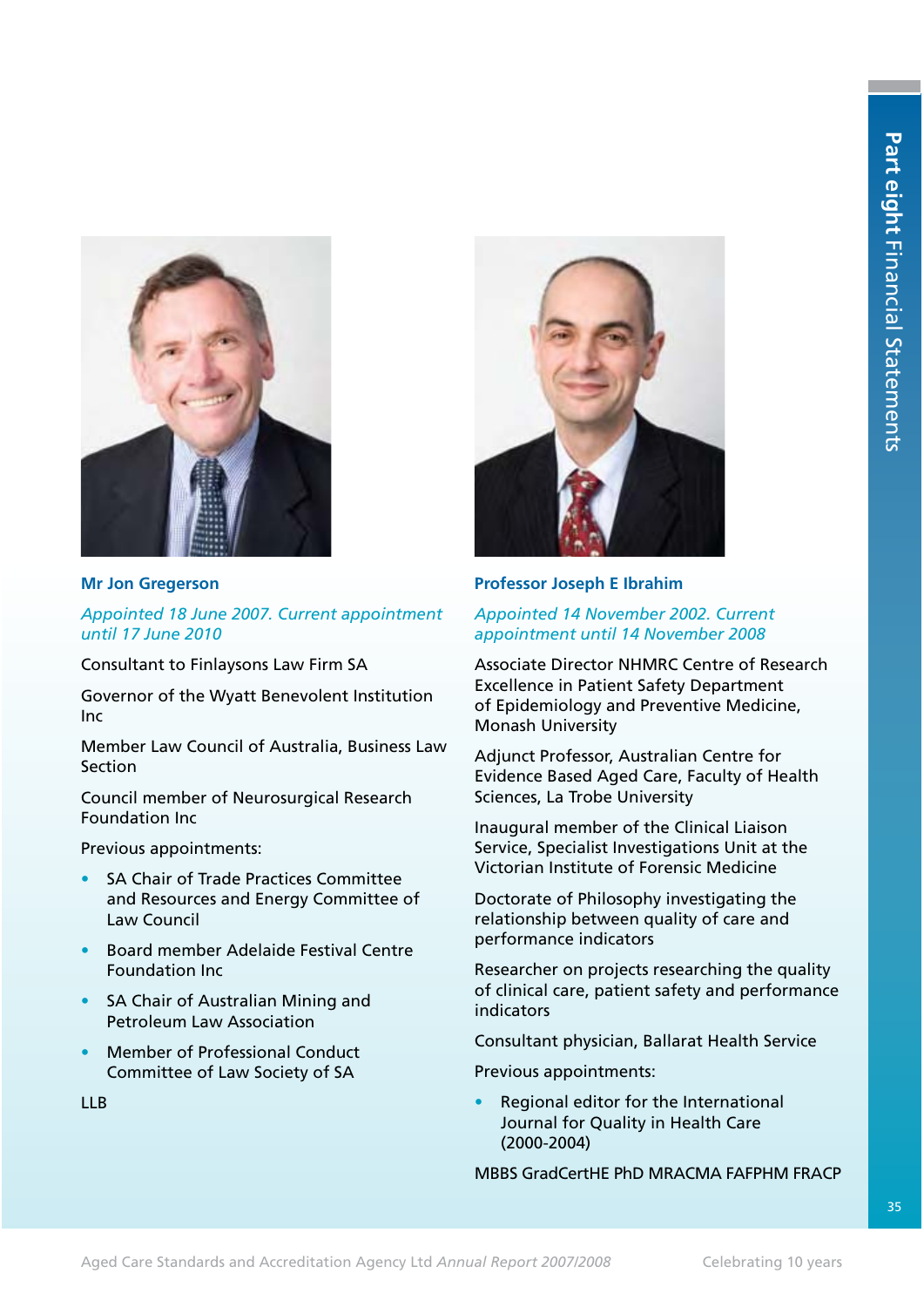

### **Ms Sue Macri AM**

*Appointed 18 June 2007. Current appointment until 17 June 2010*

Consultant, health and aged care industry

Director, RSL LifeCare, The War Vets Village, Narrabeen NSW

Advisor, Kell and Rigby Living Pty Ltd NSW

Advisor to the Guild Group of Companies

Fellow, College of Nursing (NSW)

Member, Royal College of Nursing Australia

Member, Australian Institute of Company **Directors** 

Previous appointments:

CEO of ANHECA/ACAA federally for two years (1993-1995) and of NSW for 13 years (1993-2006)

Honorary Doctor of the Australian Catholic University for outstanding contribution to aged care and to nursing and nursing education and training (May 2007)



### **Professor Rhonda Nay**

### *Appointed 24 June 2002. Current appointment until 18 June 2011*

Foundation Professor of Gerontic Nursing at La Trobe University

Director Australian Centre for Evidence Based Aged Care

Director TIME for Dementia – the Australian Government funded Vic and Tas Centre

Member International Research Centre for Healthy Ageing and Longevity

Previous appointments:

- Member of the National Advisory Committee on Ageing
- s Consultant Editor Coroner's Communiqué
- Regional Editor International Journal of Older People Nursing
- **Expert Advisor International Council of Nurses**

RN BA MLitt PhD FRCNA FCN FAAG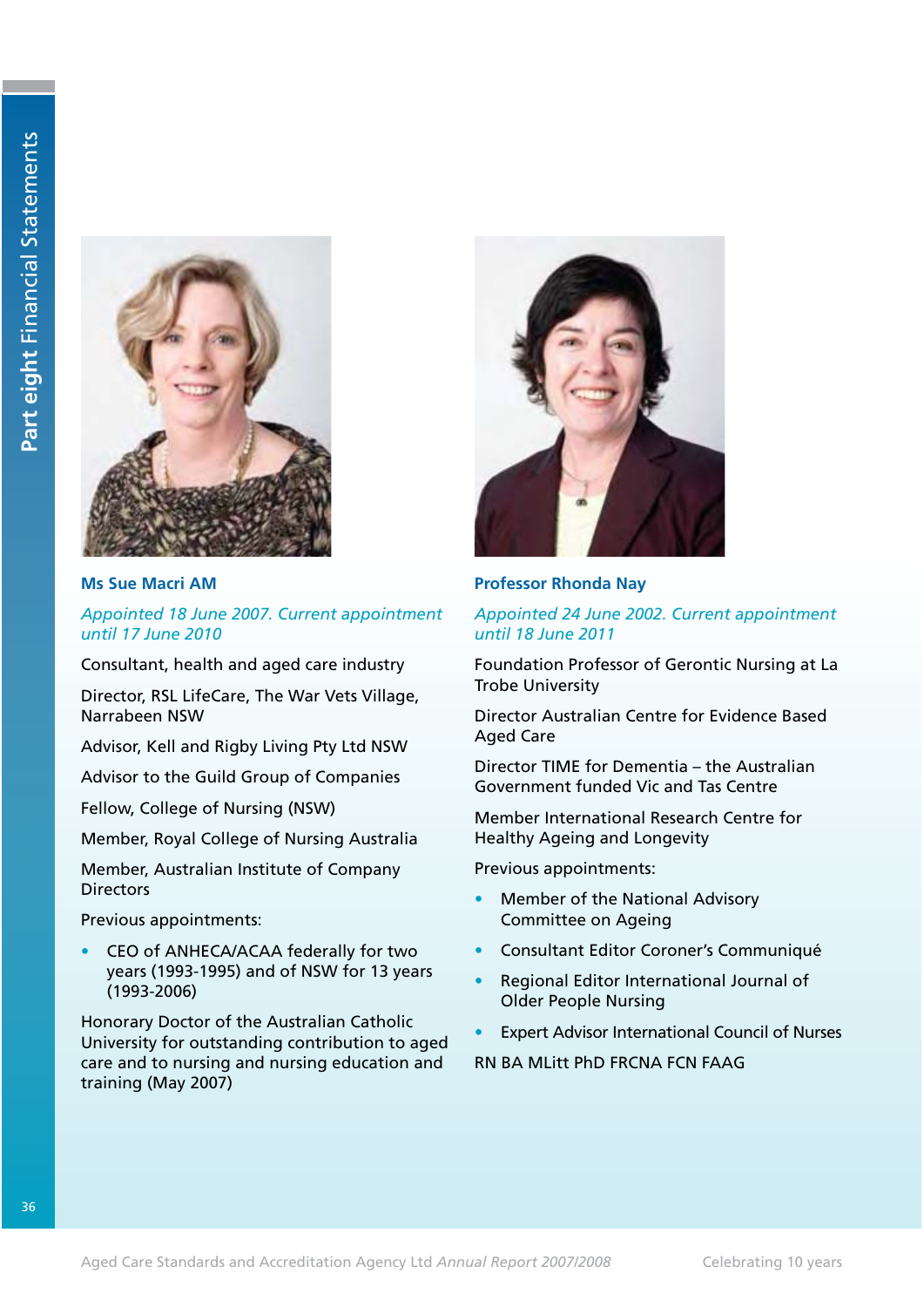

### **Mr Douglas Strain**

*Appointed 4 December 2006. Current appointment until 3 December 2009*

CEO, Masonic Homes Limited since July 2003

Fellow of the Australian Institute of Company **Directors** 

Trustee of the Committee for the Economic Development of Australia

Graduate of the Royal Military College, Duntroon

MBA (Adv), BEc, BA (Mil)

### **Operating results**

The operating profit amounted to \$594,255. Dividends are not applicable for this entity, as no beneficial interest exists.

### **Significant changes in state of affairs**

There have been no significant changes in the state of affairs of the company during the twelve months to 30 June, 2008.

### **After balance date events**

No matters or circumstances have arisen since the end of the financial year which significantly affected or may significantly affect the operations of the Agency, the results of those operations, or the state of affairs of the Agency in subsequent financial years.

### **Areas of risk and likely development**

The company has a funding agreement with the Commonwealth Department of Health and Ageing, pursuant to which it carries out its functions in accordance with the Accreditation Grant Principles 1999.

The Deed of Funding provides funds for the company to meet its responsibilities under the Deed and as the accreditation body appointed under the *Aged Care Act 1997*. The current Deed of Funding is due for renewal at the end of 2008/09 financial year. The company will seek to renegotiate the funding agreement with the Commonwealth in the upcoming financial year.

### **Audit Committee**

The Audit Committee is established by the Board of Directors. The objective of the committee is to provide assistance to the Board concerning ACSAA's risk, control and compliance framework, and its external accountability responsibilities. The members are responsible to apply good analytical skills, objectivity and good judgement in relation to: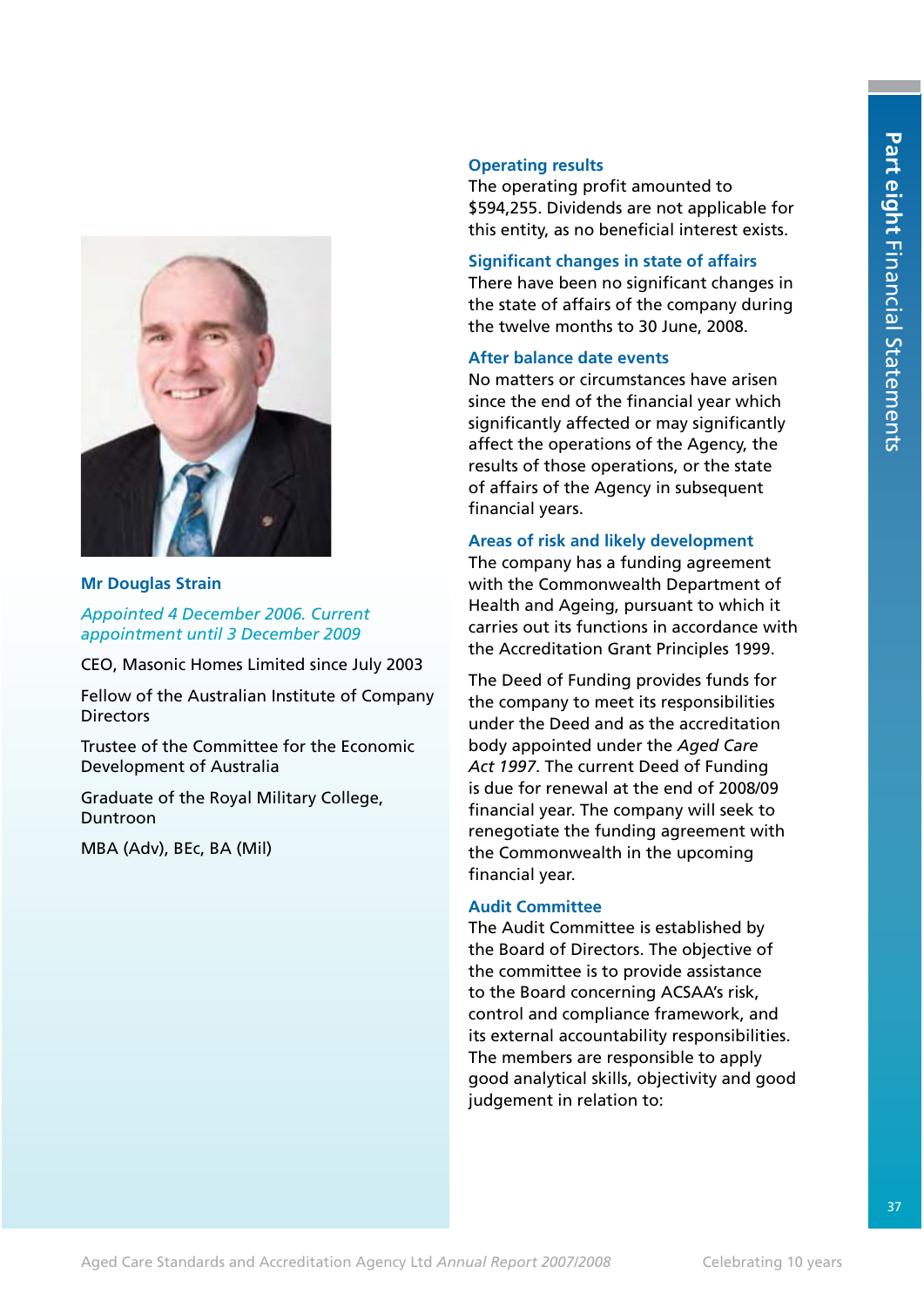- Risk management systems
- Internal control systems and relevant policies and procedures
- Reporting of financial information in the annual report and other reports
- Legislative compliance
- The performance of the internal audit function while providing a forum for communication between the Board, senior management and internal and external audit
- External audit.

### **Directors' and officers' indemnification**

The Agency has, during or since the financial year, in respect of any person who is or has been an officer or auditor of the company or a related body corporate:

- indemnified against a liability incurred as an officer, including costs and expenses in successfully defending legal proceedings; and
- paid or agreed to pay a premium in respect of a contract insuring against a liability incurred as an officer for the costs of expenses to defend legal proceedings.

During or since the financial year the company has paid premiums to insure each of the directors against liabilities for costs and expenses incurred by them in defending any legal proceedings arising out of their conduct while acting in the capacity of director of the company, other than conduct involving a wilful breach of duty in relation to the company. The amount of the premium paid was \$22,627 for all directors and officers.

### **Directors' benefits**

No director has received or become entitled to receive, during or since the financial year, a benefit because of a

contract made by the company or a related body corporate with a director, a firm of which a director is a member or any entity in which a director has a substantial financial interest.

This statement excludes a benefit included in the aggregate amounts of emoluments received or due and receivable by directors and shown in the company's accounts, or the fixed salary of a full-time employee of the parent entity, controlled entity or related body corporate.

Signed in accordance with a resolution of the Board of Directors.

**Jim Harrowell AM Director** 

**David Deans** Director

Dated 12 September 2008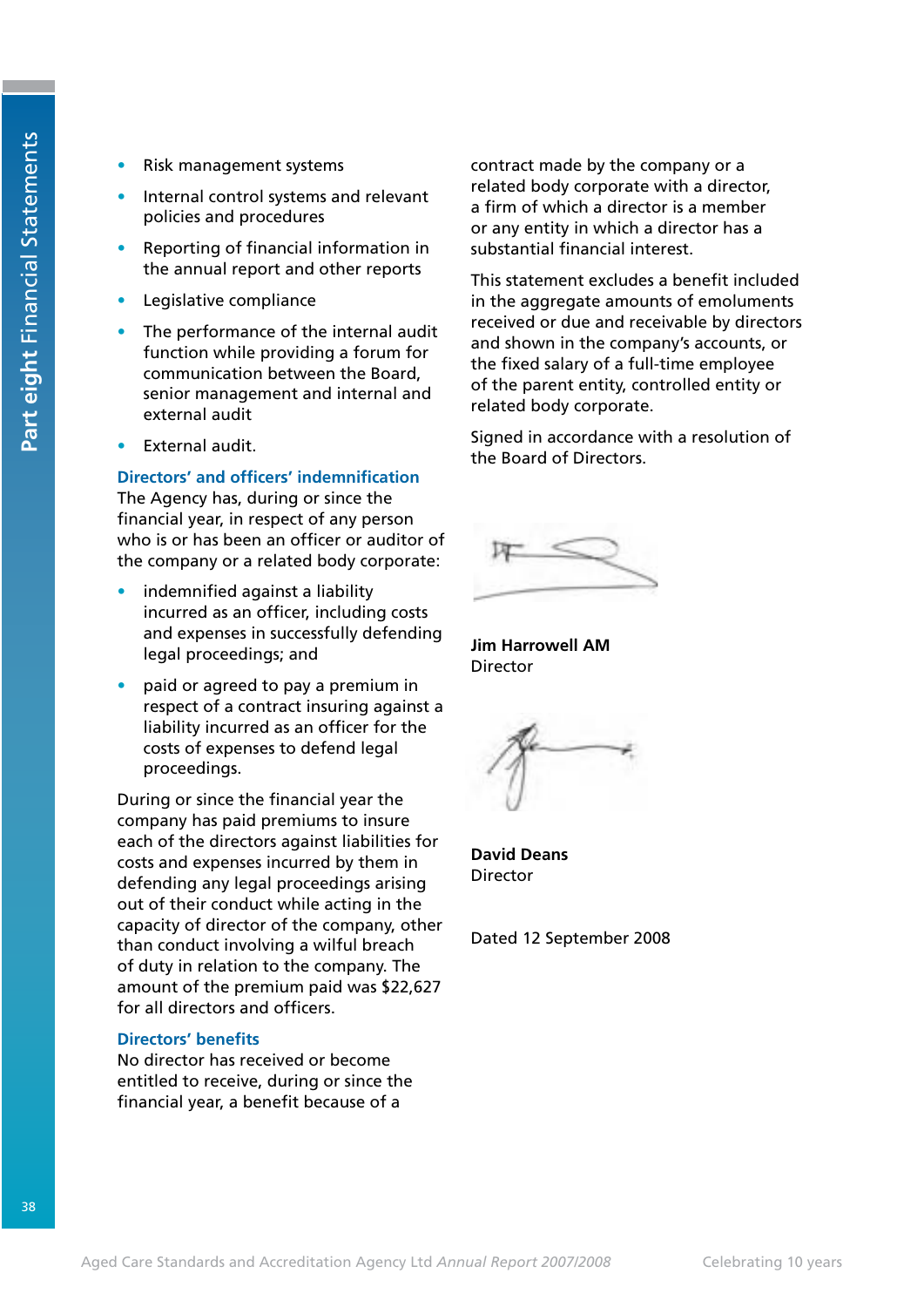# **Directors' declaration**

The directors declare that:

a) the financial statements and notes comply with the *Accounting Standards* and *Corporations Act 2001*;

b) the financial statements and notes give a true and fair view of the financial position as at 30 June 2008 of the performance of the company and the cashflows for the year then ended;

c) in the directors' opinion, there are reasonable grounds to believe that the company will be able to pay its debts when they fall due and payable.

**Jim Harrowell AM** Director

**David Deans** Director

Dated 12 September 2008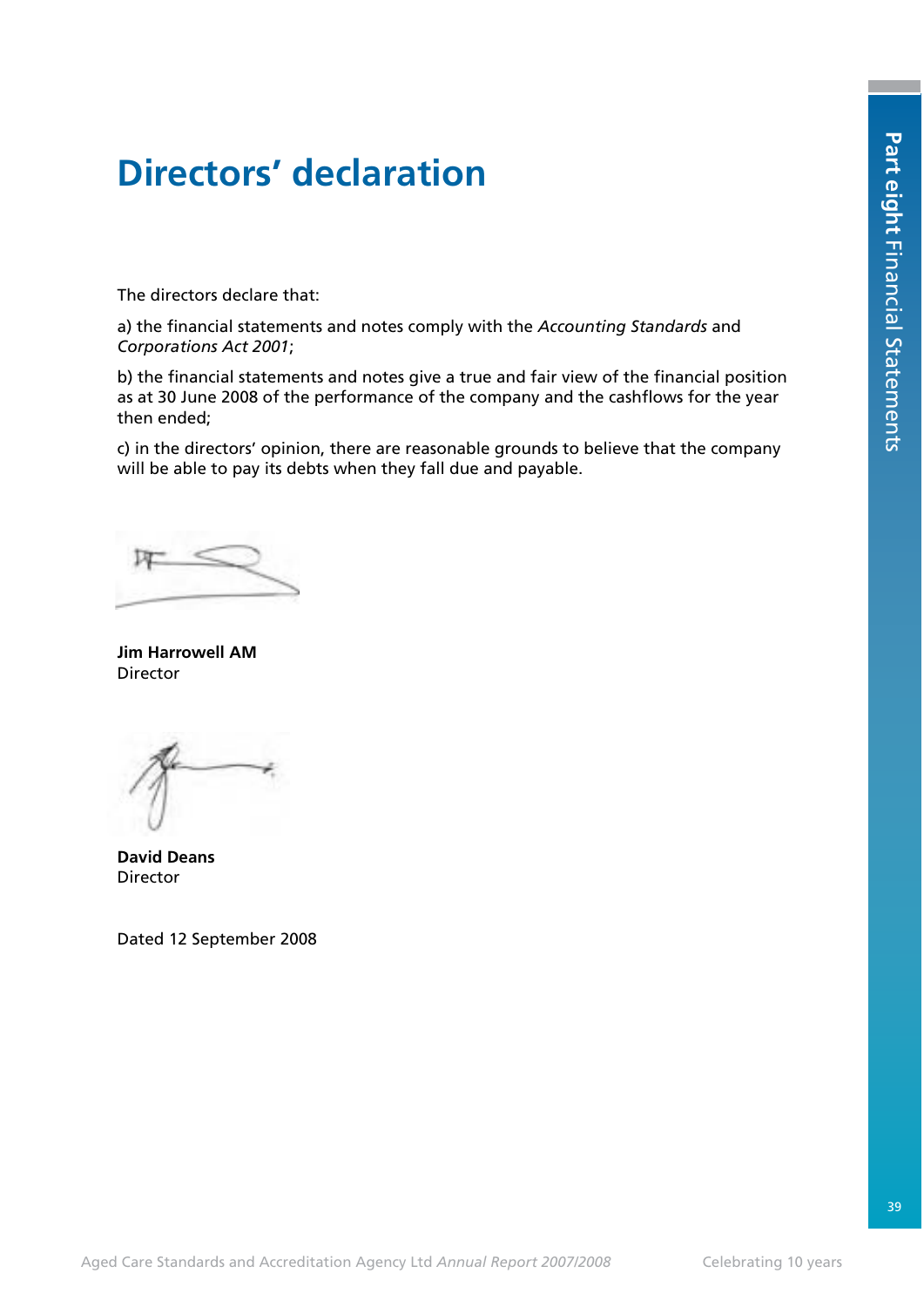

### Auditor's Independence Declaration to the Directors of the Aged Care Standards and **Accreditation Agency Ltd**

In relation to our audit of the financial report of the Aged Care Standards and Accreditation Agency Ltd for the year ended 30 June 2008, to the best of my knowledge and belief, there have been:

- $(i)$ no contraventions of the auditor independence requirements of the Corporations Act 2001; and
- $(ii)$ no contravention of any applicable code of professional conduct.

Australian National Audit Office

P Hinchey **Senior Director** Delegate of the Auditor-General

Sydney 12 September 2008

> PO Box A456 Sydney South NSW 1235 130 Elizabeth Street **SYDNEY NSW** Phone (02) 9367 7100 Fax (02) 9367 7102

Part eight Financial Statements **Part eight** Financial Statements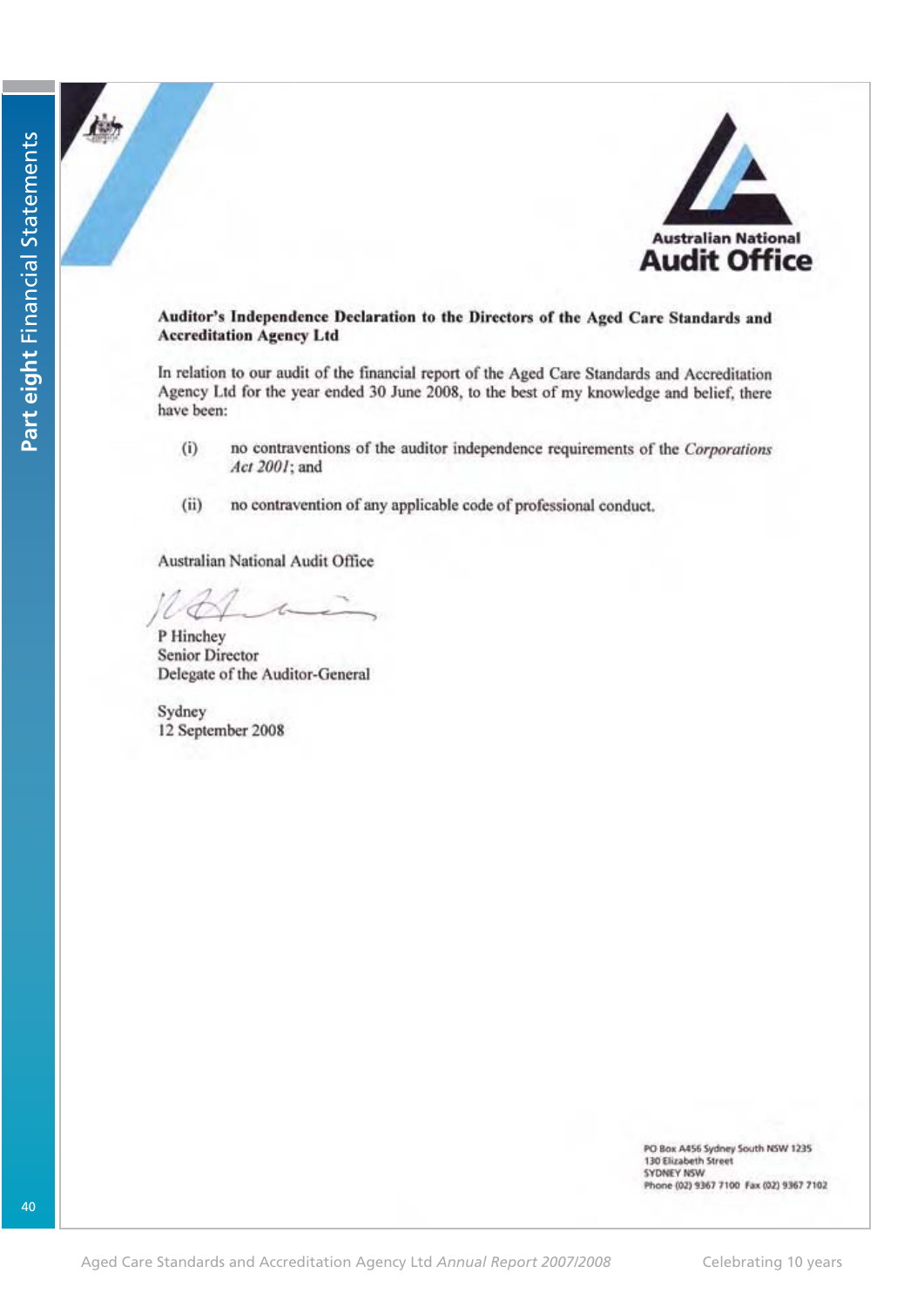### **Income Statement**

| For the year ended 30 June 2008               | <b>Note</b> | 2008<br>S      | 2007          |
|-----------------------------------------------|-------------|----------------|---------------|
| Revenue from ordinary activities              | 2           | 27,691,757     | 31,310,480    |
| Employee expenses                             |             | (19, 238, 613) | (22,400,992)  |
| Depreciation and amortisation                 |             | (540, 033)     | (625, 517)    |
| Finance costs                                 |             | (9, 955)       | (12, 641)     |
| Other expenses from ordinary activities       | 2           | (7,308,901)    | (7, 257, 027) |
| Net operating result from ordinary activities |             | 594,255        | 1,014,303     |
| <b>Total changes in equity</b>                |             | 594,255        | 1,014,303     |

The accompanying notes form part of this Income Statement.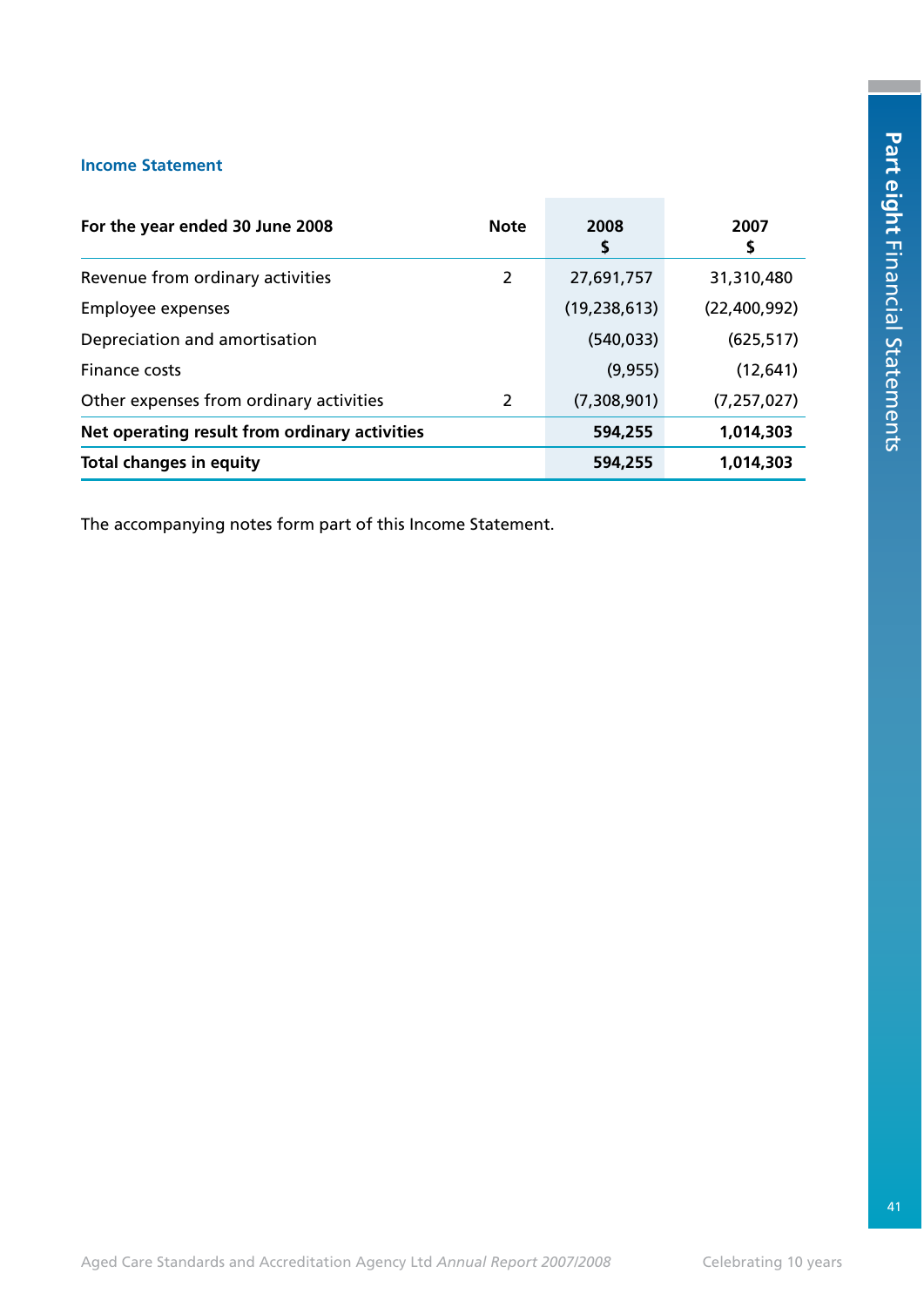### **Balance Sheet**

| As at 30 June 2008                   | <b>Note</b> | 2008<br>\$ | 2007<br>\$ |
|--------------------------------------|-------------|------------|------------|
| <b>Current assets</b>                |             |            |            |
| Cash and cash equivalents            | 6           | 11,534,345 | 14,712,774 |
| Trade and other receivables          | 7           | 238,206    | 272,641    |
| Prepayments                          |             | 189,265    | 322,557    |
| <b>Total current assets</b>          |             | 11,961,816 | 15,307,972 |
| <b>Non-current assets</b>            |             |            |            |
| Property, plant and equipment        | 8           | 773,506    | 769,459    |
| Intangibles                          | 9           | 2,328,805  | 0          |
| <b>Total non-current assets</b>      |             | 3,102,311  | 769,459    |
| <b>Total assets</b>                  |             | 15,064,127 | 16,077,431 |
| <b>Current liabilities</b>           |             |            |            |
| Trade and other payables             | 10          | 3,157,797  | 5,049,307  |
| Other current provisions             | 11          | 18,612     | 0          |
| <b>Employees provisions</b>          | 12          | 1,414,119  | 1,132,589  |
| <b>Total current liabilities</b>     |             | 4,590,528  | 6,181,896  |
| <b>Non-current liabilities</b>       |             |            |            |
| <b>Employees provisions</b>          | 13          | 518,786    | 550,589    |
| Other non-current provisions         | 14          | 181,445    | 185,461    |
| Trade and other payables             | 15          | 298,176    | 278,548    |
| <b>Total non-current liabilities</b> |             | 998,407    | 1,014,598  |
| <b>Total liabilities</b>             |             | 5,588,935  | 7,196,494  |
| <b>Net assets</b>                    |             | 9,475,192  | 8,880,937  |
| <b>Equity</b>                        |             |            |            |
| <b>Retained earnings</b>             |             | 9,475,192  | 8,880,937  |
| <b>Total equity</b>                  |             | 9,475,192  | 8,880,937  |

The accompanying notes form part of this Balance Sheet.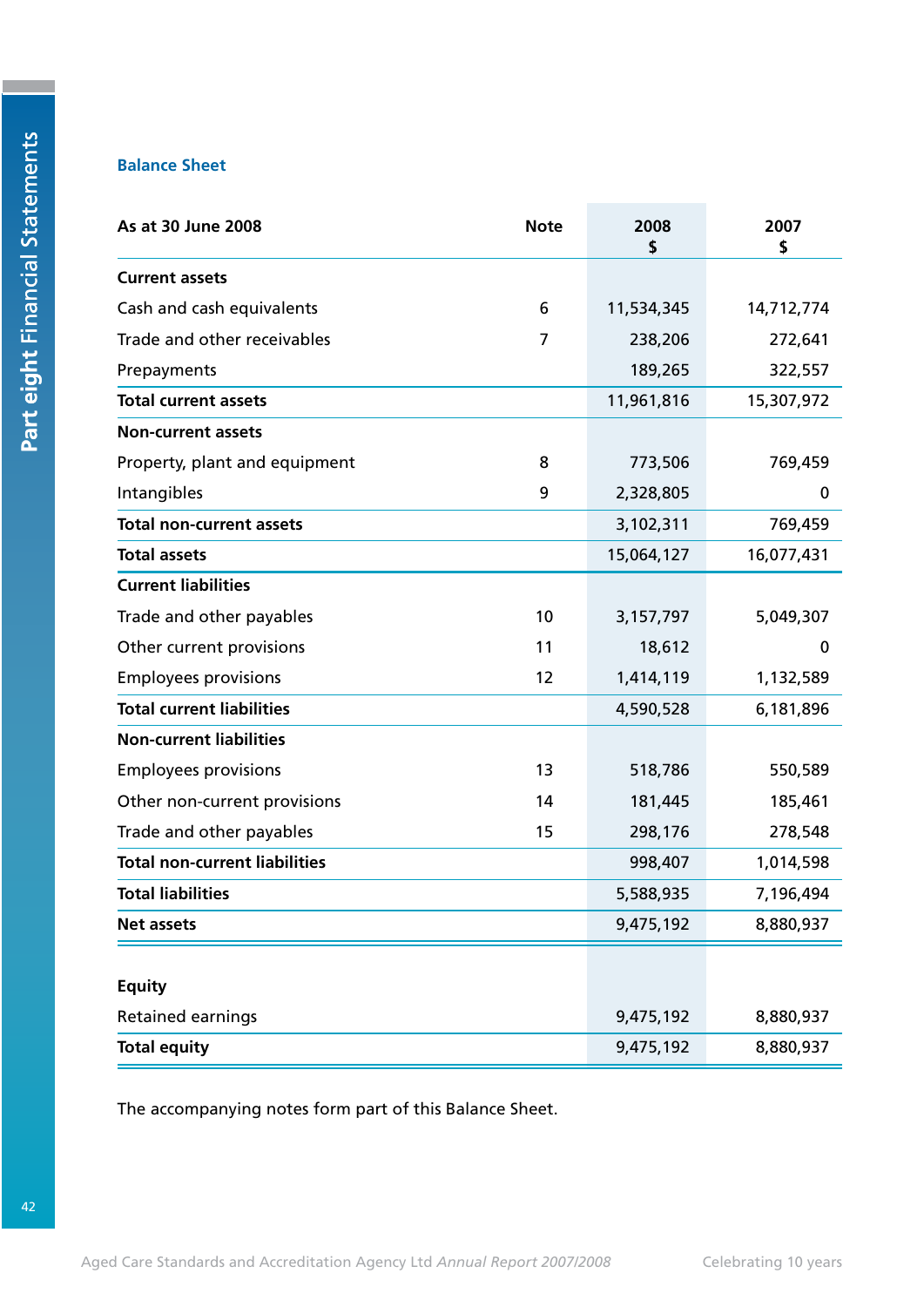### **Cash Flow Statement**

| For the year ended 30 June 2008                                     | <b>Note</b> | 2008<br>\$     | 2007<br>\$     |
|---------------------------------------------------------------------|-------------|----------------|----------------|
| <b>Cash flows from operating activities</b>                         |             |                |                |
| Receipts from customers and government grants                       |             | 25,614,606     | 28,667,256     |
| Interest received                                                   |             | 868,153        | 822,250        |
| GST received/(paid)                                                 |             | 43,472         | 62,534         |
| Payments to suppliers and employees                                 |             | (26, 859, 577) | (29, 140, 188) |
| Finance costs                                                       |             | (9, 955)       | (12, 641)      |
| Net cash from/(used by) operating activities                        | 5           | (343, 301)     | 399,211        |
| <b>Cash flows from investing activities</b>                         |             |                |                |
| Purchase of property, plant & equipment                             |             | (2,871,809)    | (354, 437)     |
| Proceeds on disposal of property, plant & equipment                 |             | 36,681         | 380            |
| Net cash used by investing activities                               |             | (2,835,128)    | (354, 057)     |
| Net increase/(decrease) in cash and cash equivalents                |             | (3, 178, 429)  | 45,154         |
| Cash and cash equivalents at the beginning of the<br>financial year |             | 14,712,774     | 14,667,620     |
| Cash and cash equivalents at the end of the<br>financial year       | 6           | 11,534,345     | 14,712,774     |

The accompanying notes form part of this Cash Flow Statement.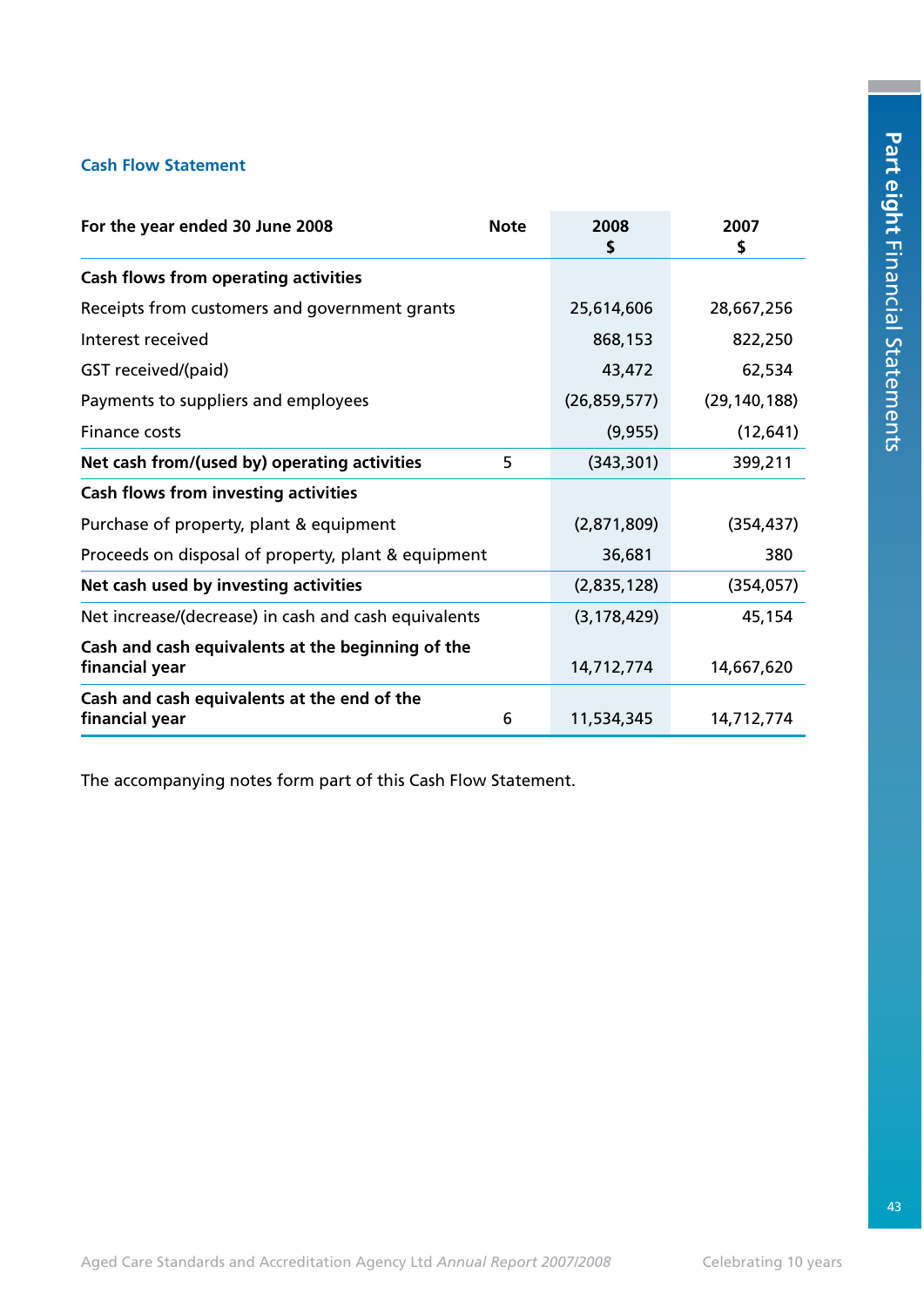### **Changes in Equity Statement**

| For the year ended 30 June 2008                   | <b>Note</b> | 2008<br>\$ | 2007      |
|---------------------------------------------------|-------------|------------|-----------|
| <b>Opening balance</b>                            |             |            |           |
| Balance carried forward from previous period      |             | 8,880,937  | 7,866,634 |
| Income and expense                                |             |            |           |
| Net operating result                              |             |            |           |
| Income and expenses recognised directly in equity |             | 594,255    | 1,014,303 |
| <b>Closing balance</b>                            |             | 9,475,192  | 8,880,937 |

The accompanying notes form part of this Changes in Equity Statement.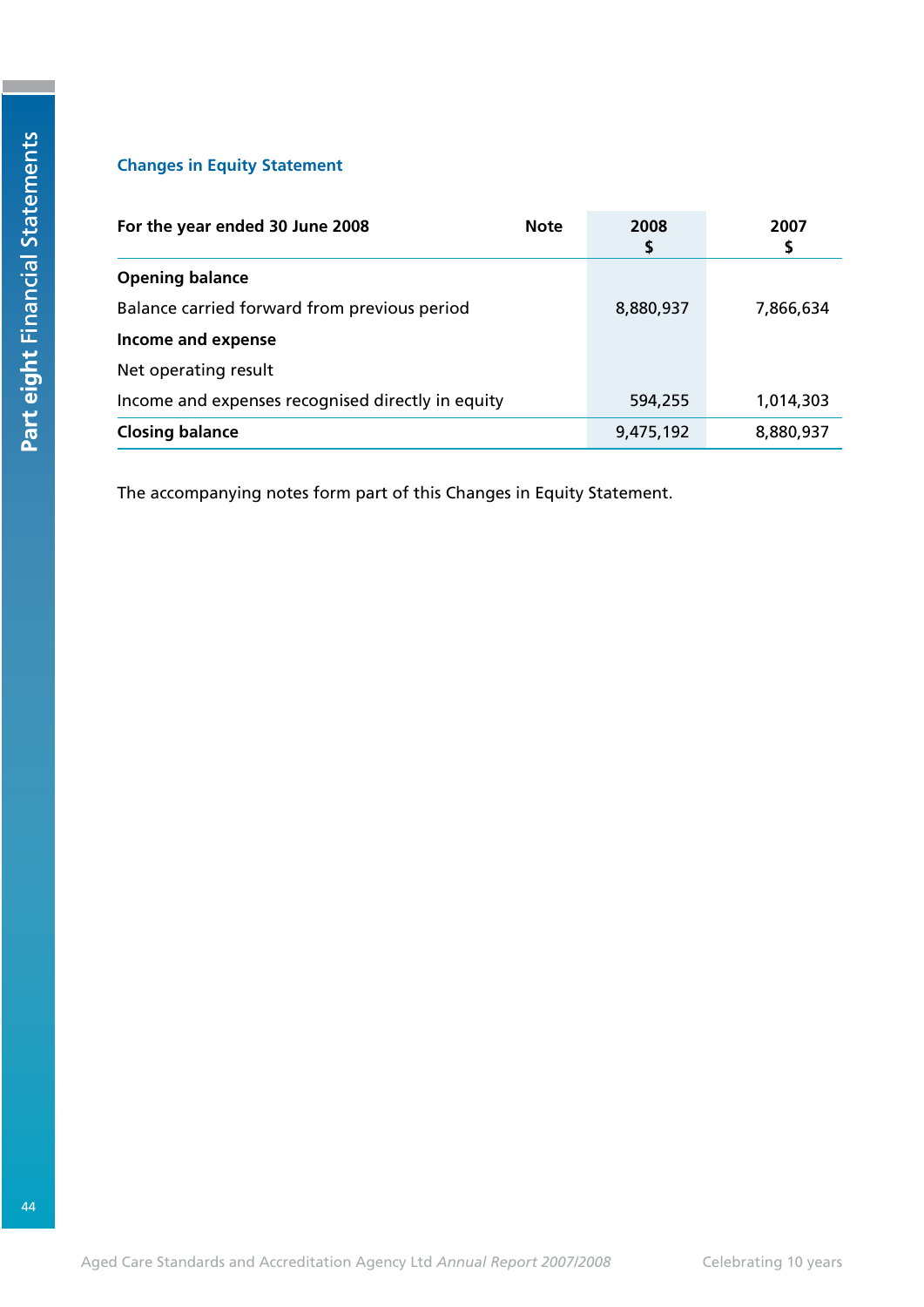# **Notes to the Financial Statements**

### **For the year ended 30 June 2008**

**Note 1. Statement of accounting policies**  The financial report is a general purpose financial report that has been prepared in accordance with accounting standards and interpretations issued by the Australian Accounting Standards Board, and the *Corporations Act 2001*.

The financial report covers the economic entity of Aged Care Standards and Accreditation Agency Limited (the Company). The Company is a public, unlisted company limited by guarantee, incorporated and domiciled in Australia.

The financial report has been prepared on an accruals basis, and is based on historical costs and does not take into account changing money values or, except where stated, current valuations of non-current assets. Cost is based on the fair values of the consideration given in exchange for assets.

The following is a summary of the material accounting policies adopted by the Company in the preparation of the financial report. The accounting policies have been consistently applied with those of the previous year, unless otherwise stated.

### **Income recognition**

Accreditation fees are paid at application and brought to revenue in the following manner: 25% of the fee is recognised on receipt of application and the 75% balance is recognised on completion of the site audit.

Commonwealth Government funding and interest income is brought to account in the month it is earned.

Education income is recognised in the same period in which training is conducted.

Income received from publications is recognised upon receipt.

### **Income tax**

The Company has received a private ruling exempting it from income tax.

### **Property, plant and equipment**

Property, plant and equipment are measured on the cost basis.

From 1 July 2003, the depreciable amount for all newly acquired property, plant and equipment is depreciated over their useful lives to the Company on a straight-line basis commencing from the time the asset is held ready for use.

The remaining plant and equipment was depreciated over their useful lives on a diminishing value basis and is fully depreciated at 30 June 2008.

The current rates of depreciation by category are:

Straight Line

| Computers                       | 33%         |
|---------------------------------|-------------|
| Software – internally developed | 25%         |
| <b>Furniture and fittings</b>   | 20%         |
| Other equipment                 | 20%         |
| Leasehold                       | 20%         |
|                                 | (or term of |
|                                 | lease,      |
|                                 | whichever   |
|                                 | is shorter) |

### **Impairment of assets**

All assets were assessed for impairment at 30 June 2008. Where indicators of impairment exist, the asset's recoverable amount is estimated and an impairment adjustment is made if the asset's recoverable amount is less than its carrying amount. The recoverable amount is assessed on the basis of the expected net cash flows, which will be received from the assets employed, and subsequent disposal.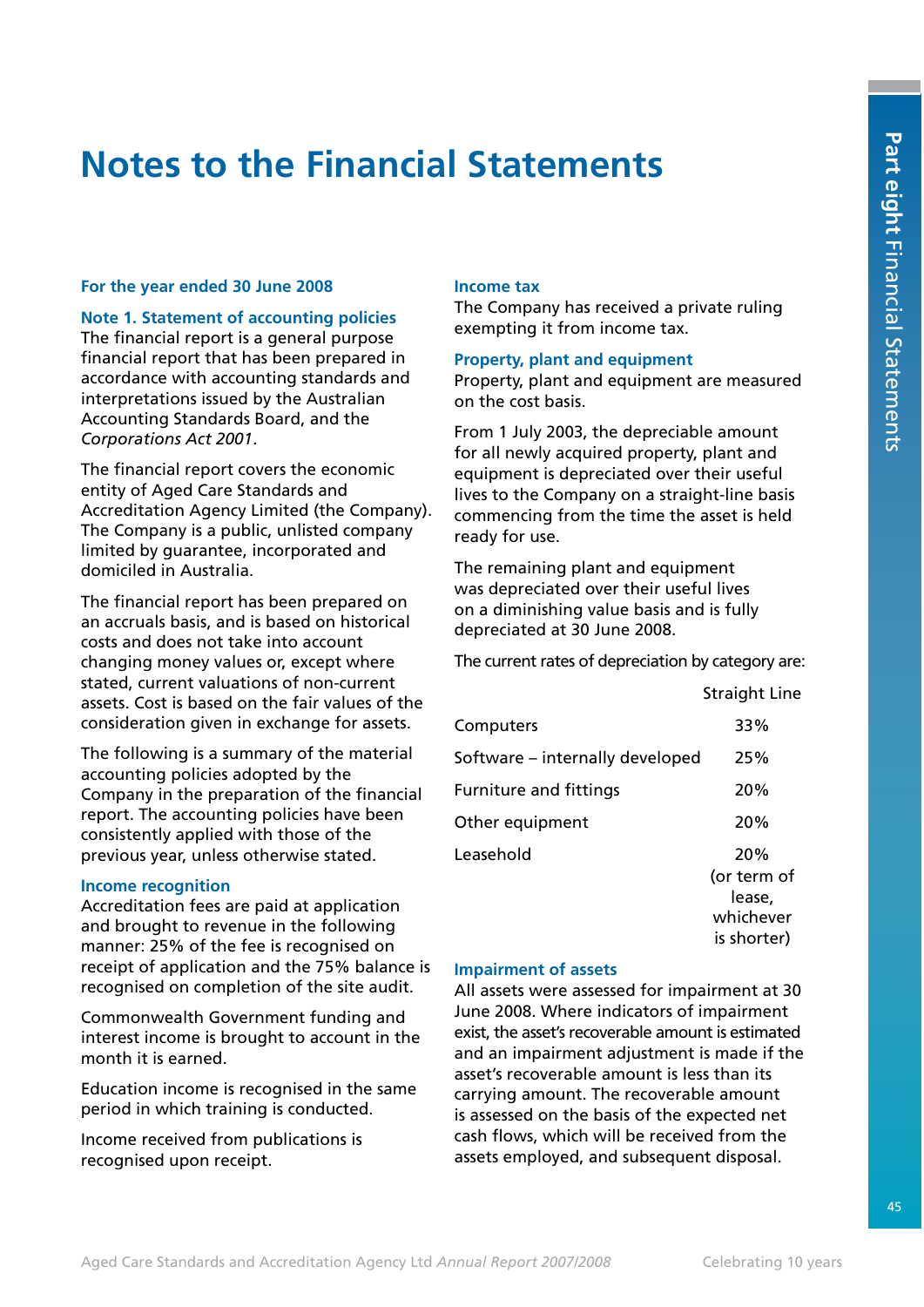The expected net cash flows have not been discounted to their present values in determining recoverable amounts.

There has been no objective evidence that impairment of assets has occurred.

### **Leases**

Leases of plant and equipment where substantially the risks and benefits incidental to the ownership of the asset, but not the legal ownership, are transferred to the Company are classified as finance leases. Finance leases are capitalised, recording an asset and a liability equal to the present value of the minimum lease payments, including any guaranteed residual values. Leased assets are depreciated on a straight-line basis over their estimated useful lives, where it is likely that the Company will obtain ownership of the asset, or over the term of the lease. Lease payments are allocated between the reduction of the lease liability and the lease interest expense for the period.

Lease payments for operating leases, where substantially all the risks and benefits remain with the lessor, are charged as expenses in the period in which they are incurred.

### **Lease incentives**

The lease incentives derived from the negotiation of new or renewed operating leases have been recognised as the aggregate benefit of incentives, as a reduction of rental expense over the term of the lease, on a straight line basis.

### **Employee benefits**

Provision is made for the company's liability for employee benefits arising from services rendered by employees to balance date. Employee benefits expected to be settled within one year together with benefits arising from wages and salaries and annual leave, which will be settled after one year, have been measured at their nominal amount. Other employee entitlements payable later than one year

have been measured at the present value of the estimated future cash outflows to be made for those entitlements.

Long service leave provision continues to be provided in accordance with AASB119.

Contributions made by the Company to employee superannuation funds are charged as expenses when incurred.

### **Goods and service tax (GST)**

Revenues, expenses and assets are recognised net of the amount of GST, except where the amount of GST incurred is not recoverable from the Australian Tax Office. In these circumstances, the GST is recognised as part of the cost of acquisition of the asset or as part of an item of the expense. Receivables and payables in the Balance Sheet are shown inclusive of GST.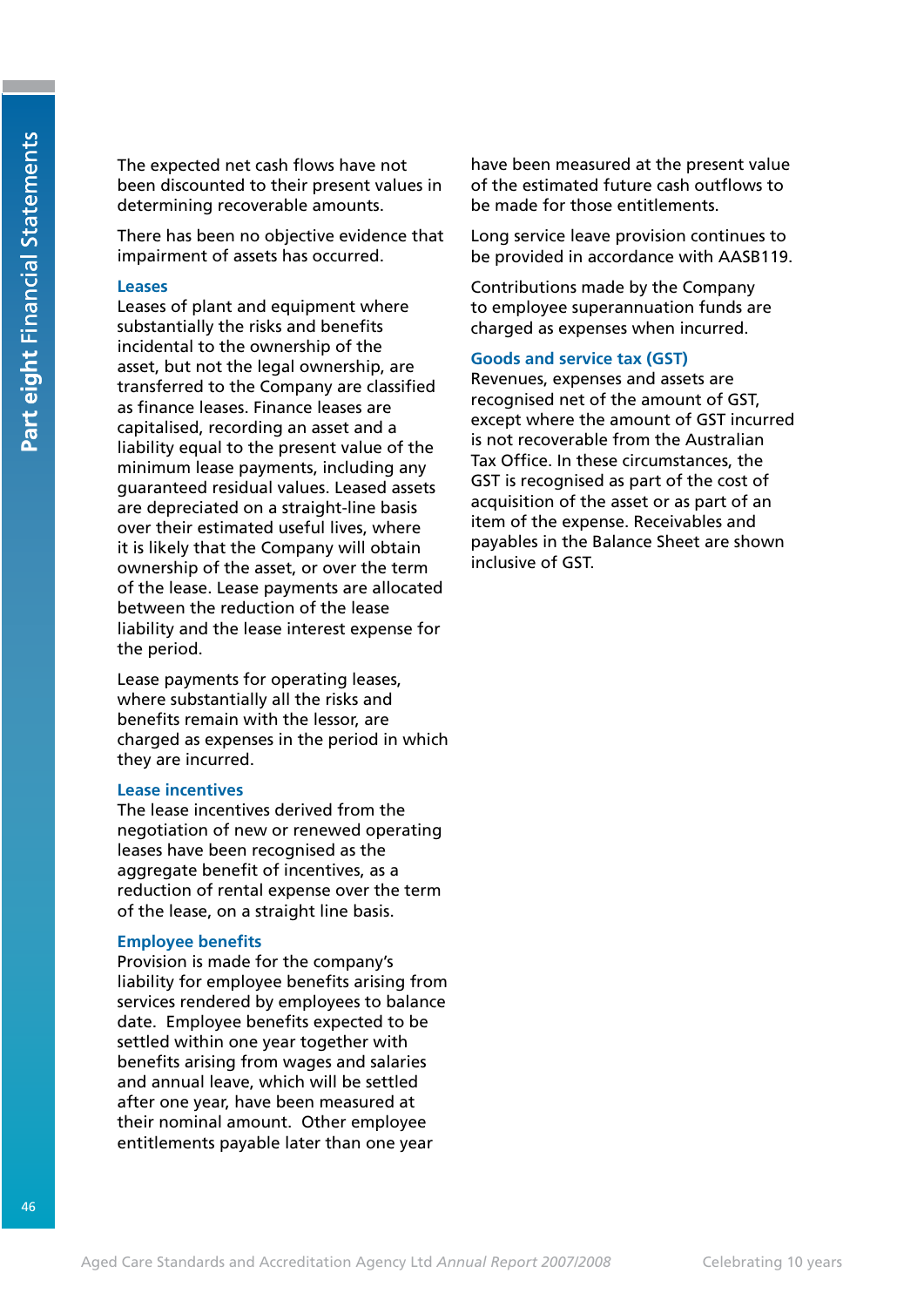### **Statement of compliance**

The financial report complies with Australian Accounting Standards, which include Australian Equivalents to International Finance Reporting Standards (A-IFRS).

In the current year the Company adopted all of the new and revised standards and interpretations issued by the Australian Accounting Standards Board (the AASB) that are relevant to its operations and effective for the current period.

The following new standards, amendments to standards and interpretations for the current financial year have no material impact on any of the amounts recognised in the financial report but do increase the disclosures required in the Company's financial report for financial instruments where relevant:

| AASB 7 'Financial Instrument : Disclosure' | Effective for annual reporting periods<br>beginning on or after 1 July 2007 |
|--------------------------------------------|-----------------------------------------------------------------------------|
| AASB 2005-10 Amendments to Australian      | Effective for annual reporting periods                                      |
| Accounting Standards arising from AASB 7   | beginning on or after 1 July 2007                                           |

The following new standards (including reissued standards), amendments to standards and interpretations for the current financial year have no material impact on the Company's financial report:

| AASB 101 'Presentation of Financial                                                                              | Effective for annual reporting periods                                      |
|------------------------------------------------------------------------------------------------------------------|-----------------------------------------------------------------------------|
| Statements' (issued October 2006)                                                                                | beginning on or after 1 July 2007                                           |
| AASB 1048 'Presentation and Application                                                                          | Effective for annual reporting periods                                      |
| of Standards' (issued September 2007)                                                                            | ending on or after 30 September 2007                                        |
| AASB 2007-4 Amendments to Australian<br>Accounting Standards arising from ED151<br>'Proportionate Consolidation' | Effective for annual reporting periods<br>beginning on or after 1 July 2007 |
| AASB Interpretation 11 ' Group and                                                                               | Effective for annual reporting periods                                      |
| Treasury Share Transactions'                                                                                     | beginning on or after 1 March 2007                                          |
| AASB 1003 'Australia Petroleum                                                                                   | Effective for annual reporting periods                                      |
| Resource Rent Tax'                                                                                               | ending on or after 30 June 2008                                             |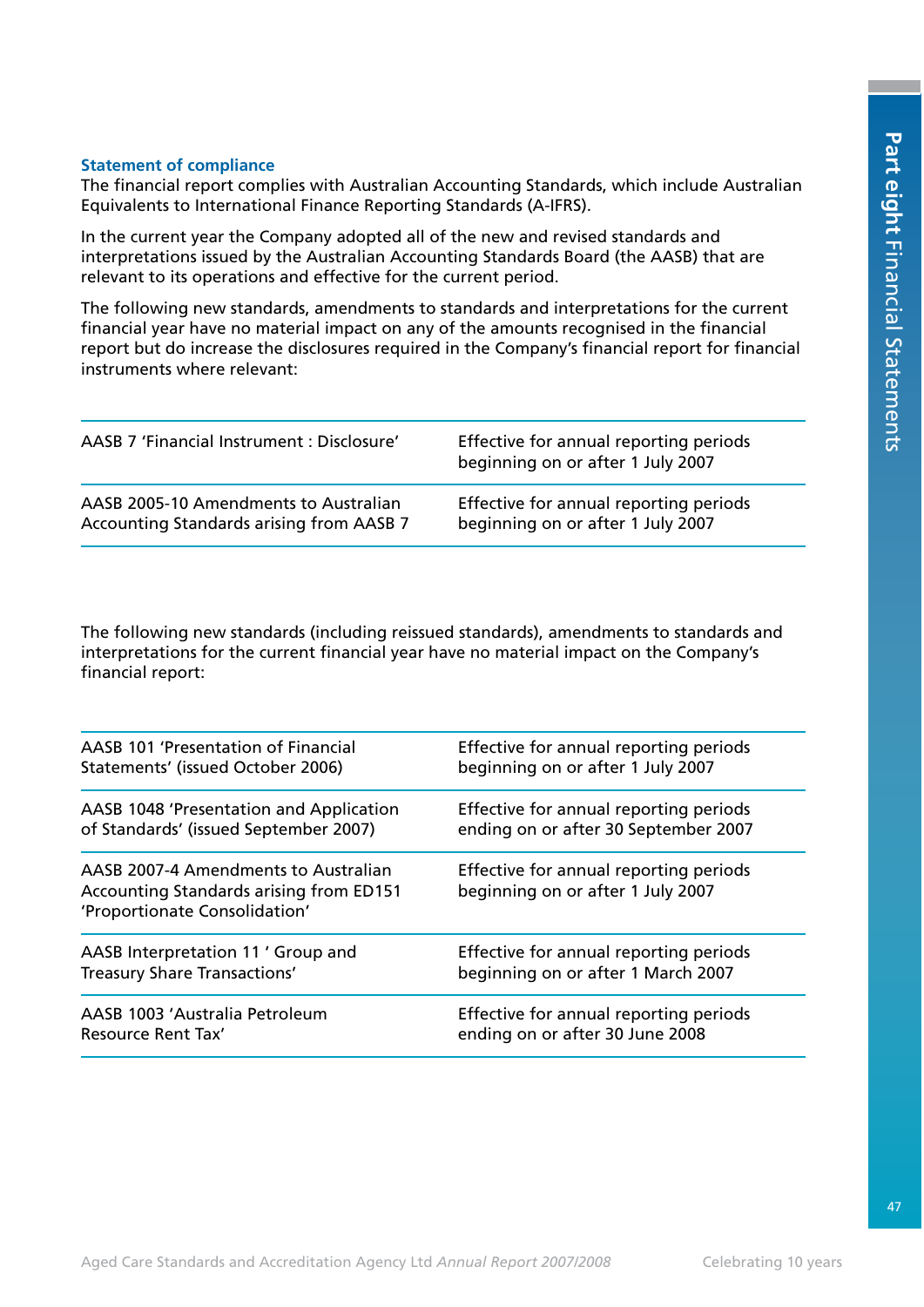At the date of authorisation of the report, the standards and interpretations listed below were in issue but not yet effective.

Initial application of the following standards will not affect any of the amounts recognised in the financial report, but may change the disclosures presently made in relation to the Company's financial report:

| AASB 101 'Presentation of Financial  | Effective for annual reporting periods |
|--------------------------------------|----------------------------------------|
| Statements' (issued September 2007)  | beginning on or after 1 January 2009   |
| AASB 2007-8 Amendments to Accounting | Effective for annual reporting periods |
| Standards arising from AASB 101      | beginning on or after 1 January 2009   |

Initial application of the following standards and interpretations is not expected to have any material impact on the financial report of the Company:

| AASB Interpretation 12 'Service Concession<br>Arrangements'                                                                       | Effective for annual reporting periods<br>beginning on or after 1 January 2008 |
|-----------------------------------------------------------------------------------------------------------------------------------|--------------------------------------------------------------------------------|
| AASB Interpretation 129 ' Service Concession<br><b>Arrangements Disclosures'</b>                                                  | Effective for annual reporting periods<br>beginning on or after 1 January 2008 |
| AASB Interpretation 14 'AASB 119 - The Limit<br>on a Define Benefit Asset, Minimum Funding<br>Requirements and their Interaction' | Effective for annual reporting periods<br>beginning on or after 1 January 2008 |
| AASB Interpretation 4 'Determining whether<br>an Arrangement Contains a Lease'                                                    | Effective for annual reporting periods<br>beginning on or after 1 July 2008    |
| AASB Interpretation 13 " Customer<br>Loyalty Programmes'                                                                          | Effective for annual reporting periods<br>beginning on or after 1 July 2008    |
| AASB 1004 ' Contributions'                                                                                                        | Effective for annual reporting periods<br>beginning on or after 1 July 2008    |
| AASB 1050 ' Administered Items'                                                                                                   | Effective for annual reporting periods<br>beginning on or after 1 July 2008    |
| AASB 1051 ' Land Under Roads'                                                                                                     | Effective for annual reporting periods<br>beginning on or after 1 July 2008    |
| AASB 1052 'Disaggregated Disclosures'                                                                                             | Effective for annual reporting periods<br>beginning on or after 1 July 2008    |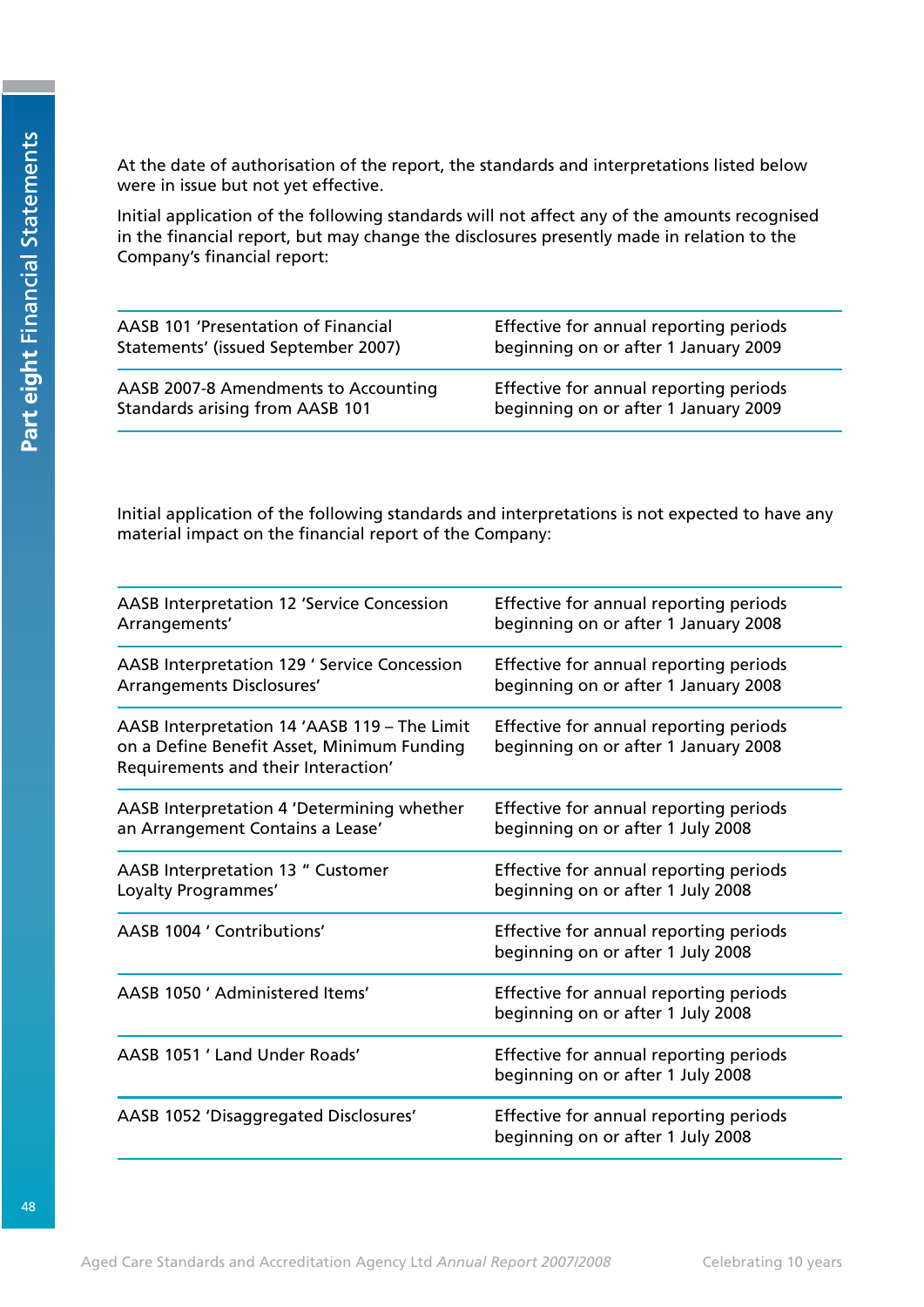| AASB 2007-9 Amendments to Australia<br>Accounting Standards arising from review<br>of AASB's 27,29 and 31                                             | Effective for annual reporting periods<br>beginning on or after 1 July 2008    |
|-------------------------------------------------------------------------------------------------------------------------------------------------------|--------------------------------------------------------------------------------|
| AASB Interpretation 1038 ' Contributions<br>by Owners Made to Wholly-owned Public<br>Section Entities'                                                | Effective for annual reporting periods<br>beginning on or after 1 July 2008    |
| <b>AASB 8 'Operating Segments'</b>                                                                                                                    | Effective for annual reporting periods<br>beginning on or after 1 January 2009 |
| AASB Interpretation 1 'Liabilities - Changes in<br>Decommissioning, Restoration and Similar'                                                          | Effective for annual reporting periods<br>beginning on or after 1 January 2009 |
| AASB 2007-2 Amendments to Australia<br><b>Accounting Standards arising from AASB</b><br><b>Interpretation 12 'Service Concession</b><br>Arrangements' | Effective for annual reporting periods<br>beginning on or after 1 January 2009 |
| AASB 2007-3 Amendments to Australian<br><b>Accounting Standards arising from AASB 8</b>                                                               | Effective for annual reporting periods<br>beginning on or after 1 January 2009 |
| AASB 2007-6 Amendments to Australian<br><b>Accounting Standards arising from AASB 123</b>                                                             | Effective for annual reporting periods<br>beginning on or after 1 January 2009 |
| AASB 2008-1 Amendments to Australian<br><b>Accounting Standard 'Share Based Payments</b><br>- Vesting Conditions and Cancellations'                   | Effective for annual reporting periods<br>beginning on or after 1 January 2009 |
| AASB 123 'Borrowing Costs' (revised)                                                                                                                  | Effective for annual reporting periods<br>beginning on or after 1 January 2009 |
| AASB 2008-2 'Amendments to Australian<br>Accounting Standards - Puttable Financial<br>Instruments and Obligations arising<br>on Liquidation'          | Effective for annual reporting periods<br>beginning on or after 1 January 2009 |
| AASB 2008-3 Amendments to Australian<br><b>Accounting Standards arising from AASB 3</b><br>and AASB 127                                               | Effective for annual reporting periods<br>beginning on or after 1 July 2009    |
| <b>AASB 3 'Business Combinations'</b>                                                                                                                 | Effective for annual reporting periods<br>beginning on or after 1 July 2009    |
| AASB 127 ' Consolidated & Separate<br><b>Financial Statements'</b>                                                                                    | Effective for annual reporting periods<br>beginning on or after 1 July 2009    |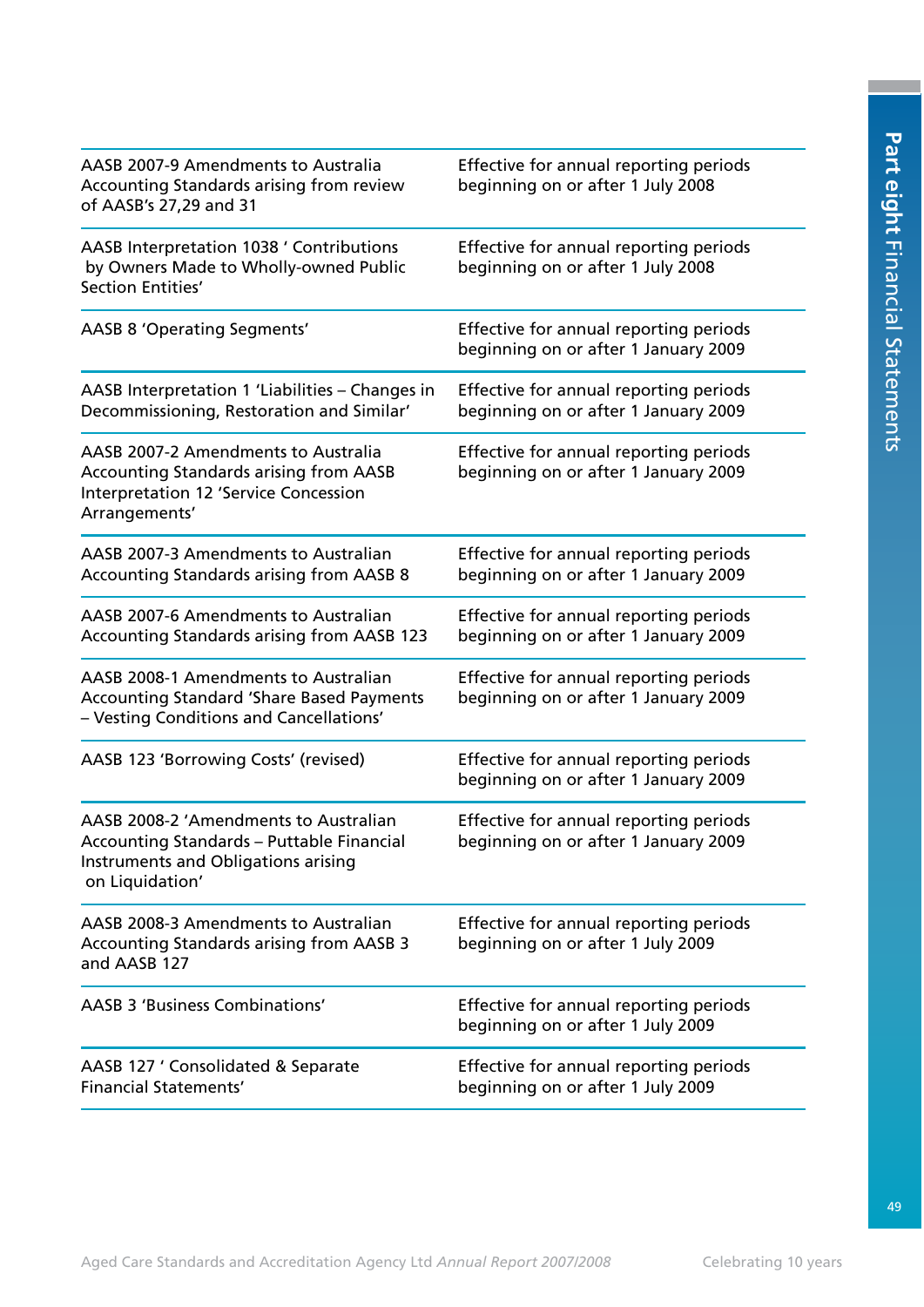The following standards and interpretations have been issued but are not applicable to the operations of the Company:

| AASB 1049 ' Financial reporting of General                                                                                                               | Effective for annual reporting periods                                     |
|----------------------------------------------------------------------------------------------------------------------------------------------------------|----------------------------------------------------------------------------|
| Government Sectors by Governments'                                                                                                                       | beginning on or after 1 July 2008.                                         |
| AASB 2008-4 'Amendments to Australian<br>Accounting Standard – Key Management<br>Personnel Disclosures by Disclosing Entities'<br>arising from AASB 124. | Effective for annual reporting periods<br>ending on or after 30 June 2008. |

### **Comparative figures**

Where required, comparative figures have been adjusted to conform to changes in presentation for the current financial year.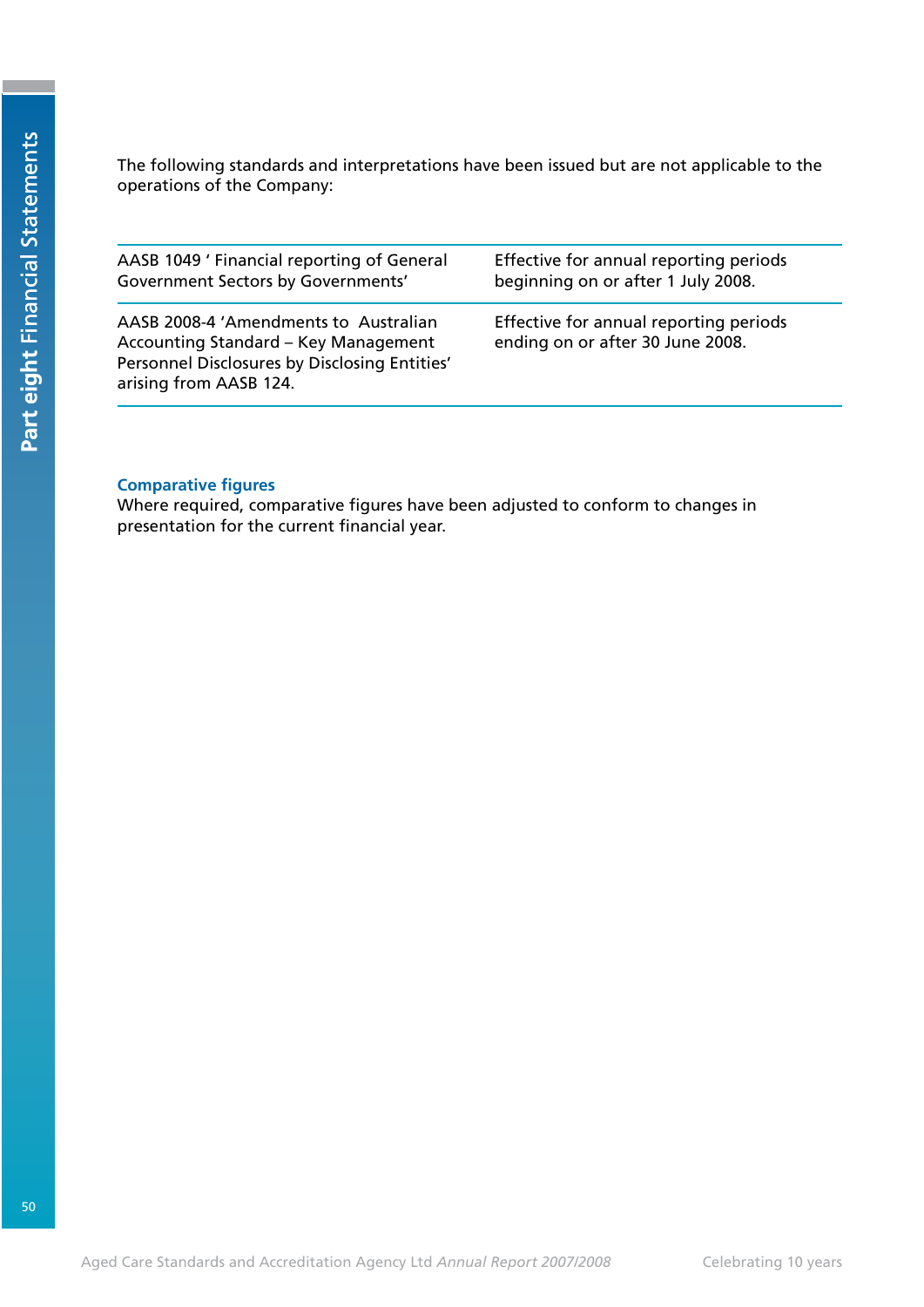### **Note 2. Operating result**

Operating result from ordinary activities has been determined after:

### **Crediting as income**

|                                               | 2008<br>\$ | 2007<br>\$ |
|-----------------------------------------------|------------|------------|
| Income from operating activities              |            |            |
| Government grants received                    | 21,042,000 | 22,120,000 |
| <b>Accreditation revenue</b>                  | 4,331,945  | 7,002,951  |
| Training revenue                              | 1,439,048  | 1,284,387  |
| Interest                                      | 833,454    | 825,567    |
| Other income                                  | 45,310     | 77,575     |
| Income from ordinary activities               | 27,691,757 | 31,310,480 |
| <b>Charging as expenses</b>                   |            |            |
|                                               | 2008<br>\$ | 2007<br>\$ |
| Depreciation of non-current assets:           |            |            |
| Property, plant and equipment                 | 519,802    | 586,716    |
| Makegood                                      | 20,231     | 38,801     |
| <b>Total depreciation</b>                     | 540,033    | 625,517    |
| Other expenses                                |            |            |
| IT                                            | 450,273    | 252,678    |
| Legal                                         | 444,232    | 203,898    |
| Other professional fees                       | 175,415    | 162,337    |
| Printing and stationery                       | 461,646    | 411,408    |
| Rental expense on operating leases            | 2,119,266  | 1,870,193  |
| Seminars and conferences                      | 54,427     | 205,691    |
| Telephones and communications                 | 295,975    | 251,132    |
| Training and recruitment                      | 441,116    | 407,805    |
| <b>Travel</b>                                 | 2,300,702  | 2,916,352  |
| Other                                         | 565,849    | 575,533    |
| Total other expenses from ordinary activities | 7,308,901  | 7,257,027  |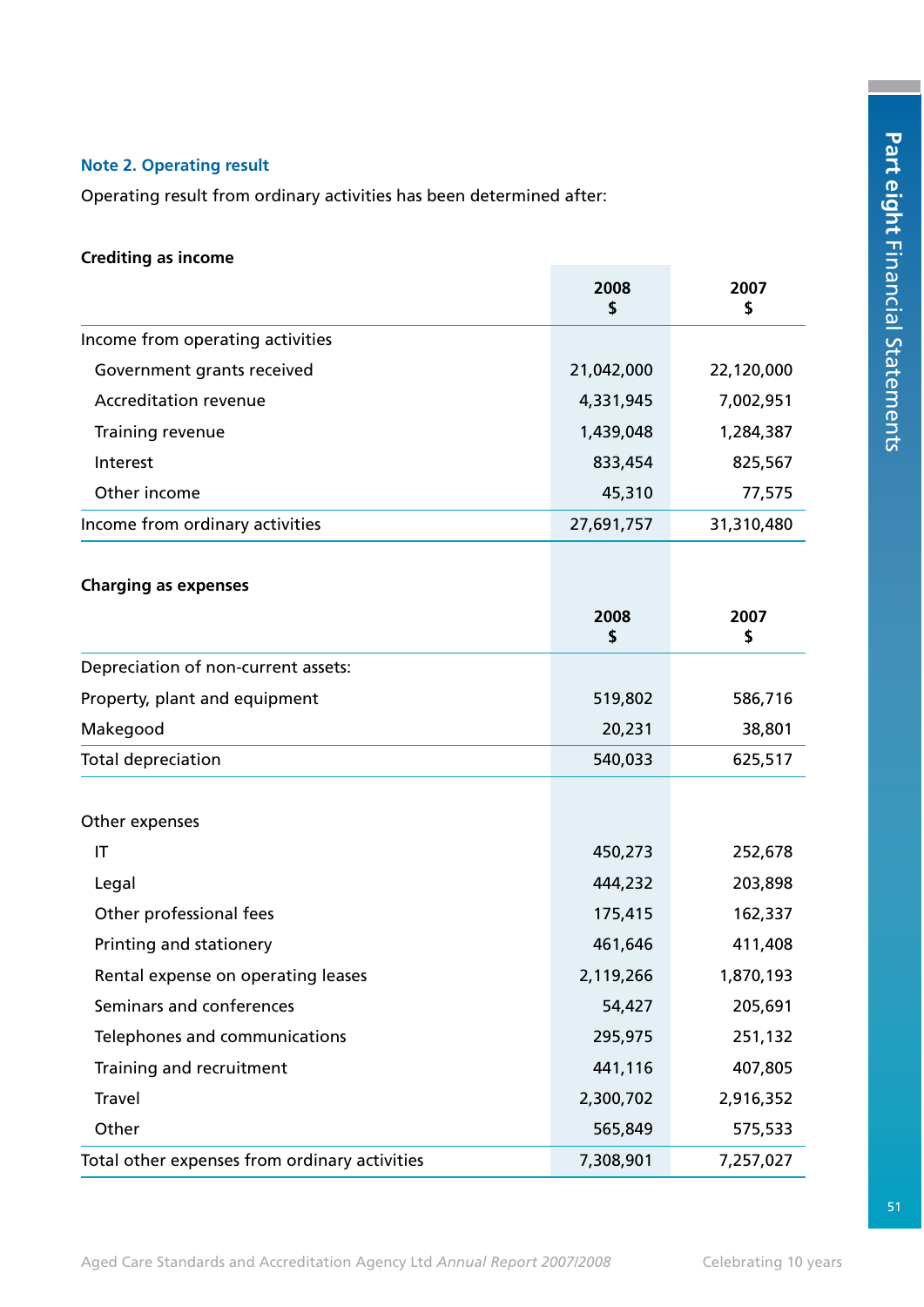### **Note 3. Remuneration of directors**

|                                                      | 2008<br>\$ | 2007    |
|------------------------------------------------------|------------|---------|
| Total directors' remuneration for the financial year | 285,159    | 222,017 |
| \$0<br>$-$ \$ 9,999                                  | 0          | 4       |
| \$10,000 - \$19,999                                  | 1          | 4       |
| \$20,000 - \$29,999                                  | 9          |         |
| \$40,000 - \$49,999                                  | 1          |         |
| Total number of directors                            | 11         | 14      |

The names of directors who have held office during the financial year are:

Mr James Harrowell AM Dr Michael Bollen AM Mr David Deans Mr Richard Gray Mr Jon Gregerson Professor Joseph Ibrahim Mr John Lang OAM (ceased 30/4/2008) Ms Susanne Macri AM Professor Rhonda Nay Mr. Douglas Strain Mr Peter Toohey (ceased 30/4/2008)

 $52$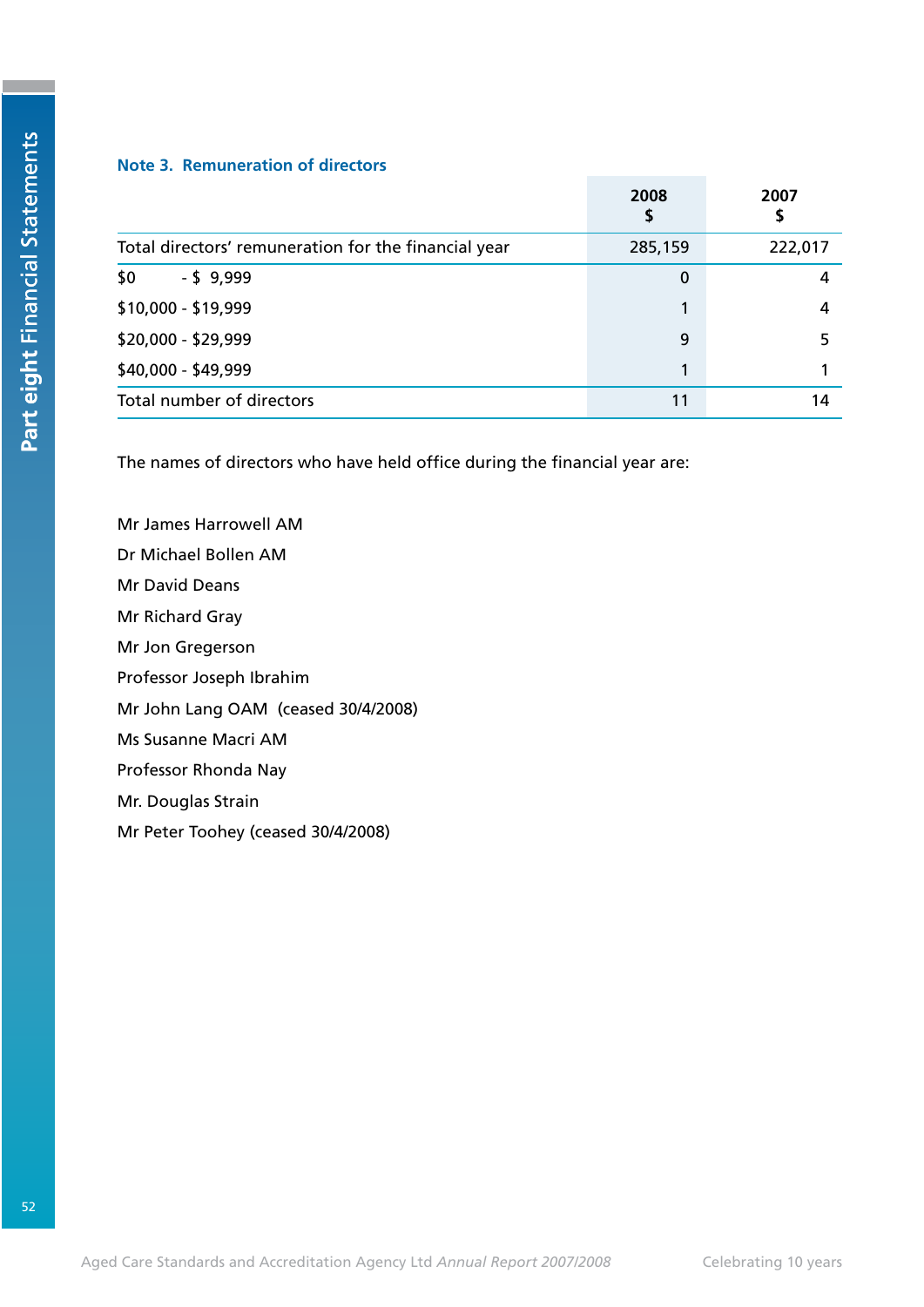### **Note 4. Remuneration of auditors**

|                           | 2008   | 2007   |
|---------------------------|--------|--------|
| Audit of financial report | 37,000 | 34,000 |

No other services were provided by the Auditor – General during the reporting period.

### **Note 5. Reconciliation of cashflow from operations with operating profit**

### **Cash**

For the purpose of the Cash Flow Statement, cash and cash equivalents include:

- cash on hand and on call deposits with banks or financial institutions, net of bank overdrafts; and
- investments in money market instruments with less than 90 days to maturity.

### **Reconciliation of operating result from ordinary activities to net cash flow from operating activities**

|                                                       | 2008<br>\$  | 2007<br>\$  |
|-------------------------------------------------------|-------------|-------------|
| Operating result from ordinary activities             | 594,255     | 1,014,303   |
| Non-cash flows in operating result                    |             |             |
| Depreciation                                          | 540,033     | 625,517     |
| Loss /(gain) on sale of property, plant and equipment | (37, 759)   | 380         |
| Changes in assets and liabilities                     |             |             |
| (Increase)/Decrease in receivables                    | 34,435      | 273,973     |
| (Increase)/Decrease in prepayments                    | 133,292     | (63, 378)   |
| Increase/(Decrease) in payables                       | (1,891,508) | (1,709,333) |
| Increase/(Decrease) in current provisions             | 300,142     | 140,936     |
| Increase/(Decrease) in non-current provisions         | (16, 191)   | 116,813     |
| Net cash from/(used by) operating activities          | (343, 301)  | 399,211     |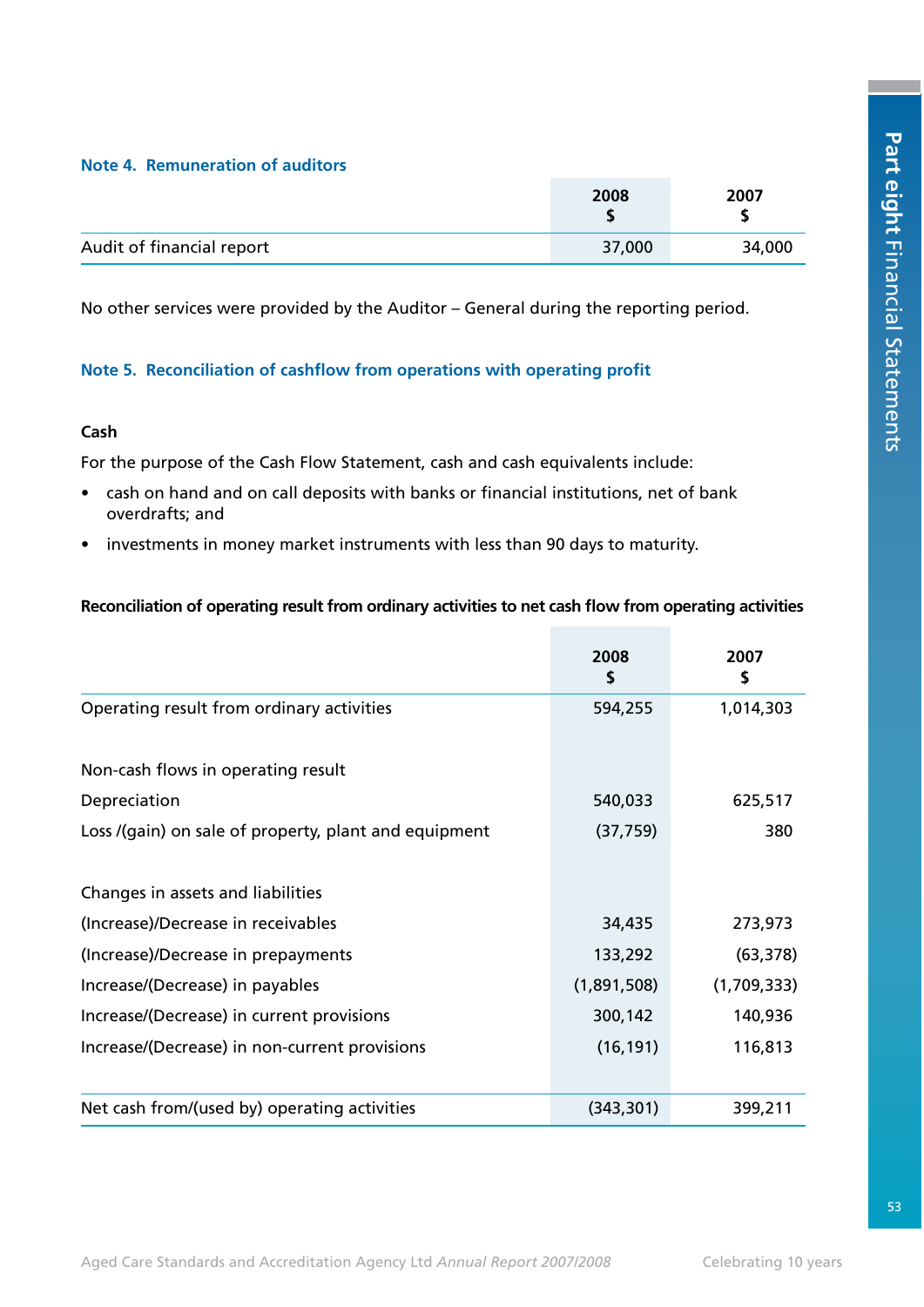### **Note 6. Cash and cash equivalents**

|                          | 2008       | 2007       |
|--------------------------|------------|------------|
| Cash at bank and on hand | 11,534,345 | 14,712,774 |

### **Note 7. Trade and other receivables**

|                                                      | 2008<br>\$ | 2007<br>\$ |
|------------------------------------------------------|------------|------------|
| Goods and services                                   | 119,674    | 144,446    |
| <b>GST receivable from the Australian Tax Office</b> | 105,095    | 111,414    |
| Other                                                | 13,437     | 16,781     |
| Total trade and other receivables                    | 238,206    | 272,641    |

### **Note 8. Property, plant and equipment**

|                            | 2008<br>S   | 2007<br>\$ |
|----------------------------|-------------|------------|
| Furniture & fittings       |             |            |
| Cost                       |             |            |
| Opening                    | 1,018,020   | 891,154    |
| <b>Additions</b>           | 162,266     | 127,573    |
| <b>Disposals</b>           | (115, 210)  | (707)      |
| Closing                    | 1,065,076   | 1,018,020  |
| Accumulated depreciation   |             |            |
| Opening                    | (721, 354)  | (498, 396) |
| Depreciation expense       | (163, 149)  | (223, 509) |
| Write back on disposals    | 115,210     | 551        |
| Closing                    | (769, 293)  | (721, 354) |
| Net furniture and fittings | 295,783     | 296,666    |
| Computers                  |             |            |
| Cost                       |             |            |
| Opening                    | 2,097,587   | 2,038,381  |
| Additions                  | 209,636     | 187,971    |
| <b>Disposals</b>           | (1,056,164) | (128, 765) |
| Closing                    | 1,251,059   | 2,097,587  |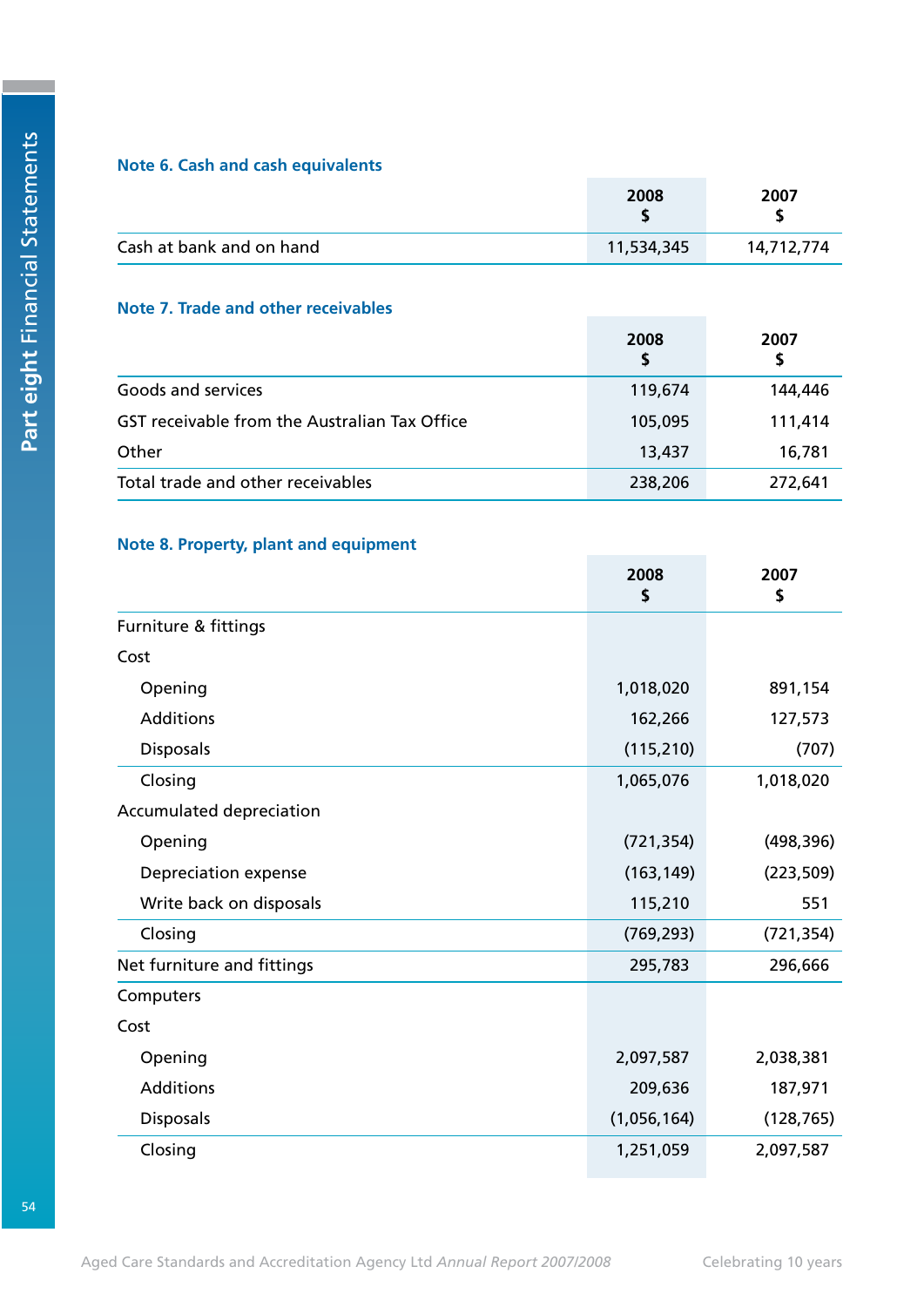| Note 8. Property, plant and equipment continued |             |             |  |
|-------------------------------------------------|-------------|-------------|--|
|                                                 | 2008<br>\$  | 2007<br>\$  |  |
| Accumulated depreciation                        |             |             |  |
| Opening                                         | (1,841,847) | (1,680,864) |  |
| <b>Depreciation expense</b>                     | (153, 350)  | (287, 141)  |  |
| Write back on disposals                         | 1,054,164   | 126,158     |  |
| Closing                                         | (941, 033)  | (1,841,847) |  |
| Net computers                                   | 310,026     | 255,740     |  |
| Office equipment                                |             |             |  |
| Cost                                            |             |             |  |
| Opening                                         | 463,295     | 422,400     |  |
| Additions                                       | 10,392      | 40,895      |  |
| <b>Disposals</b>                                | (40, 763)   |             |  |
| Closing                                         | 432,924     | 463,295     |  |
| Accumulated depreciation                        |             |             |  |
| Opening                                         | (292, 948)  | (216, 883)  |  |
| Depreciation expense                            | (61, 597)   | (76,065)    |  |
| Write back on disposals                         | 40,212      |             |  |
| Closing                                         | (314, 333)  | (292, 948)  |  |
| Net office equipment                            | 118,591     | 170,347     |  |
| Leasehold improvements                          |             |             |  |
| Cost                                            |             |             |  |
| Opening                                         | 149,038     | 149,038     |  |
| <b>Additions</b>                                | 22,631      |             |  |
| <b>Disposals</b>                                |             |             |  |
| Closing                                         | 171,669     | 149,038     |  |
| Accumulated depreciation                        |             |             |  |
| Opening                                         | (102, 332)  | (63, 531)   |  |
| <b>Depreciation expense</b>                     | (20, 231)   | (38, 801)   |  |
| Closing                                         | (122, 563)  | (102, 332)  |  |
| Net leasehold improvements                      | 49,106      | 46,706      |  |
| Total property, plant and equipment             | 773,506     | 769,459     |  |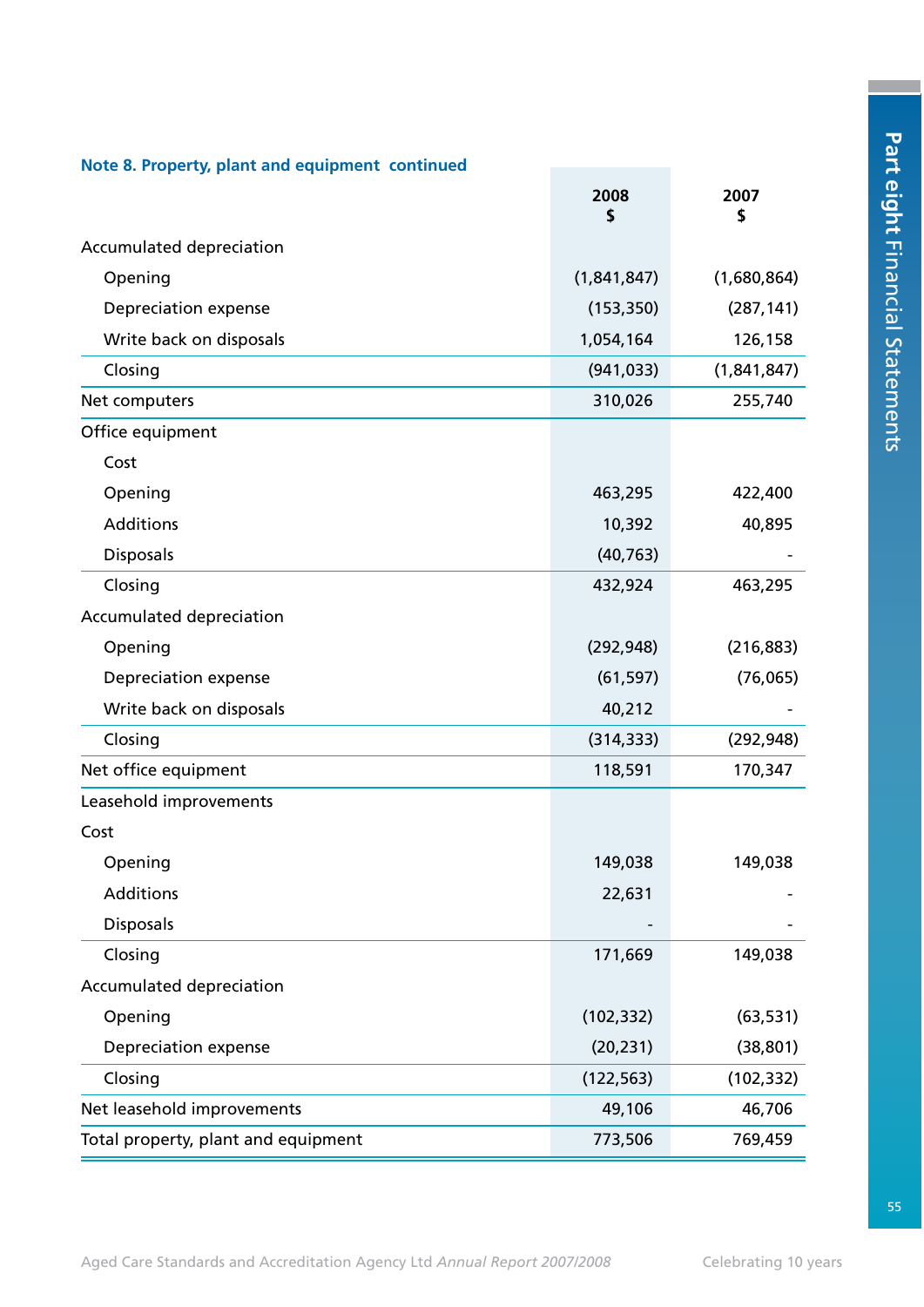### **Note 9. Intangibles**

|                                 | 2008<br>\$ | 2007<br>\$  |
|---------------------------------|------------|-------------|
| Software - internally developed |            |             |
| Cost                            |            |             |
| Opening                         | $\bf{0}$   | $\mathbf 0$ |
| Additions                       | 2,478,821  | $\mathbf 0$ |
| Closing                         | 2,478,821  | $\mathbf 0$ |
| Accumulated amortisation        |            |             |
| Opening                         | $\bf{0}$   | 0           |
| Amortisation expense            | (150, 016) | 0           |
| Closing                         | (150, 016) | $\mathbf 0$ |
| Net software                    | 2,328,805  | 0           |

### **Note 10. Current liabilities – trade and other payables**

|                                | 2008<br>\$ | 2007<br>S |
|--------------------------------|------------|-----------|
| Lease incentives               | 57,225     | 78,569    |
| Trade creditors and accruals   | 1,328,877  | 2,002,426 |
| Unearned income                | 1,771,695  | 2,968,312 |
| Total trade and other payables | 3,157,797  | 5,049,307 |

### **Note 11. Current liabilities – other current provisions**

|                                              | 2008   | 2007 |
|----------------------------------------------|--------|------|
| Makegood                                     | 18,612 |      |
| Total current liabilities - other provisions | 18,612 |      |

### **Note 12. Current liabilities – employee provisions**

|                           | 2008<br>\$ | 2007<br>S |
|---------------------------|------------|-----------|
| Annual leave              | 1,030,115  | 982,359   |
| Long service leave        | 48,557     | 0         |
| Salary and wages          | 335,447    | 150,230   |
| Total employee provisions | 1,414,119  | 1,132,589 |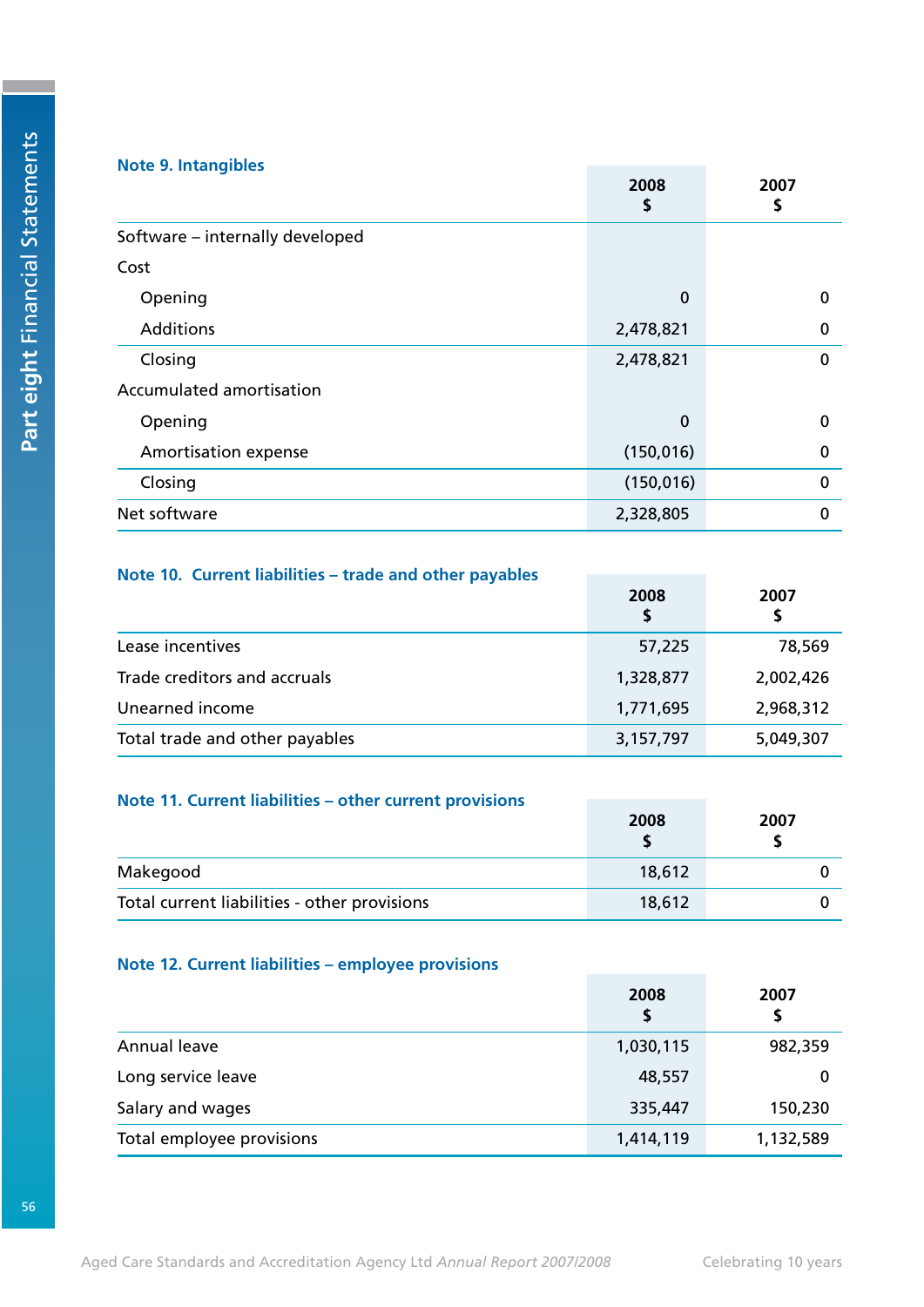|  |  | Note 13. Non-current liabilities - employee provisions |  |  |  |  |
|--|--|--------------------------------------------------------|--|--|--|--|
|--|--|--------------------------------------------------------|--|--|--|--|

|                                                                    | 2008      | 2007      |
|--------------------------------------------------------------------|-----------|-----------|
| Long service leave                                                 | 518,786   | 550,589   |
| Total non-current employee provisions                              | 518,786   | 550,589   |
| Aggregate employee benefit liability<br>(refer to notes 12 and 13) | 1,932,905 | 1,683,178 |

### **Note 14. Non-current liabilities – other non-current provisions**

|                                    | 2008    | 2007    |
|------------------------------------|---------|---------|
| Makegood                           | 181,445 | 185,461 |
| Total other non-current provisions | 181,445 | 185,461 |

### **Note 15. Non-current liabilities – trade and other payables**

|                                | 2008    | 2007    |
|--------------------------------|---------|---------|
| Lease incentives               | 298,176 | 278,548 |
| Total trade and other payables | 298,176 | 278,548 |

### **Note 16. Issued capital**

Aged Care Standards and Accreditation Agency Limited is a public Company limited by guarantee.

The Member undertakes to contribute to the assets of the Company (up to an amount not exceeding A\$5) in the event of the Company being wound up while a member of the Company, or within one year after ceasing to be a member, for payment of the debts and liabilities of the Company including the costs, charges and expenses of the winding up.

### **Note 17. Expenditure commitments**

|                                                                                        | 2008<br>\$ | 2007<br>\$ |
|----------------------------------------------------------------------------------------|------------|------------|
| (a) Operating leases                                                                   |            |            |
| Non-cancellable operating leases contracted for<br>but not capitalised in the accounts |            |            |
| Payable:<br>Within one year                                                            | 1,363,544  | 1,099,309  |
| Later than one year but not later than 5 years                                         | 3,853,275  | 3,241,310  |
| Later than 5 years                                                                     | 0          | 515,474    |
|                                                                                        | 5,216,819  | 4,856,093  |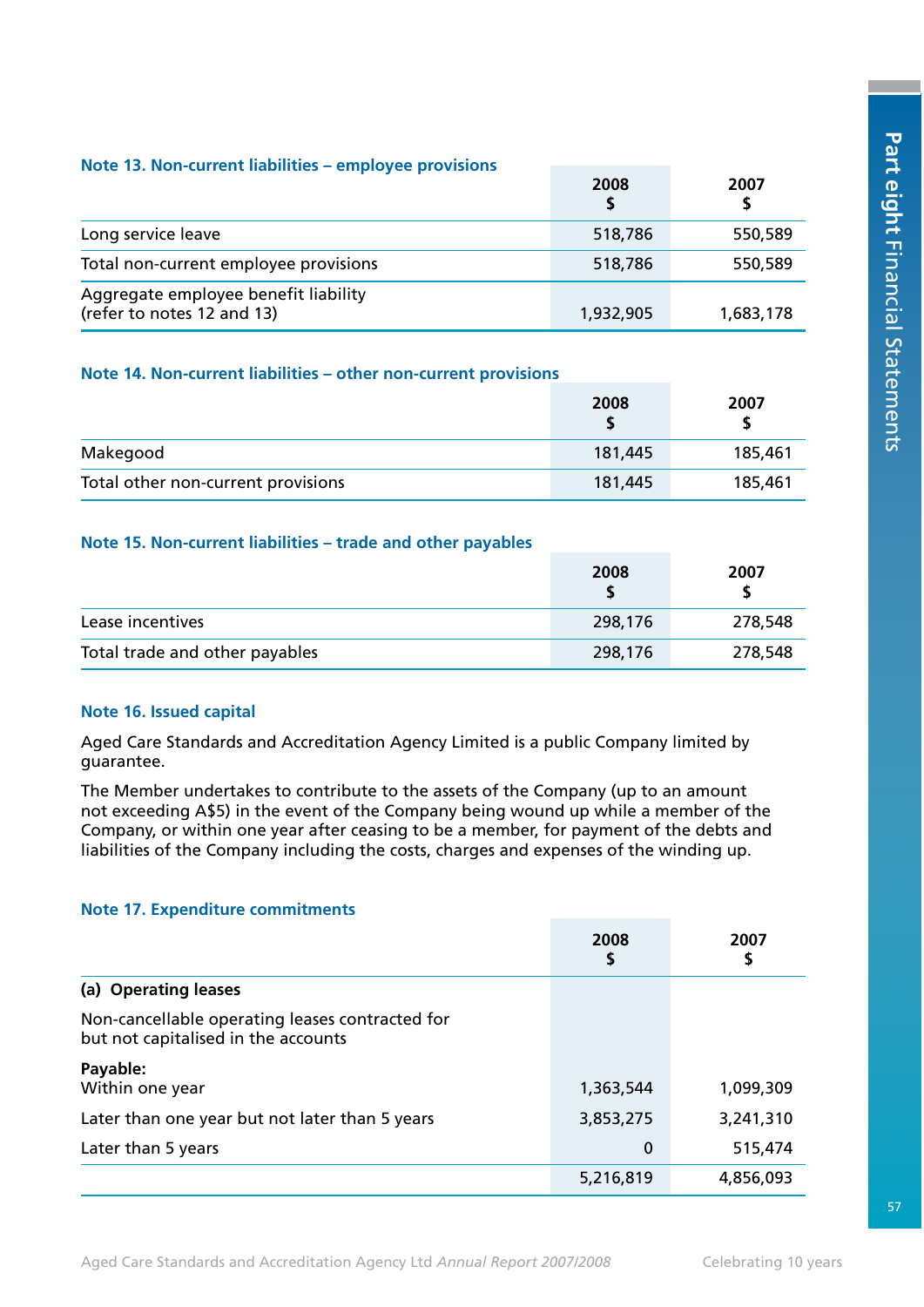### **Note 17. Expenditure commitments continued**

|                                                                                              | 2008<br>\$ | 2007<br>\$ |
|----------------------------------------------------------------------------------------------|------------|------------|
| (b) Capital commitments                                                                      |            |            |
| Commitments contracted for plant and equipment<br>purchases or capital expenditure projects. |            |            |
| Payable within one year:                                                                     | 32,200     | 304,228    |
|                                                                                              | 32,200     | 304,228    |

### **Note 18. Contingent liabilities and assets**

|                                                                                                  | 2008<br>\$ | 2007<br>S |
|--------------------------------------------------------------------------------------------------|------------|-----------|
| Estimates of the potential financial effect of contingent<br>liabilities that may become payable |            |           |
| The Company has three Bank Security Deposit Guarantees<br>for rental properties                  | 190,088    | 229,300   |
|                                                                                                  | 190,088    | 229,300   |

### **Note 19. Financial instruments**

### **Financial assets**

Cash and deposits are recognised in the Balance Sheet at their nominal value. Interest is credited to revenue as it is earned. The effective weighted average interest rate for cash deposits at 30 June 2008 was 7.55% (30 June 2007: 6.26%).

Receivables are normally settled within 30 days.

### **Financial liabilities**

Liabilities are recognised at their nominal value in the Balance Sheet for amounts to be paid in the future for goods and services received, whether or not billed. Trade creditors are normally settled within 30 days.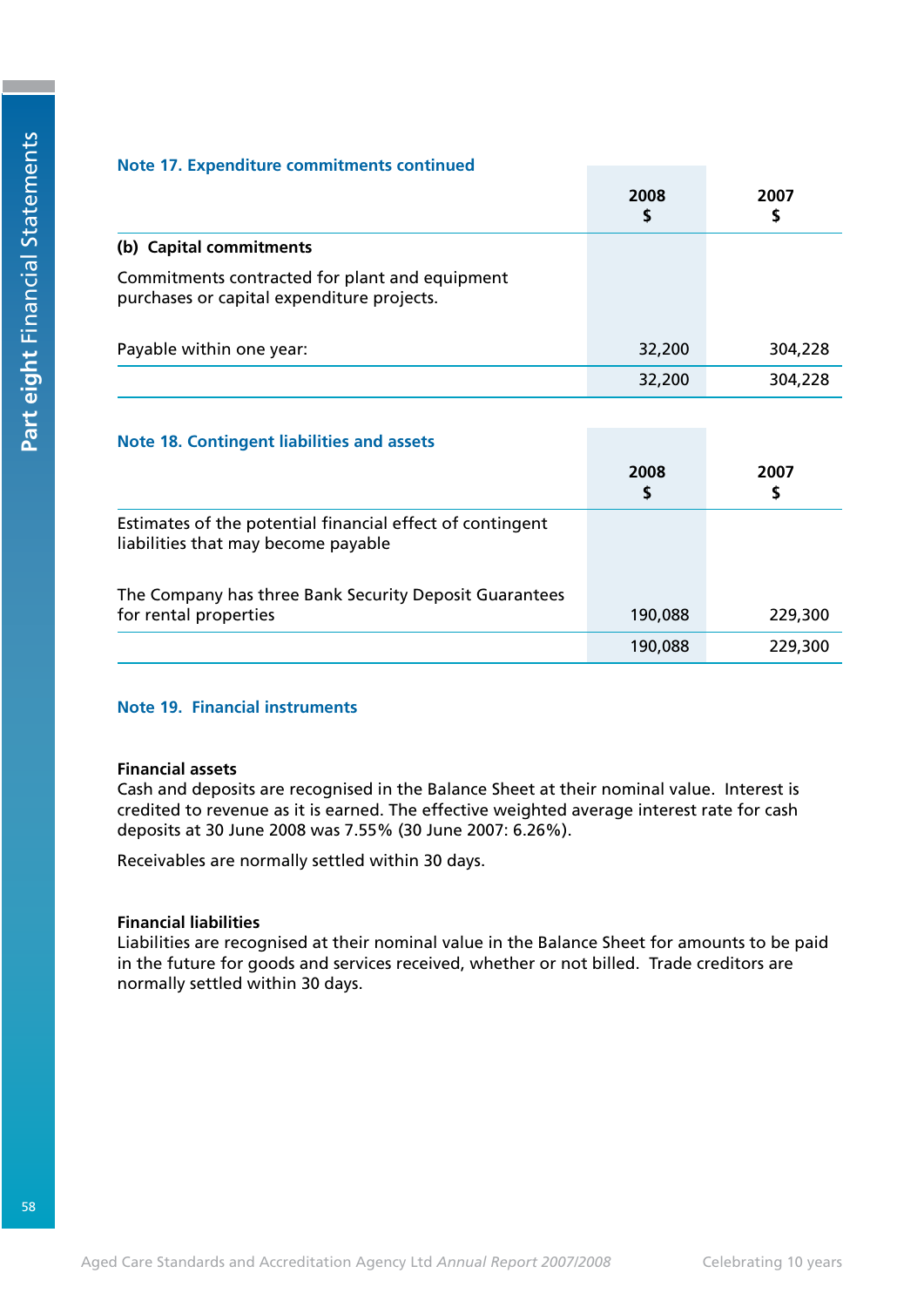### **Interest rate risk exposures**

| 2008                         |                |            |            | Weighted      |
|------------------------------|----------------|------------|------------|---------------|
|                              | Floating       | <b>Non</b> |            | average       |
|                              | interest       | interest   |            | effective     |
|                              | rate           | bearing    | Total      | interest rate |
|                              | \$             | \$         | \$         | $\%$          |
| <b>Financial assets</b>      |                |            |            |               |
| Cash                         | 11,534,345     |            | 11,534,345 | 7.55%         |
| Receivables                  |                | 238,206    | 238,206    |               |
|                              | 11,534,345     | 238,206    | 11,772,551 |               |
| <b>Total assets</b>          |                |            | 15,064,127 |               |
| <b>Financial liabilities</b> |                |            |            |               |
| Payables                     |                | 1,328,877  | 1,328,877  |               |
| Other                        |                | 1,414,119  | 1,414,119  |               |
| Provisions                   |                | 57,225     | 57,225     |               |
|                              | $\blacksquare$ | 2,800,221  | 2,800,221  |               |
| <b>Total liabilities</b>     |                |            | 5,588,935  |               |
|                              |                |            |            |               |
| 2007                         |                |            |            | Weighted      |
|                              | Floating       | Non        |            | average       |

|                              | Floating   | Non       |            | average       |
|------------------------------|------------|-----------|------------|---------------|
|                              | interest   | interest  |            | effective     |
|                              | rate       | bearing   | Total      | interest rate |
|                              | \$         | \$        | \$         | $\%$          |
| <b>Financial assets</b>      |            |           |            |               |
| Cash                         | 14,712,774 |           | 14,712,774 | 6.26%         |
| Receivables                  |            | 272,641   | 272,641    |               |
|                              | 14,712,774 | 272,641   | 14,985,415 |               |
| <b>Total assets</b>          |            |           | 16,077,431 |               |
| <b>Financial liabilities</b> |            |           |            |               |
| Payables                     |            | 1,966,594 | 1,966,594  |               |
| Other                        |            | 1,168,421 | 1,168,421  |               |
| Provisions                   |            | 78,569    | 78,569     |               |
|                              |            | 3,213,584 | 3,213,584  |               |
| <b>Total liabilities</b>     |            |           | 7,196,494  |               |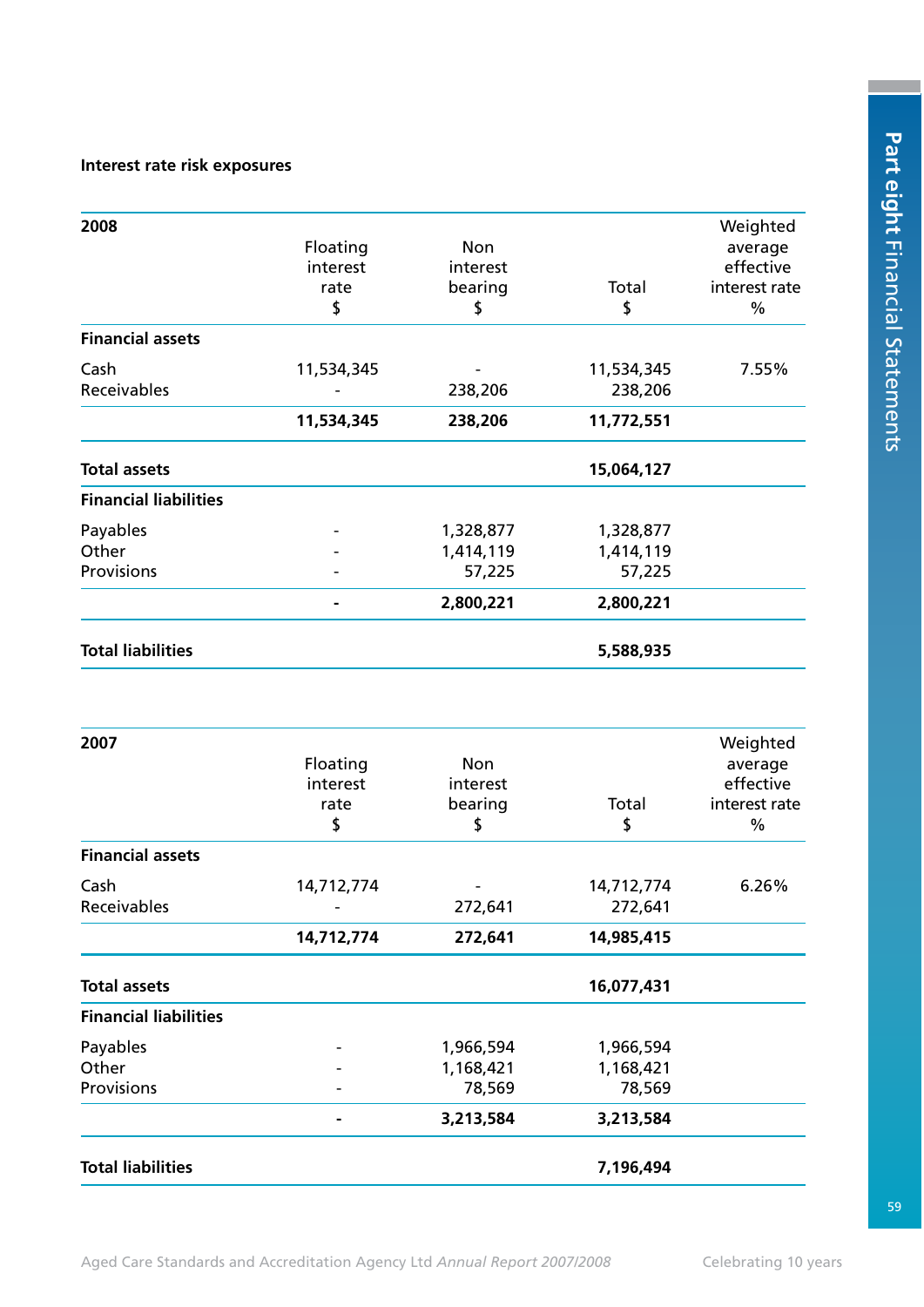### **Net fair value**

All financial assets and liabilities have been recognised at the balance date at their net fair values.

### **Credit risk**

The Company's credit risk is limited to the value of assets carried in our Balance Sheet.

### **Note 20. Economic dependency**

The operations of the Company are dependent on income from education activities, fees paid by registered aged care facilities, and income from the Department of Health & Ageing in the form of the accreditation grant.

### **Note 21. Segment reporting**

The Company operates in one industry (Aged Care) within one geographical location (Australia).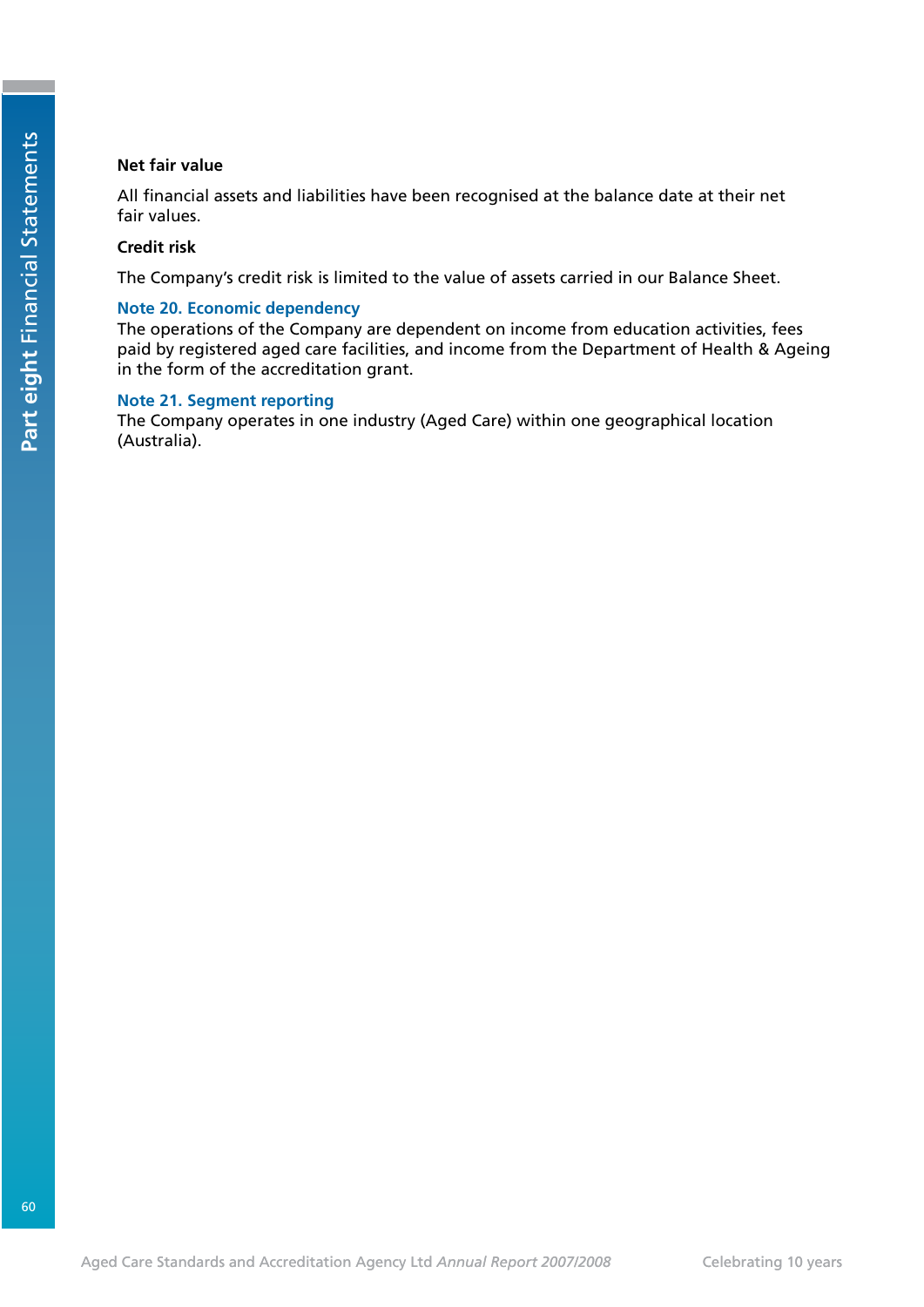

### **INDEPENDENT AUDITOR'S REPORT**

### To the members of the Aged Care Standards and Accreditation Agency Ltd

### Scope

We have audited the accompanying financial report of the Aged Care Standards and Accreditation Agency Ltd, which comprises the Balance Sheet as at 30 June 2008, and the Income Statement, Cash Flow Statement and Changes in Equity Statement for the year ended on that date, Notes to the Financial Statements, including a Summary of Significant Accounting Policies and the Directors' Declaration.

### The Directors' Responsibility for the Financial Report

The Directors of the Aged Care Standards and Accreditation Agency Ltd are responsible for the preparation and fair presentation of the financial report in accordance with Australian Accounting Standards including the Australian Accounting Interpretations, and the Corporations Act 2001. This responsibility includes establishing and maintaining internal controls relevant to the preparation and fair presentation of the financial report that is free from material misstatement, whether due to fraud or error; selecting and applying appropriate accounting policies; and making accounting estimates that are reasonable in the circumstances.

### **Auditor's Responsibility**

My responsibility is to express an opinion on the financial report based on our audit. We conducted our audit in accordance with the Australian National Audit Office Auditing Standards, which incorporate Australian Auditing Standards. These Auditing Standards require that we comply with relevant ethical requirements relating to audit engagements and plan and perform the audit to obtain reasonable assurance whether the financial report is free from material misstatement.

An audit involves performing procedures to obtain audit evidence about the amounts and disclosures in the financial report. The procedures selected depend on the auditor's judgement, including the assessment of the risks of material misstatement of the financial report, whether due to fraud or error. In making those risk assessments, the auditor considers internal control relevant to the entity's preparation and fair presentation of the financial report in order to design audit procedures that are appropriate in the circumstances, but not for the purpose of expressing an opinion on the effectiveness of the entity's internal control. An audit also includes evaluating the appropriateness of accounting policies used and the reasonableness of accounting estimates made by the directors, as well as evaluating the overall presentation of the financial report.

I believe that the audit evidence I have obtained is sufficient and appropriate to provide a basis for my audit opinion.

> PO Box A456 Sydney South NSW 1235 130 Elizabeth Street *EVDNEY NSW* Phone (02) 9367 7100 Fax (02) 9367 7102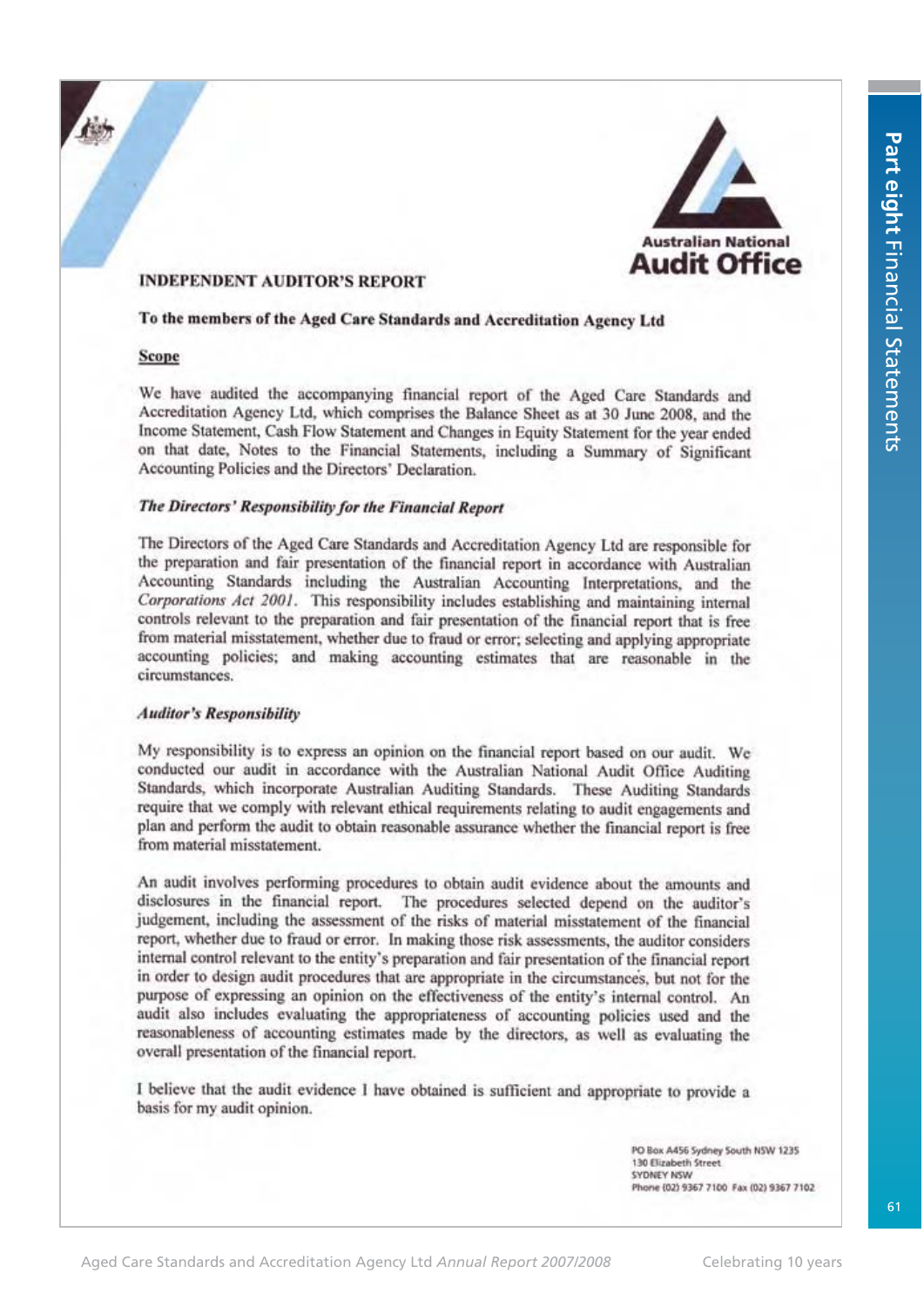### Independence

In conducting our audit, we have complied with the independence requirements of the Corporations Act 2001.

### **Auditor's Opinion**

In my opinion:

- (a) the financial report of the Aged Care Standards and Accreditation Agency Ltd is in accordance with the Corporations Act 2001, including:
	- (i) giving a true and fair view of the Aged Care Standards and Accreditation Agency Ltd's financial position as at 30 June 2008 and of its performance for the year ended on that date; and
	- (ii) complying with Australian Accounting Standards and the Corporations Regulations 2001.

Australian National Audit Office

P Hinchey Senior Director Delegate of the Auditor-General

Sydney 12 September 2008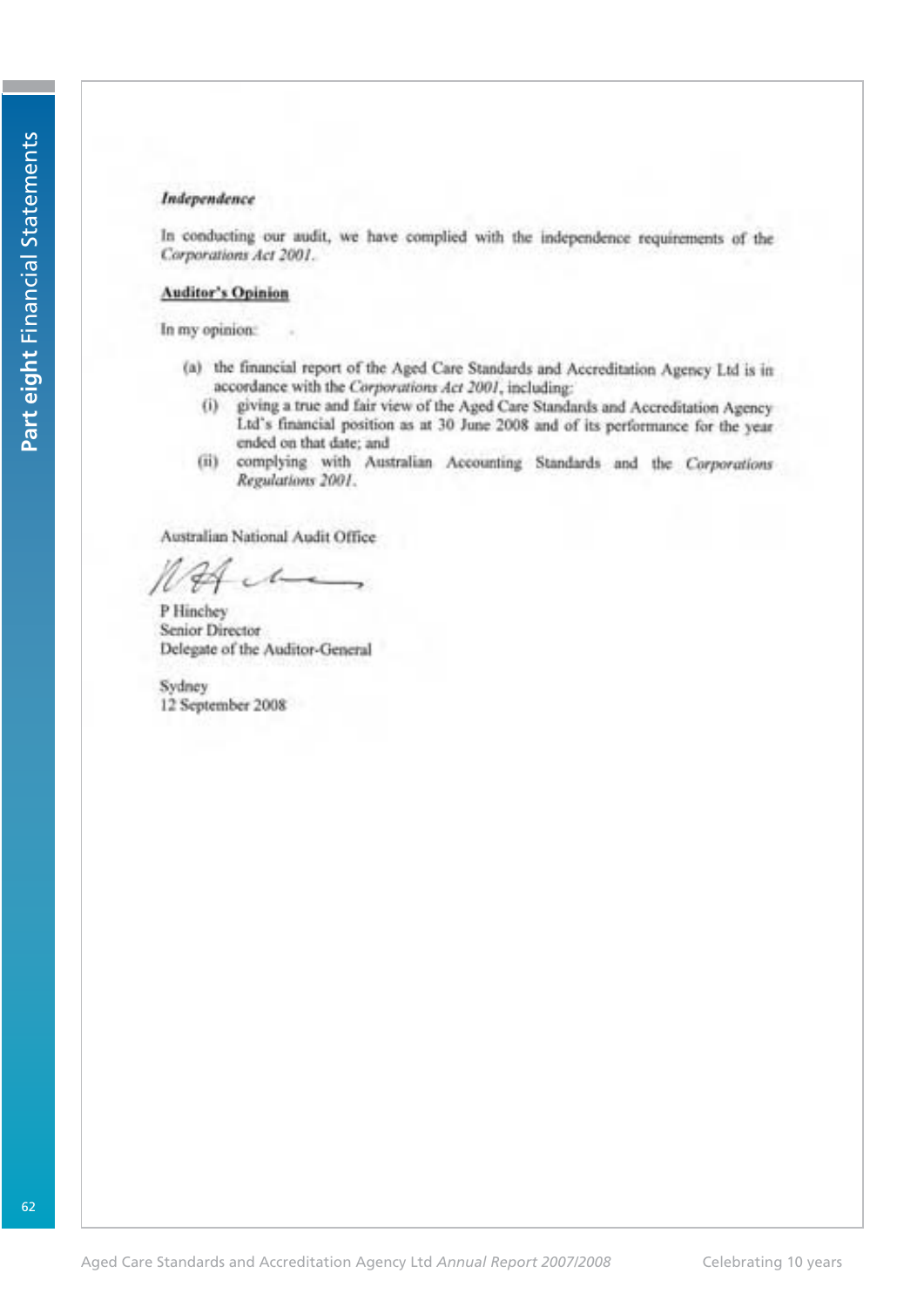# **Appendix**

**Aged Care Standards and Accreditation Agency Ltd** General enquiries 1800 288 025

### **National office**

### **Vic and Tas**

Level 9, 111 Phillip Street Parramatta NSW 2150 PO Box 773 Parramatta NSW 2124

Tel: (02) 9633 1711 Fax: (02) 9633 2422 Email: national@accreditation.org.au Level 5, 991 Whitehorse Road Box Hill Vic 3128 PO Box 398 Box Hill Vic 3128

Tel: (03) 9897 4322 Fax: (03) 9898 7577 Email: vic\_tas@accreditation.org.au

### **NSW and ACT**

**Queensland**

Level 9, 111 Phillip Street Parramatta NSW 2150 PO Box 674 Parramatta NSW 2124

Tel: (02) 9633 2099 Fax: (02) 9687 0415 Email: nsw\_act@accreditation.org.au Level 2, South Tower 527 Gregory Terrace Bowen Hills QLD 4006 PO Box 1032 Spring Hill QLD 4004

The Terrace Office Park

Tel: (07) 3852 3100 Fax: (07) 3852 3011 Email: queensland@accreditation.org.au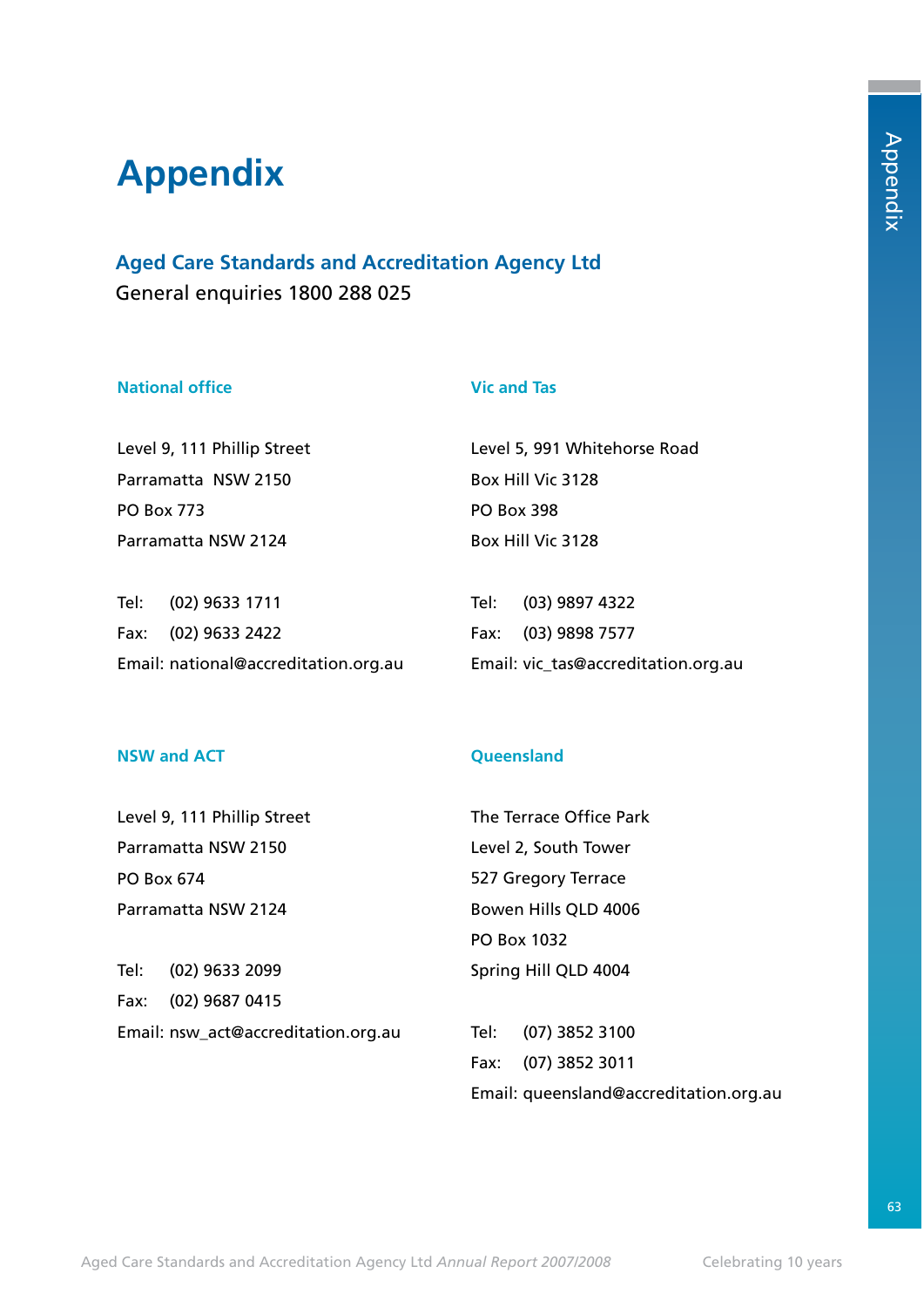### **Tasmania (branch office)**

### **SA and NT**

Level 3, 18 Elizabeth Street Hobart Tas 7000 GPO Box 313 Hobart Tas 7001

Level 5, 26 Flinders Street Adelaide SA 5000 GPO Box 620 Adelaide SA 5001

| Tel: (03) 6224 6482                 | Tel: (08) 8217 6000               |
|-------------------------------------|-----------------------------------|
| Fax: (03) 6223 2410                 | Fax: (08) 8212 8544               |
| Email: vic_tas@accreditation.org.au | Email: sa_nt@accreditation.org.au |

### **Western Australia**

Haines Norton Building The Garden Office Park 355 Scarborough Beach Road Osborne Park WA 6017 PO Box 718 Osborne Park WA 6916

Tel: (08) 9201 1344 Fax: (08) 9201 1355 Email: wa@accreditation.org.au